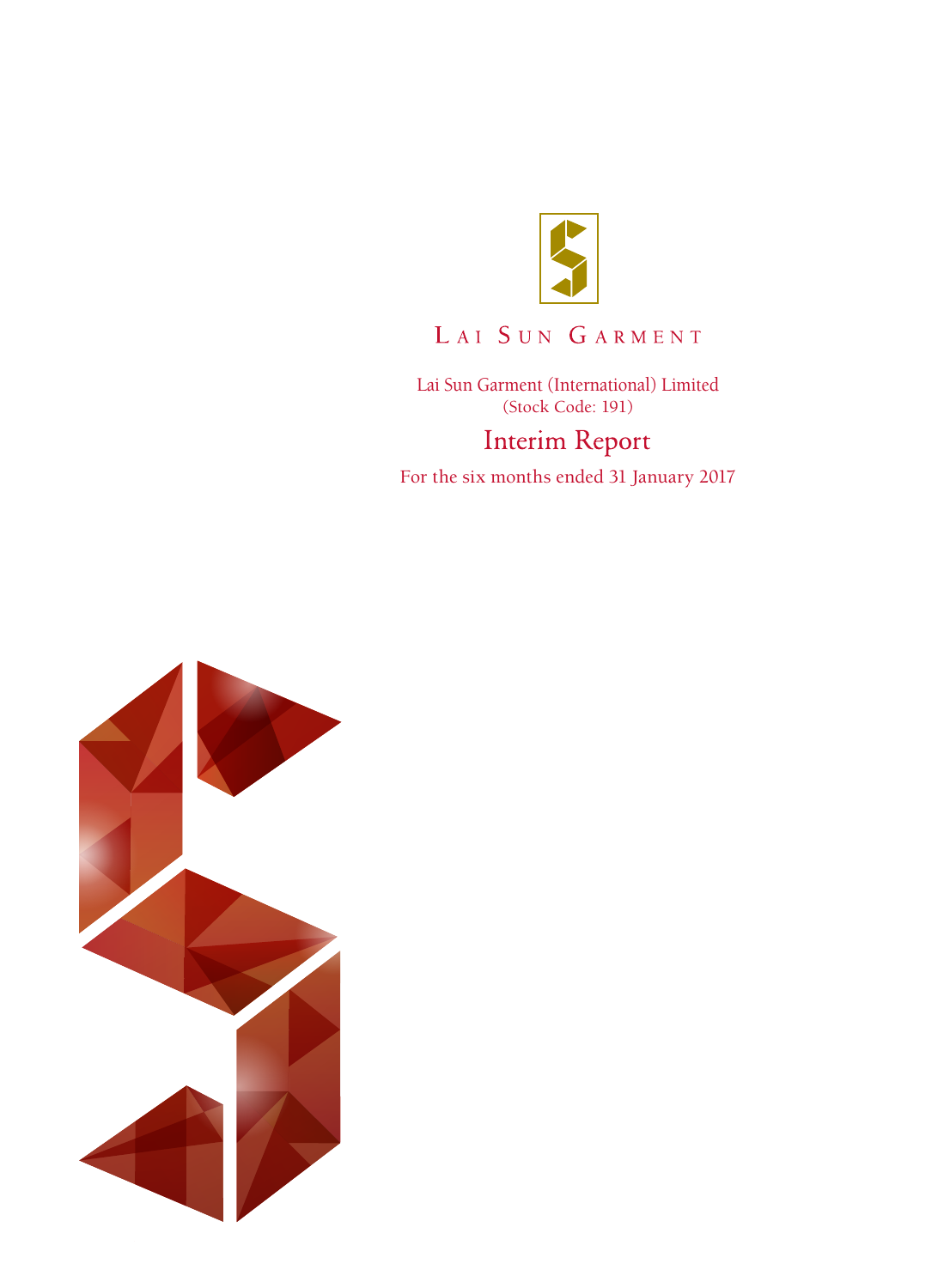## **Corporate Information**

### **PLACE OF INCORPORATION** Hong Kong

### **BOARD OF DIRECTORS** *Executive Directors*

Lam Kin Ming *(Chairman)* Lam Kin Ngok, Peter, *GBS (Deputy Chairman)* Chew Fook Aun *(Deputy Chairman)* Lam Hau Yin, Lester *(also alternate director to U Po Chu)* Lam Kin Hong, Matthew U Po Chu

### *Independent Non-executive Directors*

Chow Bing Chiu Lam Bing Kwan Leung Shu Yin, William

### **AUDIT COMMITTEE**

Leung Shu Yin, William *(Chairman)* Chow Bing Chiu Lam Bing Kwan

### **REMUNERATION COMMITTEE**

Lam Bing Kwan *(Chairman)* Chew Fook Aun Chow Bing Chiu Leung Shu Yin, William

### **COMPANY SECRETARY** Tse Pik Ha

### **REGISTERED OFFICE / PRINCIPAL OFFICE**

11th Floor Lai Sun Commercial Centre 680 Cheung Sha Wan Road Kowloon, Hong Kong

Tel: (852) 2741 0391 Fax: (852) 2785 2775

### **AUTHORISED REPRESENTATIVES**

Lam Kin Ming Chew Fook Aun

### **SHARE REGISTRAR AND TRANSFER OFFICE**

Tricor Tengis Limited Level 22, Hopewell Centre 183 Queen's Road East Hong Kong

### **INDEPENDENT AUDITORS**

Ernst & Young Certified Public Accountants

### **PRINCIPAL BANKERS**

Bank of China (Hong Kong) Limited The Bank of East Asia, Limited China Construction Bank (Asia) Corporation Limited DBS Bank Ltd. Hang Seng Bank Limited The Hongkong and Shanghai Banking Corporation Limited Industrial and Commercial Bank of China (Asia) Limited Oversea-Chinese Banking Corporation Limited Shanghai Pudong Development Bank Co., Ltd., Hong Kong Branch United Overseas Bank Limited

### **SHARES INFORMATION** *Place of Listing*

The Main Board of The Stock Exchange of Hong Kong Limited

### *Stock Code / Board Lot*

191 / 5,000 shares

### **AMERICAN DEPOSITARY RECEIPT**

CUSIP Number: 50171P102 Trading Symbol: LGRTY ADR to Ordinary Share Ratio: 1:100 Depositary Bank: The Bank of

New York Mellon

### **WEBSITE**

www.laisun.com

### **INVESTOR RELATIONS**

Tel: (852) 2853 6116 Fax: (852) 2853 6651 Email: ir@laisun.com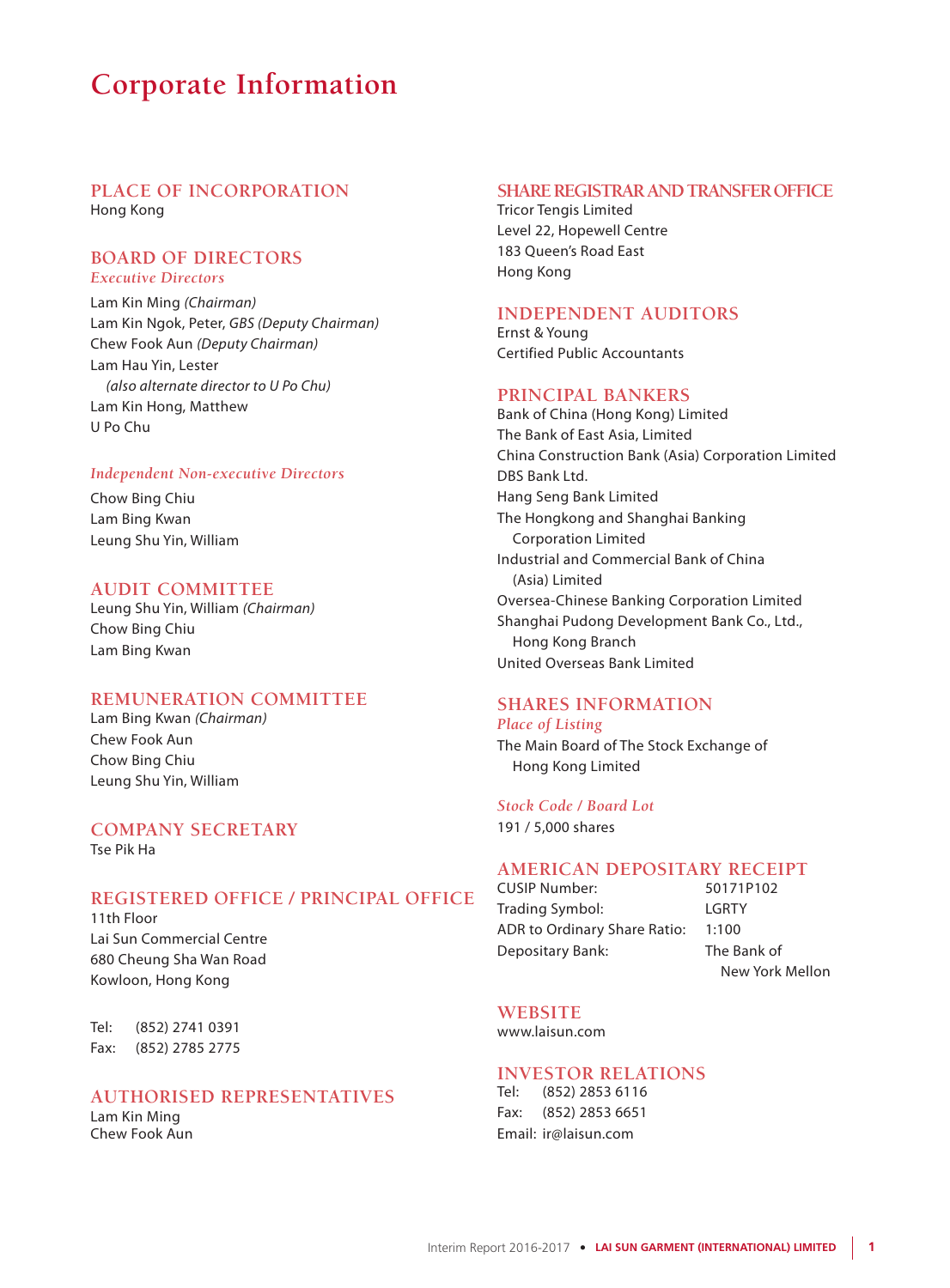The board of directors (the "**Board**") of Lai Sun Garment (International) Limited (the "**Company**") is pleased to announce the unaudited consolidated results of the Company and its subsidiaries (the "**Group**") for the six months ended 31 January 2017 together with the comparative figures of the last corresponding period as follows:

# **Condensed Consolidated Income Statement**

For the six months ended 31 January 2017

|                                                | <b>Six months ended</b> |                 |             |  |  |  |
|------------------------------------------------|-------------------------|-----------------|-------------|--|--|--|
|                                                |                         | 31 January      |             |  |  |  |
|                                                |                         | 2017            | 2016        |  |  |  |
|                                                |                         | (Unaudited)     | (Unaudited) |  |  |  |
|                                                | <b>Notes</b>            | <b>HK\$'000</b> | HK\$'000    |  |  |  |
| <b>TURNOVER</b>                                | 3                       | 871,978         | 1,133,914   |  |  |  |
| Cost of sales                                  |                         | (340, 852)      | (528, 501)  |  |  |  |
| Gross profit                                   |                         | 531,126         | 605,413     |  |  |  |
| Other revenue                                  |                         | 36,284          | 43,896      |  |  |  |
| Selling and marketing expenses                 |                         | (17, 307)       | (22, 510)   |  |  |  |
| Administrative expenses                        |                         | (154, 924)      | (147, 016)  |  |  |  |
| Other operating expenses                       |                         | (132, 336)      | (110, 679)  |  |  |  |
| Fair value gains on investment properties, net |                         | 607,850         | 119,703     |  |  |  |
| <b>PROFIT FROM OPERATING ACTIVITIES</b>        |                         |                 |             |  |  |  |
|                                                | 4                       | 870,693         | 488,807     |  |  |  |
| <b>Finance costs</b>                           | 5                       | (130, 691)      | (139, 894)  |  |  |  |
| Share of profits and losses of associates      |                         | 11,472          | 10,838      |  |  |  |
| Share of profits and losses of joint ventures  |                         | 333,817         | 739,899     |  |  |  |
| <b>PROFIT BEFORE TAX</b>                       |                         | 1,085,291       | 1,099,650   |  |  |  |
| Tax                                            | 6                       | (47, 609)       | (40, 892)   |  |  |  |
| <b>PROFIT FOR THE PERIOD</b>                   |                         | 1,037,682       | 1,058,758   |  |  |  |
|                                                |                         |                 |             |  |  |  |
| Attributable to:                               |                         |                 |             |  |  |  |
| Owners of the Company                          |                         | 673,776         | 564,397     |  |  |  |
| Non-controlling interests                      |                         | 363,906         | 494,361     |  |  |  |
|                                                |                         | 1,037,682       | 1,058,758   |  |  |  |
| <b>EARNINGS PER SHARE ATTRIBUTABLE TO</b>      |                         |                 |             |  |  |  |
| <b>OWNERS OF THE COMPANY</b>                   | $\overline{7}$          |                 |             |  |  |  |
| <b>Basic</b>                                   |                         | HK\$0.355       | HK\$0.298   |  |  |  |
|                                                |                         |                 |             |  |  |  |
| <b>Diluted</b>                                 |                         | HK\$0.352       | HK\$0.298   |  |  |  |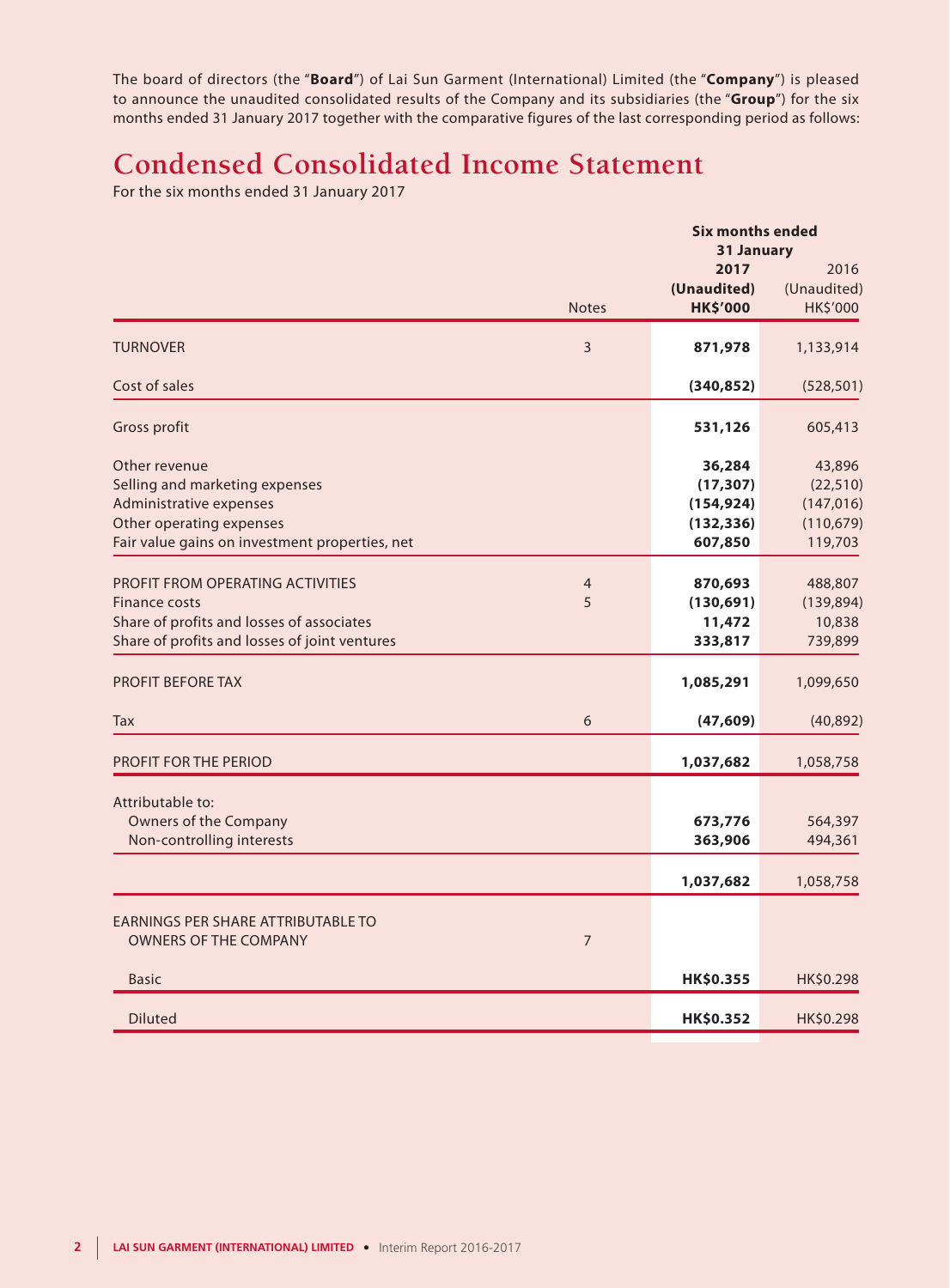# **Condensed Consolidated Statement of Comprehensive Income**

For the six months ended 31 January 2017

|                                                                                                     |                                        | <b>Six months ended</b><br><b>31 January</b> |  |  |  |
|-----------------------------------------------------------------------------------------------------|----------------------------------------|----------------------------------------------|--|--|--|
|                                                                                                     | 2017<br>(Unaudited)<br><b>HK\$'000</b> | 2016<br>(Unaudited)<br>HK\$'000              |  |  |  |
| <b>PROFIT FOR THE PERIOD</b>                                                                        | 1,037,682                              | 1,058,758                                    |  |  |  |
| OTHER COMPREHENSIVE EXPENSE                                                                         |                                        |                                              |  |  |  |
| Other comprehensive income/(expense) to be reclassified to profit or loss<br>in subsequent periods: |                                        |                                              |  |  |  |
| Changes in fair values of available-for-sale financial assets                                       | 49,928                                 | (20, 630)                                    |  |  |  |
| <b>Exchange realignments</b>                                                                        | (50, 324)                              | (92, 519)                                    |  |  |  |
| Share of other comprehensive expense of associates                                                  | (135, 542)                             | (230, 839)                                   |  |  |  |
| OTHER COMPREHENSIVE EXPENSE FOR THE PERIOD                                                          | (135, 938)                             | (343,988)                                    |  |  |  |
| TOTAL COMPREHENSIVE INCOME FOR THE PERIOD                                                           | 901,744                                | 714,770                                      |  |  |  |
| Attributable to:                                                                                    |                                        |                                              |  |  |  |
| Owners of the Company                                                                               | 588,654                                | 383,426                                      |  |  |  |
| Non-controlling interests                                                                           | 313,090                                | 331,344                                      |  |  |  |
|                                                                                                     |                                        |                                              |  |  |  |
|                                                                                                     | 901,744                                | 714,770                                      |  |  |  |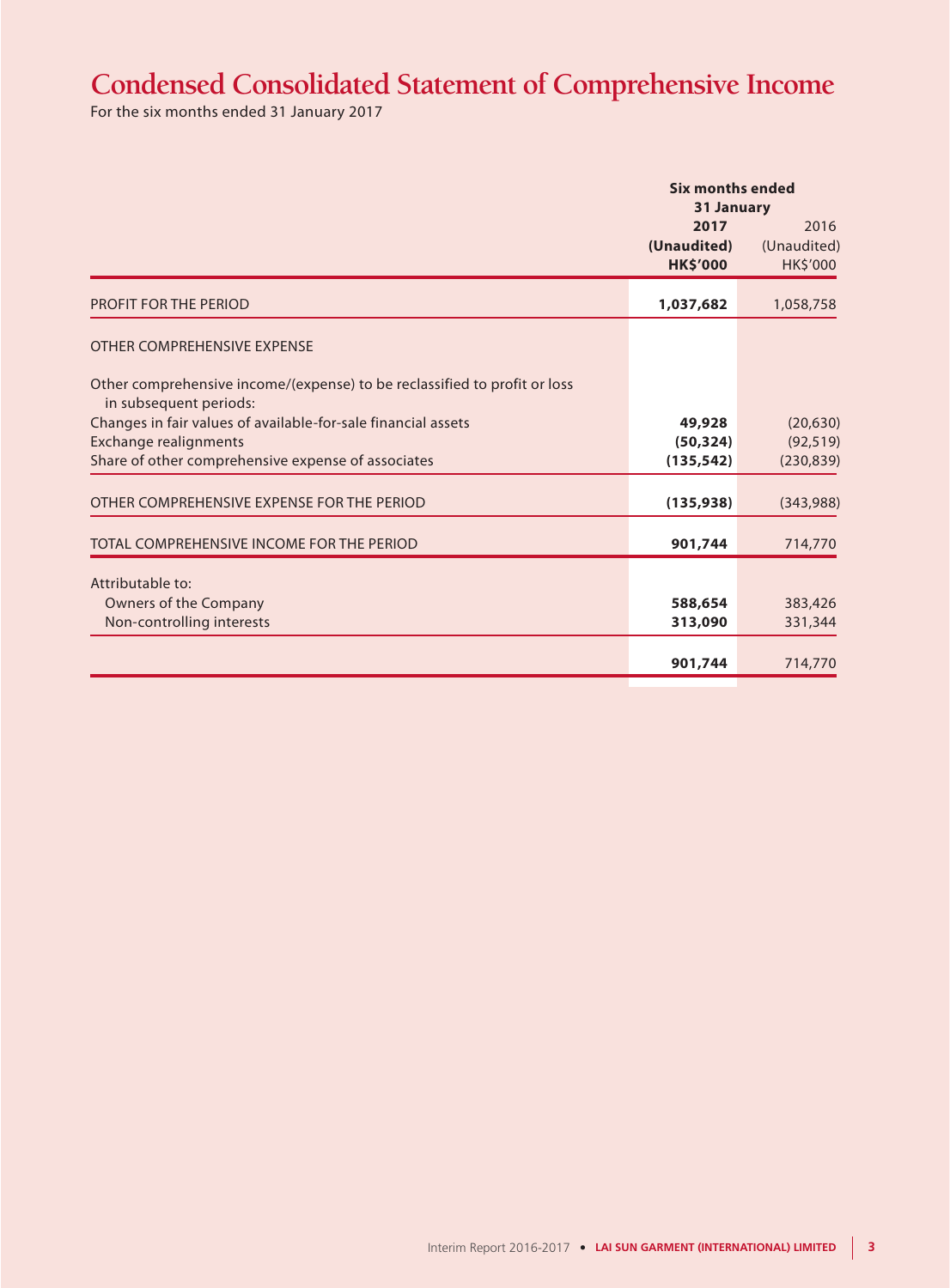# **Condensed Consolidated Statement of Financial Position**

As at 31 January 2017

| <b>Notes</b>                                                                                                                                                                                                                                                                                                                                                              | 31 January<br>2017<br>(Unaudited)<br><b>HK\$'000</b>                                                                 | 31 July<br>2016<br>(Audited)<br>HK\$'000                                                                             |
|---------------------------------------------------------------------------------------------------------------------------------------------------------------------------------------------------------------------------------------------------------------------------------------------------------------------------------------------------------------------------|----------------------------------------------------------------------------------------------------------------------|----------------------------------------------------------------------------------------------------------------------|
| <b>NON-CURRENT ASSETS</b><br>Property, plant and equipment<br>Prepaid land lease payments<br>Investment properties<br>Properties under development for sale<br>Goodwill<br>Interests in associates<br>Interests in joint ventures<br>Available-for-sale financial assets<br>Pledged and restricted bank balances and time deposits<br>Deposits paid and other receivables | 3,667,790<br>20,387<br>18,204,114<br>1,493,907<br>5,161<br>3,680,280<br>6,475,079<br>1,558,555<br>133,957<br>175,928 | 3,281,884<br>20,901<br>17,713,376<br>1,397,706<br>5,161<br>3,721,584<br>6,754,353<br>1,512,037<br>336,828<br>181,315 |
| Total non-current assets                                                                                                                                                                                                                                                                                                                                                  | 35,415,158                                                                                                           | 34,925,145                                                                                                           |
| <b>CURRENT ASSETS</b><br>Completed properties for sale<br>Inventories<br>8<br>Debtors, deposits paid and other receivables<br>Pledged and restricted bank balances and time deposits<br>Cash and cash equivalents                                                                                                                                                         | 336,807<br>27,924<br>265,942<br>298,779<br>3,149,278                                                                 | 336,807<br>25,899<br>178,420<br>58,438<br>2,911,657                                                                  |
| <b>Total current assets</b>                                                                                                                                                                                                                                                                                                                                               | 4,078,730                                                                                                            | 3,511,221                                                                                                            |
| <b>CURRENT LIABILITIES</b><br>9<br>Creditors, deposits received and accruals<br>Tax payable<br><b>Guaranteed notes</b><br><b>Bank borrowings</b>                                                                                                                                                                                                                          | 402,632<br>108,489<br>2,711,304<br>151,627                                                                           | 478,160<br>139,889<br>690,709                                                                                        |
| <b>Total current liabilities</b>                                                                                                                                                                                                                                                                                                                                          | 3,374,052                                                                                                            | 1,308,758                                                                                                            |
| <b>NET CURRENT ASSETS</b>                                                                                                                                                                                                                                                                                                                                                 | 704,678                                                                                                              | 2,202,463                                                                                                            |
| TOTAL ASSETS LESS CURRENT LIABILITIES                                                                                                                                                                                                                                                                                                                                     | 36,119,836                                                                                                           | 37,127,608                                                                                                           |
| <b>NON-CURRENT LIABILITIES</b><br><b>Bank borrowings</b><br><b>Guaranteed notes</b><br>Other borrowing, note payable and interest payable<br>Deferred tax<br>Provision for tax indemnity<br>Long term deposits received and other payables<br>Deferred rental                                                                                                             | 6,330,758<br>732,313<br>378,671<br>202,120<br>980,638<br>253,315<br>8,920                                            | 5,594,973<br>3,461,817<br>372,969<br>195,163<br>980,638<br>109,678<br>9,724                                          |
| Total non-current liabilities                                                                                                                                                                                                                                                                                                                                             | 8,886,735                                                                                                            | 10,724,962                                                                                                           |
|                                                                                                                                                                                                                                                                                                                                                                           | 27,233,101                                                                                                           | 26,402,646                                                                                                           |
| <b>EQUITY</b><br>Equity attributable to owners of the Company<br>Share capital<br>Investment revaluation reserve<br>Share option reserve<br>Hedging reserve<br>Capital reduction reserve<br>Asset revaluation reserve<br>Other reserve<br>Statutory reserve<br><b>Exchange fluctuation reserve</b><br><b>Retained profits</b>                                             | 1,198,009<br>278,065<br>12,721<br>1,439<br>6,973<br>55,494<br>2,762,371<br>19,109<br>(351, 993)<br>13,006,202        | 1,179,703<br>245,724<br>14,286<br>5,707<br>6,973<br>55,494<br>2,809,724<br>14,962<br>(238, 798)<br>12,359,569        |
| Non-controlling interests                                                                                                                                                                                                                                                                                                                                                 | 16,988,390<br>10,244,711                                                                                             | 16,453,344<br>9,949,302                                                                                              |
|                                                                                                                                                                                                                                                                                                                                                                           | 27,233,101                                                                                                           | 26,402,646                                                                                                           |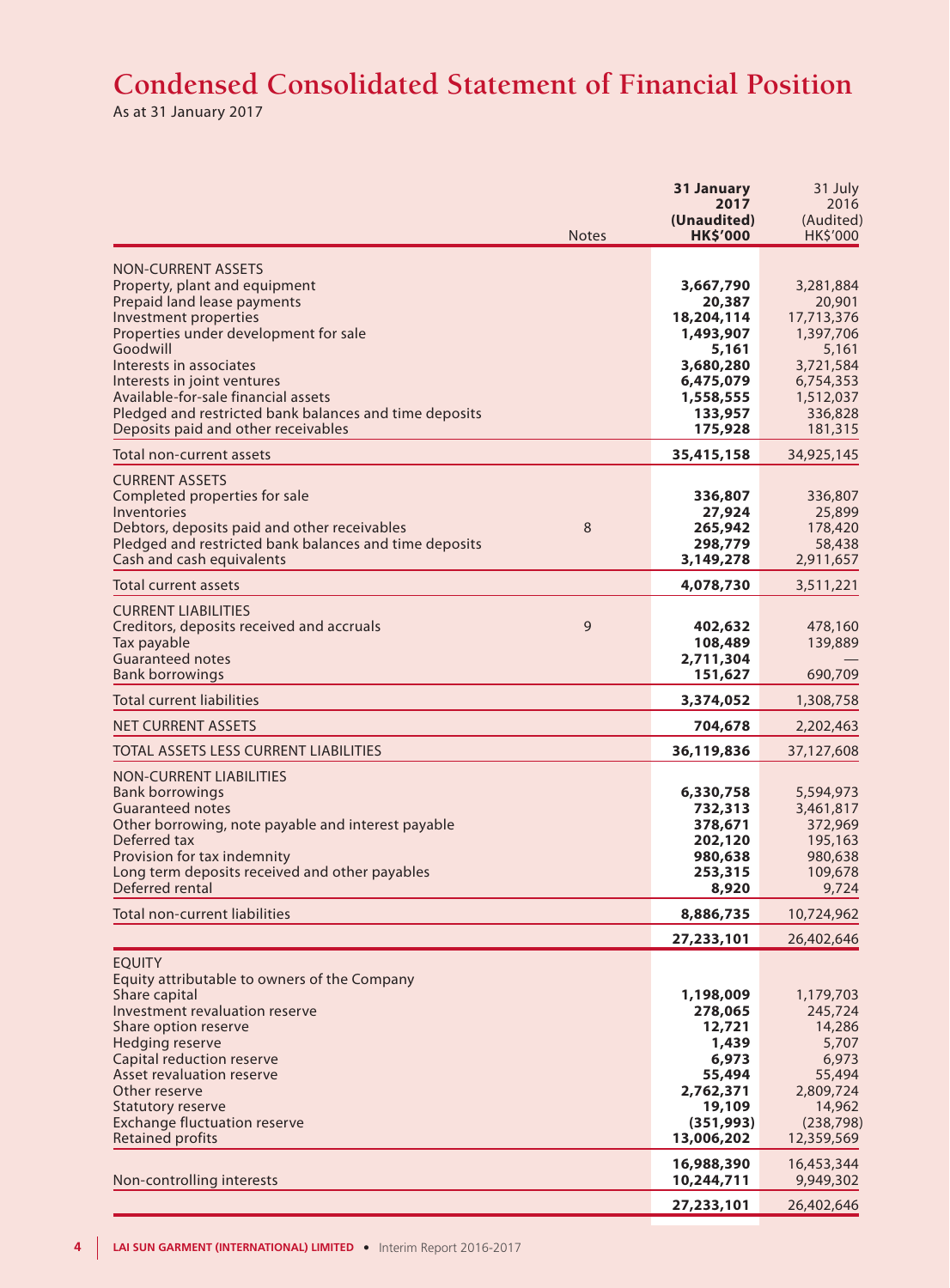# **Condensed Consolidated Statement of Changes in Equity**

For the six months ended 31 January 2017

|                                                                                                                                                 | Attributable to owners of the Company      |                                                         |                                               |                                       |                                                    |                                                    |                                     |                                                |                                                              |                                        |                              |                                                     |                          |
|-------------------------------------------------------------------------------------------------------------------------------------------------|--------------------------------------------|---------------------------------------------------------|-----------------------------------------------|---------------------------------------|----------------------------------------------------|----------------------------------------------------|-------------------------------------|------------------------------------------------|--------------------------------------------------------------|----------------------------------------|------------------------------|-----------------------------------------------------|--------------------------|
|                                                                                                                                                 | <b>Share</b><br>capital<br><b>HK\$'000</b> | Investment<br>revaluation<br>reserve<br><b>HK\$'000</b> | Share<br>option<br>reserve<br><b>HK\$'000</b> | Hedging<br>reserve<br><b>HK\$'000</b> | Capital<br>reduction<br>reserve<br><b>HK\$'000</b> | Asset<br>revaluation<br>reserve<br><b>HK\$'000</b> | Other<br>reserve<br><b>HK\$'000</b> | <b>Statutory</b><br>reserve<br><b>HK\$'000</b> | <b>Exchange</b><br>fluctuation<br>reserve<br><b>HK\$'000</b> | Retained<br>profits<br><b>HK\$'000</b> | Sub-total<br><b>HK\$'000</b> | Non-<br>controlling<br>interests<br><b>HK\$'000</b> | Total<br><b>HK\$'000</b> |
| At 31 July 2016 and<br>1 August 2016 (Audited)                                                                                                  | 1,179,703                                  | 245,724                                                 | 14,286                                        | 5,707                                 | 6.973                                              | 55,494                                             | 2,809,724                           | 14,962                                         | (238,798)                                                    | 12,359,569                             | 16,453,344                   | 9,949,302                                           | 26,402,646               |
| Profit for the period<br>Other comprehensive<br>income/(expense)<br>for the period:<br>Change in fair values of<br>available-for-sale financial |                                            |                                                         |                                               |                                       |                                                    |                                                    |                                     |                                                |                                                              | 673,776                                | 673,776                      | 363,906                                             | 1,037,682                |
| assets                                                                                                                                          |                                            | 30,064                                                  |                                               |                                       |                                                    |                                                    |                                     |                                                |                                                              |                                        | 30,064                       | 19,864                                              | 49,928                   |
| Exchange realignments                                                                                                                           |                                            |                                                         |                                               |                                       |                                                    |                                                    |                                     |                                                | (31, 165)                                                    |                                        | (31, 165)                    | (19, 159)                                           | (50, 324)                |
| Share of other comprehensive<br>income/(expense) of associates                                                                                  | $\overline{\phantom{0}}$                   | 2,277                                                   | $\qquad \qquad -$                             | (4,268)                               |                                                    |                                                    |                                     |                                                | (82,030)                                                     |                                        | (84,021)                     | (51, 521)                                           | (135, 542)               |
| Total comprehensive income/                                                                                                                     |                                            |                                                         |                                               |                                       |                                                    |                                                    |                                     |                                                |                                                              |                                        |                              |                                                     |                          |
| (expense) for the period                                                                                                                        |                                            | 32,341                                                  |                                               | (4,268)                               |                                                    |                                                    |                                     |                                                | (113, 195)                                                   | 673,776                                | 588,654                      | 313,090                                             | 901,744                  |
| Final 2016 dividend declared                                                                                                                    |                                            |                                                         |                                               | $\overline{\phantom{0}}$              |                                                    |                                                    |                                     |                                                | —                                                            | (23,018)                               | (23,018)                     | $\qquad \qquad -$                                   | (23,018)                 |
| Share of reserve movements                                                                                                                      |                                            |                                                         |                                               |                                       |                                                    |                                                    |                                     |                                                |                                                              |                                        |                              |                                                     |                          |
| of an associate<br>Capital contribution from                                                                                                    |                                            |                                                         |                                               |                                       |                                                    |                                                    | (10,682)                            | 4,147                                          | —                                                            | (4, 125)                               | (10,660)                     | (6, 553)                                            | (17, 213)                |
| non-controlling shareholders<br>of subsidiaries                                                                                                 |                                            |                                                         |                                               |                                       |                                                    |                                                    |                                     |                                                |                                                              |                                        |                              | 484                                                 | 484                      |
| Shares issued in lieu                                                                                                                           |                                            |                                                         |                                               |                                       |                                                    |                                                    |                                     |                                                |                                                              |                                        |                              |                                                     |                          |
| of cash dividend*                                                                                                                               | 12.727                                     |                                                         |                                               |                                       |                                                    |                                                    |                                     |                                                |                                                              |                                        | 12,727                       | $\qquad \qquad -$                                   | 12,727                   |
| Shares issued by a subsidiary in                                                                                                                |                                            |                                                         |                                               |                                       |                                                    |                                                    |                                     |                                                |                                                              |                                        |                              |                                                     |                          |
| lieu of cash dividend                                                                                                                           | -                                          | -                                                       |                                               |                                       |                                                    | $\qquad \qquad -$                                  | (29,005)                            |                                                |                                                              | —                                      | (29,005)                     | 38,656                                              | 9,651                    |
| Dividends paid to non-controlling<br>shareholders of subsidiaries                                                                               |                                            |                                                         |                                               |                                       |                                                    |                                                    |                                     |                                                |                                                              |                                        |                              |                                                     |                          |
|                                                                                                                                                 | 5,579                                      | -                                                       | (1, 565)                                      |                                       |                                                    |                                                    |                                     |                                                |                                                              |                                        | $\qquad \qquad -$<br>4,014   | (60, 074)                                           | (60, 074)                |
| Share options exercised <sup>#</sup><br>Share options exercised in                                                                              |                                            | -                                                       |                                               |                                       |                                                    |                                                    |                                     |                                                |                                                              |                                        |                              |                                                     | 4,014                    |
| a subsidiary                                                                                                                                    | -                                          |                                                         | -                                             |                                       |                                                    |                                                    | (7,666)                             |                                                |                                                              |                                        | (7,666)                      | 9,806                                               | 2,140                    |
| At 31 January 2017 (Unaudited) 1,198,009                                                                                                        |                                            | 278,065                                                 | 12,721                                        | 1,439                                 | 6,973                                              | 55,494                                             | 2,762,371                           | 19,109                                         | (351, 993)                                                   | 13,006,202                             | 16,988,390                   | 10,244,711                                          | 27,233,101               |

*\* On 16 December 2016, the Company's shareholders approved at the annual general meeting a final dividend of HK\$0.0121 per share payable in cash with a scrip dividend alternative (the "2016 Scrip Dividend Scheme") for the year ended 31 July 2016 (the "2016 Final Dividend"). During the six months ended 31 January 2017, 8,067,652 new shares were issued by the Company at a deemed price of HK\$1.5776 per share, credited as fully paid, to shareholders of the Company who had elected to receive scrip shares in lieu of cash under the 2016 Scrip Dividend Scheme to settle HK\$12,727,000 of the 2016 Final Dividend. The remaining of the 2016 Final Dividend of HK\$10,291,000 was satisfied by cash.*

*Further details of the 2016 Scrip Dividend Scheme are set out in the Company's circular dated 4 January 2017.*

*# During the period ended 31 January 2017, 8,012,111 ordinary shares were issued in respect of a share option exercised under the Company's share option scheme at an exercise price of HK\$0.501 per share and total cash consideration of HK\$4,014,000 was received. The share option reserve of HK\$1,565,000 was released to the share capital.*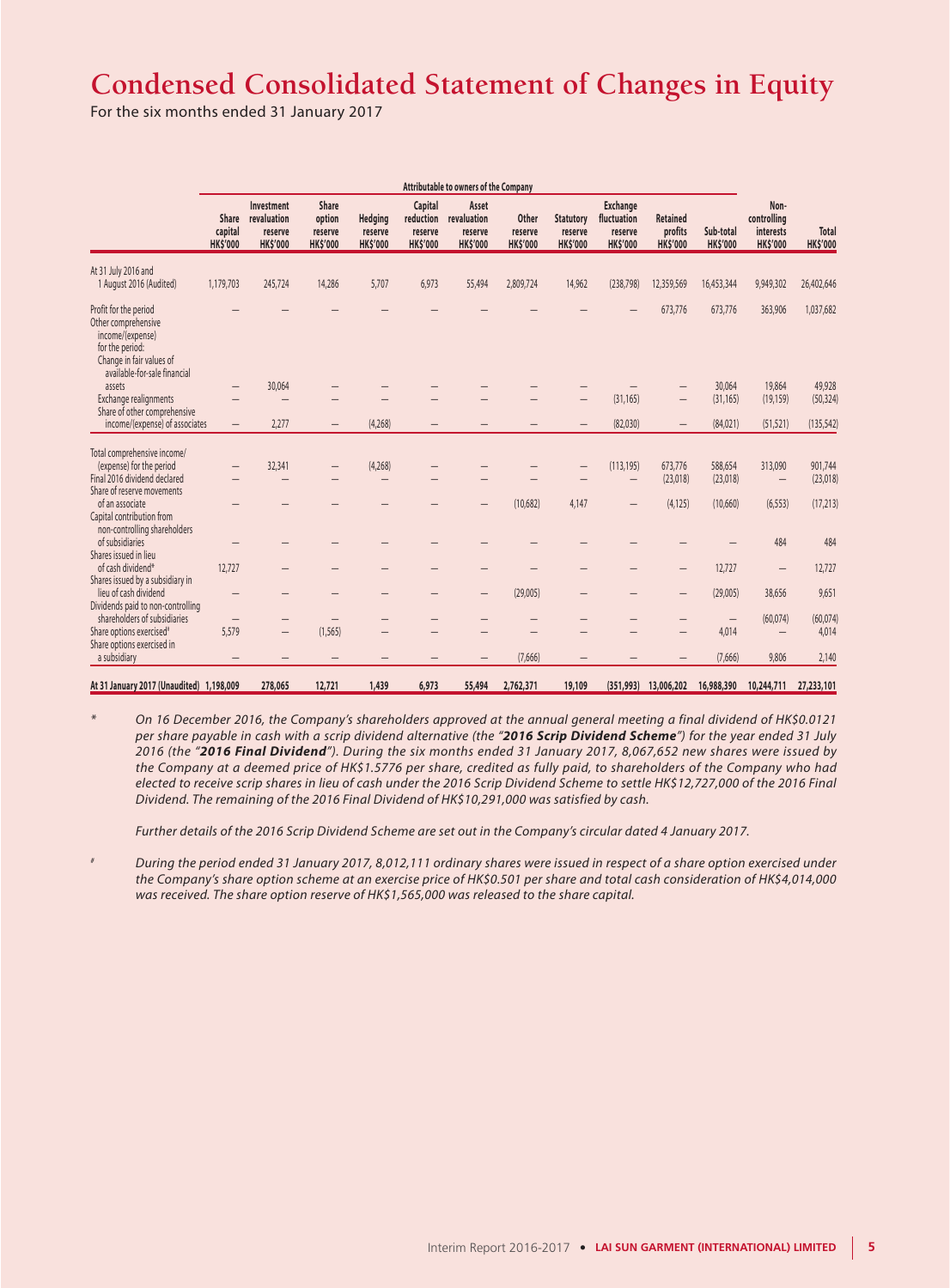# **Condensed Consolidated Statement of Changes in Equity**

### *(Continued)*

For the six months ended 31 January 2017

|                                                                                                                                               |                                     |                                                  |                                               |                                |                                             |                                             | Attributable to owners of the Company |                                  |                                                |                                 |                       |                                              |                      |
|-----------------------------------------------------------------------------------------------------------------------------------------------|-------------------------------------|--------------------------------------------------|-----------------------------------------------|--------------------------------|---------------------------------------------|---------------------------------------------|---------------------------------------|----------------------------------|------------------------------------------------|---------------------------------|-----------------------|----------------------------------------------|----------------------|
|                                                                                                                                               | Share<br>capital<br><b>HK\$'000</b> | Investment<br>revaluation<br>reserve<br>HK\$'000 | Share<br>option<br>reserve<br><b>HK\$'000</b> | Hedging<br>reserve<br>HK\$'000 | Capital<br>reduction<br>reserve<br>HK\$'000 | Asset<br>revaluation<br>reserve<br>HK\$'000 | Other<br>reserve<br><b>HK\$'000</b>   | Statutory<br>reserve<br>HK\$'000 | Exchange<br>fluctuation<br>reserve<br>HK\$'000 | Retained<br>profits<br>HK\$'000 | Sub-total<br>HK\$'000 | Non-<br>controlling<br>interests<br>HK\$'000 | Total<br>HK\$'000    |
| At 31 July 2015 and<br>1 August 2015 (Audited)                                                                                                | 1,177,649                           | 160,245                                          | 14,286                                        | (527)                          | 6,973                                       | 55,494                                      | 679,380                               | 12,479                           | (9,210)                                        | 11,699,526                      | 13,796,295            | 11,491,991                                   | 25,288,286           |
| Profit for the period<br>Other comprehensive (expense)/<br>income for the period:<br>Change in fair values of<br>available-for-sale financial |                                     |                                                  |                                               |                                |                                             |                                             |                                       |                                  |                                                | 564,397                         | 564,397               | 494,361                                      | 1,058,758            |
| assets                                                                                                                                        | -                                   | (13, 214)                                        |                                               |                                |                                             |                                             |                                       |                                  |                                                |                                 | (13, 214)             | (7, 416)                                     | (20, 630)            |
| Exchange realignments                                                                                                                         |                                     |                                                  |                                               |                                |                                             |                                             |                                       |                                  | (47,998)                                       |                                 | (47,998)              | (44, 521)                                    | (92, 519)            |
| Share of other comprehensive<br>(expense)/income of associates                                                                                |                                     |                                                  |                                               | 34                             |                                             |                                             |                                       |                                  |                                                |                                 |                       |                                              |                      |
|                                                                                                                                               | $\overline{\phantom{0}}$            | (5, 416)                                         | $\overline{\phantom{0}}$                      |                                |                                             |                                             |                                       |                                  | (114, 377)                                     | $\qquad \qquad -$               | (119, 759)            | (111,080)                                    | (230, 839)           |
| Total comprehensive (expense)/<br>income for the period<br>Final 2015 dividend declared<br>Share of reserve movements                         |                                     | (18, 630)<br>-                                   |                                               | 34                             |                                             |                                             |                                       |                                  | (162, 375)<br>$\overline{\phantom{m}}$         | 564,397<br>(20, 809)            | 383,426<br>(20, 809)  | 331,344<br>$\qquad \qquad -$                 | 714,770<br>(20, 809) |
| of an associate                                                                                                                               |                                     |                                                  |                                               |                                |                                             |                                             | (5,675)                               | 1,498                            | $\overline{\phantom{m}}$                       | (1,479)                         | (5,656)               | (5,246)                                      | (10, 902)            |
| Net proceeds from rights issue of<br>a subsidiary received from<br>non-controlling shareholders<br>of the subsidiary (note 10)                |                                     |                                                  |                                               |                                |                                             |                                             |                                       |                                  |                                                |                                 |                       | 7,258                                        | 7,258                |
| Capital contribution from<br>non-controlling shareholders<br>of subsidiaries                                                                  |                                     |                                                  |                                               |                                |                                             |                                             |                                       |                                  |                                                |                                 |                       |                                              | 35,060               |
| Shares issued in lieu of                                                                                                                      |                                     |                                                  |                                               |                                |                                             |                                             |                                       |                                  |                                                |                                 | -                     | 35,060                                       |                      |
| cash dividend*                                                                                                                                | 2,054                               |                                                  |                                               |                                |                                             |                                             |                                       |                                  |                                                |                                 | 2,054                 |                                              | 2,054                |
| Shares issued by a subsidiary in                                                                                                              |                                     |                                                  |                                               |                                |                                             |                                             |                                       |                                  |                                                |                                 |                       |                                              |                      |
| lieu of cash dividend<br>Dividends paid to non-controlling                                                                                    |                                     |                                                  |                                               |                                |                                             |                                             | (8,236)                               |                                  |                                                |                                 | (8,236)               | 10,244                                       | 2,008                |
| shareholders of subsidiaries                                                                                                                  | $\qquad \qquad -$                   |                                                  |                                               |                                | -                                           |                                             | $\overline{\phantom{0}}$              |                                  |                                                |                                 | $\qquad \qquad -$     | (85, 177)                                    | (85, 177)            |
| At 31 January 2016 (Unaudited)                                                                                                                | 1,179,703                           | 141,615                                          | 14,286                                        | (493)                          | 6,973                                       | 55,494                                      | 665,469                               | 13,977                           | (171, 585)                                     | 12,241,635                      | 14,147,074            | 11,785,474                                   | 25,932,548           |

*\* On 11 December 2015, the Company's shareholders approved at the annual general meeting a final dividend of HK\$0.011 per share payable in cash with a scrip dividend alternative (the "2015 Scrip Dividend Scheme") for the year ended 31 July 2015 (the "2015 Final Dividend"). During the six months ended 31 January 2016, 2,529,051 new shares were issued by the Company at a deemed price of HK\$0.812 per share, credited as fully paid, to shareholders of the Company who had elected to receive scrip shares in lieu of cash under the 2015 Scrip Dividend Scheme to settle HK\$2,054,000 of the 2015 Final Dividend. The remaining of the 2015 Final Dividend of HK\$18,755,000 was satisfied by cash.*

*Further details of the 2015 Scrip Dividend Scheme are set out in the Company's circular dated 30 December 2015.*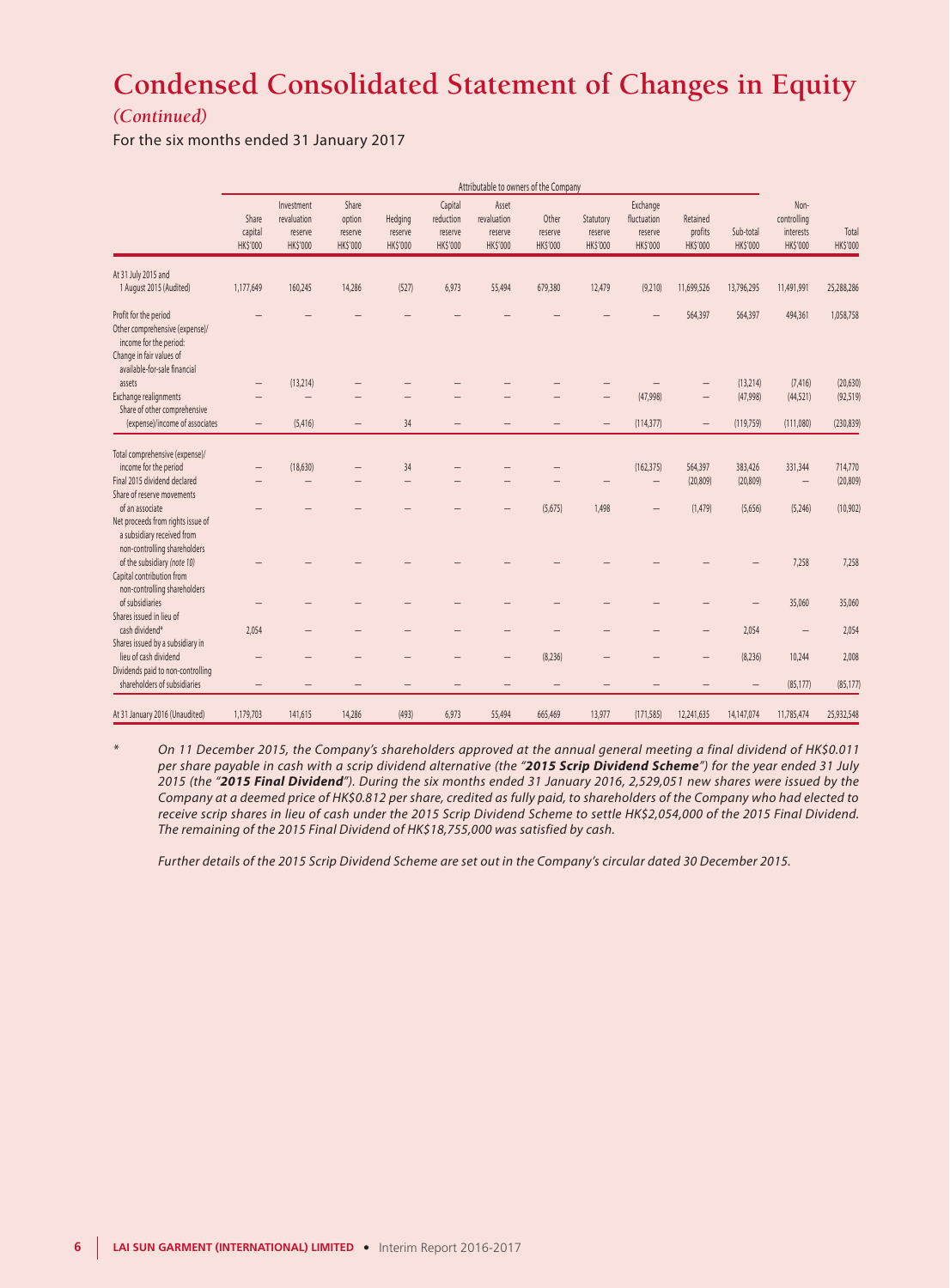# **Condensed Consolidated Statement of Cash Flows**

For the six months ended 31 January 2017

|                                                                                                                                                                                                                                                                                                                                                                                                                                                                                                                                                                                              | <b>Six months ended</b><br>31 January                                                                                        |                                                                                                                  |
|----------------------------------------------------------------------------------------------------------------------------------------------------------------------------------------------------------------------------------------------------------------------------------------------------------------------------------------------------------------------------------------------------------------------------------------------------------------------------------------------------------------------------------------------------------------------------------------------|------------------------------------------------------------------------------------------------------------------------------|------------------------------------------------------------------------------------------------------------------|
|                                                                                                                                                                                                                                                                                                                                                                                                                                                                                                                                                                                              | 2017<br>(Unaudited)<br><b>HK\$'000</b>                                                                                       | 2016<br>(Unaudited)<br>HK\$'000                                                                                  |
| NET CASH FLOWS USED IN OPERATING ACTIVITIES                                                                                                                                                                                                                                                                                                                                                                                                                                                                                                                                                  | (85, 505)                                                                                                                    | (379, 951)                                                                                                       |
| <b>CASH FLOWS FROM INVESTING ACTIVITIES</b><br>Purchases of items of property, plant and equipment<br>Additions to investment properties<br>Deposits paid for additions to investment properties<br>Subscription of rights issue of a subsidiary<br>Acquisition of unlisted available-for-sale financial assets<br>Acquisition of an associate<br>Advances to associates<br>Advances to joint ventures<br>Repayment from a joint venture<br>Dividends received from unlisted available-for-sale financial assets<br>(Increase)/decrease in pledged bank balances and time deposits<br>Others | (367, 113)<br>(9,744)<br>(6, 577)<br>(2, 270)<br>(89, 102)<br>(4,820)<br>(24,000)<br>637,091<br>36,215<br>(37, 470)<br>5,593 | (211,085)<br>(285, 243)<br>(108, 432)<br>(24, 408)<br>(15, 458)<br>(15,000)<br>75<br>97,149<br>53,821<br>(3,997) |
| NET CASH FLOWS FROM/(USED IN) INVESTING ACTIVITIES                                                                                                                                                                                                                                                                                                                                                                                                                                                                                                                                           | 137,803                                                                                                                      | (512, 578)                                                                                                       |
| <b>CASH FLOWS FROM FINANCING ACTIVITIES</b><br>New bank borrowings raised<br>Repayment of bank borrowings<br><b>Bank financing charges</b><br>Dividend paid<br>Dividends paid to non-controlling shareholders of subsidiaries<br>Capital contribution from non-controlling shareholders of subsidiaries<br>Others                                                                                                                                                                                                                                                                            | 354,500<br>(99, 758)<br>(10, 827)<br>(10, 291)<br>(50, 423)<br>484<br>6,154                                                  | 2,696,500<br>(1, 342, 642)<br>(83, 134)<br>(18, 755)<br>(83, 169)<br>35,060<br>7,258                             |
| NET CASH FLOWS FROM FINANCING ACTIVITIES                                                                                                                                                                                                                                                                                                                                                                                                                                                                                                                                                     | 189,839                                                                                                                      | 1,211,118                                                                                                        |
| NET INCREASE IN CASH AND CASH EQUIVALENTS<br>Cash and cash equivalents at beginning of period<br>Effect of foreign exchange rate changes, net                                                                                                                                                                                                                                                                                                                                                                                                                                                | 242,137<br>2,911,657<br>(4, 516)                                                                                             | 318,589<br>1,769,498<br>(5,277)                                                                                  |
| CASH AND CASH EQUIVALENTS AT END OF PERIOD                                                                                                                                                                                                                                                                                                                                                                                                                                                                                                                                                   | 3,149,278                                                                                                                    | 2,082,810                                                                                                        |
| ANALYSIS OF BALANCES OF CASH AND CASH EQUIVALENTS<br>Non-pledged and non-restricted cash and bank balances<br>Non-pledged and non-restricted time deposits                                                                                                                                                                                                                                                                                                                                                                                                                                   | 914,674<br>2,234,604                                                                                                         | 1,356,545<br>726,265                                                                                             |
|                                                                                                                                                                                                                                                                                                                                                                                                                                                                                                                                                                                              | 3,149,278                                                                                                                    | 2,082,810                                                                                                        |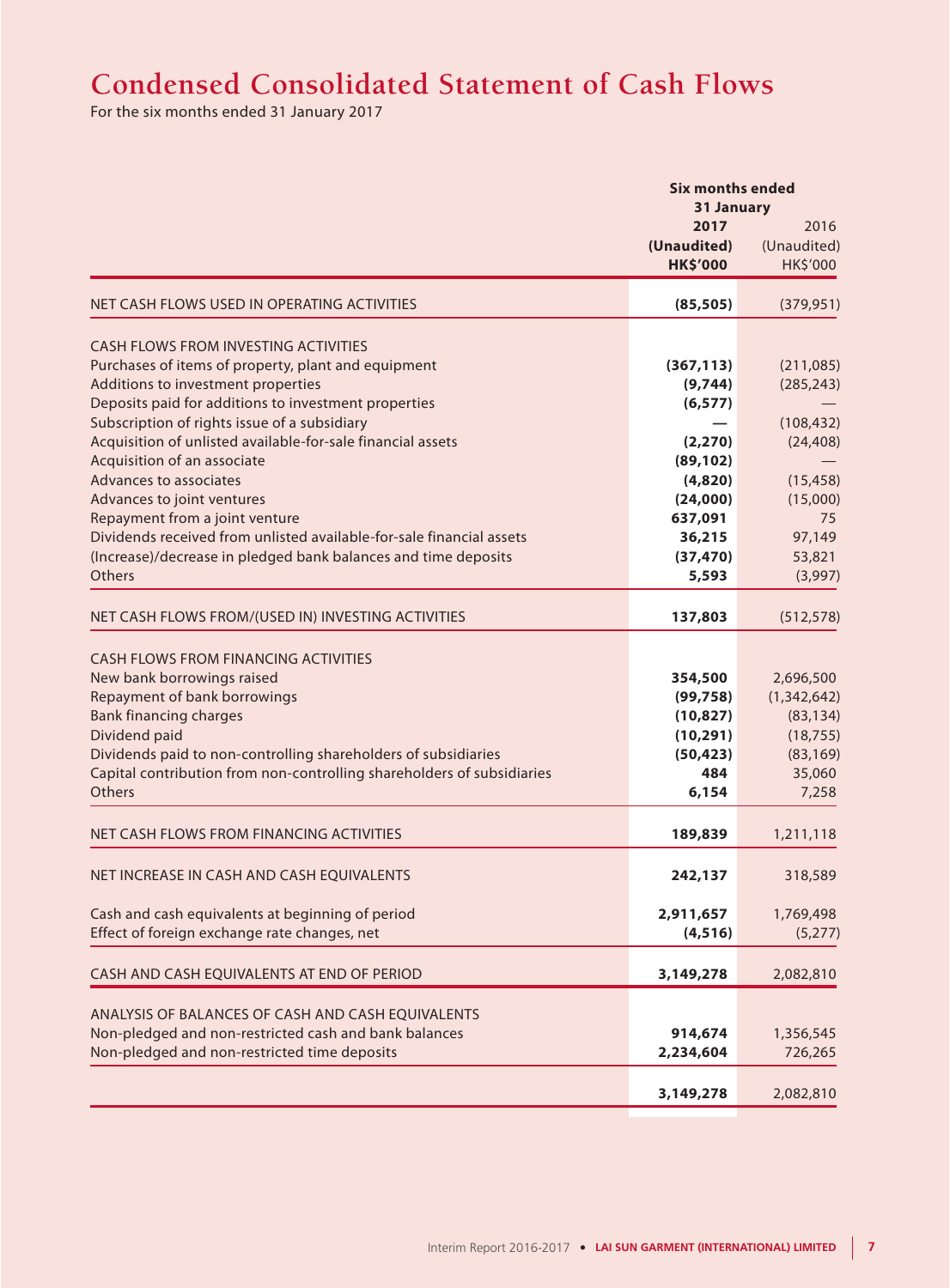31 January 2017

#### **1. BASIS OF PREPARATION**

The unaudited condensed consolidated interim financial statements of the Group for the six months ended 31 January 2017 have been prepared in accordance with the applicable disclosure requirements of Appendix 16 to the Rules Governing the Listing of Securities on The Stock Exchange of Hong Kong Limited and with Hong Kong Accounting Standard ("**HKAS**") 34 *Interim Financial Reporting* issued by the Hong Kong Institute of Certified Public Accountants.

The financial information relating to the year ended 31 July 2016 that is included in the condensed consolidated statement of financial position as comparative information does not constitute the Company's statutory annual consolidated financial statements for that year but is derived from those financial statements. Further information relating to those statutory financial statements required to be disclosed in accordance with section 436 of the Hong Kong Companies Ordinance is as follows:

The Company has delivered the financial statements for the year ended 31 July 2016 to the Registrar of Companies as required by section 662(3) of, and Part 3 of Schedule 6 to, the Hong Kong Companies Ordinance.

The Company's auditors have reported on those financial statements. The auditors' report was unqualified; did not include a reference to any matters to which the auditors drew attention by way of emphasis without qualifying their report; and did not contain a statement under sections 406(2), 407(2) or (3) of the Hong Kong Companies Ordinance.

The condensed consolidated interim financial statements have not been audited by the Company's auditors but have been reviewed by the Company's audit committee.

#### **2. SIGNIFICANT ACCOUNTING POLICIES**

The significant accounting policies and basis of presentation used in the preparation of these interim financial statements are the same as those used in the Group's audited consolidated financial statements for the year ended 31 July 2016.

The Group has adopted the new and revised Hong Kong Financial Reporting Standards ("**HKFRSs**", which also include HKASs and Interpretations) which are applicable to the Group and are effective in the current period. The adoption of these new and revised HKFRSs has had no material impact on the reported results or financial position of the Group.

 $\mathbf{r}$  and  $\mathbf{r}$ 

#### **3. SEGMENT INFORMATION**

The following table presents revenue and results for the Group's reportable segments:

|                                                                                                                                                         |                                   |                                                              |                          |                                                |                         |                                            | Six months ended 31 January (Unaudited)                |                         |                           |                                   |                                                |                                |                                          |                                           |
|---------------------------------------------------------------------------------------------------------------------------------------------------------|-----------------------------------|--------------------------------------------------------------|--------------------------|------------------------------------------------|-------------------------|--------------------------------------------|--------------------------------------------------------|-------------------------|---------------------------|-----------------------------------|------------------------------------------------|--------------------------------|------------------------------------------|-------------------------------------------|
|                                                                                                                                                         | 2017<br><b>HK\$'000</b>           | Property<br>development and sales<br>2016<br><b>HK\$'000</b> | 2017<br><b>HK\$'000</b>  | <b>Property investment</b><br>2016<br>HK\$'000 | 2017<br><b>HK\$'000</b> | <b>Hotel operation</b><br>2016<br>HK\$'000 | <b>Restaurant operation</b><br>2017<br><b>HK\$'000</b> | 2016<br><b>HK\$'000</b> | 2017<br><b>HK\$'000</b>   | <b>Others</b><br>2016<br>HK\$'000 | <b>Eliminations</b><br>2017<br><b>HK\$'000</b> | 2016<br><b>HK\$'000</b>        | 2017<br><b>HK\$'000</b>                  | <b>Consolidated</b><br>2016<br>HK\$'000   |
| Segment revenue:<br>Sales to external customers<br>Intersegment sales<br>Other revenue                                                                  | $\overline{\phantom{0}}$<br>3,637 | 384,301<br>$\qquad \qquad -$<br>2,157                        | 400,399<br>11,736<br>757 | 401,583<br>8,377<br>278                        | 209,081<br>90<br>16     | 201,431<br>180<br>9                        | 248,653<br>180                                         | 134,683<br>—<br>142     | 13,845<br>13,565<br>4,683 | 11,916<br>12,185<br>3,698         | (25, 391)                                      | $\qquad \qquad -$<br>(20, 742) | 871,978<br>9,273                         | 1,133,914<br>6,284                        |
| Total                                                                                                                                                   | 3,637                             | 386,458                                                      | 412,892                  | 410,238                                        | 209,187                 | 201,620                                    | 248,833                                                | 134,825                 | 32,093                    | 27,799                            | (25, 391)                                      | (20, 742)                      | 881,251                                  | 1,140,198                                 |
| Segment results                                                                                                                                         | (18, 751)                         | 100,206                                                      | 331,505                  | 328,829                                        | 33,884                  | 35,726                                     | (7, 967)                                               | (6,748)                 | (7, 945)                  | (4,870)                           |                                                | $\qquad \qquad -$              | 330,726                                  | 453,143                                   |
| Interest income from bank<br>deposits - unallocated<br>Unallocated revenue<br>Fair value gains on<br>investment properties, net<br>Unallocated expenses |                                   |                                                              | 607,850                  | 119,703                                        |                         |                                            |                                                        |                         |                           |                                   |                                                |                                | 15,880<br>11,131<br>607,850<br>(94, 894) | 11,971<br>25,641<br>119,703<br>(121, 651) |
| Profit from operating<br>activities                                                                                                                     |                                   |                                                              |                          |                                                |                         |                                            |                                                        |                         |                           |                                   |                                                |                                | 870,693                                  | 488,807                                   |
| Finance costs<br>Share of profits and<br>losses of associates<br>Share of profits and<br>losses of associates                                           | 16                                | 740                                                          | 4,653                    | 2,735                                          |                         |                                            | (2, 147)                                               | (1, 159)                | 1,749                     |                                   |                                                |                                | (130, 691)<br>4,271                      | (139, 894)<br>2,316                       |
| $-$ unallocated<br>Share of profits and<br>losses of joint ventures                                                                                     | (26.026)                          | (971)                                                        | 359,843                  | 740,870                                        |                         |                                            |                                                        |                         |                           |                                   |                                                |                                | 7,201<br>333,817                         | 8,522<br>739,899                          |
| Profit before tax<br>Tax                                                                                                                                |                                   |                                                              |                          |                                                |                         |                                            |                                                        |                         |                           |                                   |                                                |                                | 1,085,291<br>(47, 609)                   | 1,099,650<br>(40,892)                     |
| Profit for the period                                                                                                                                   |                                   |                                                              |                          |                                                |                         |                                            |                                                        |                         |                           |                                   |                                                |                                | 1,037,682                                | 1,058,758                                 |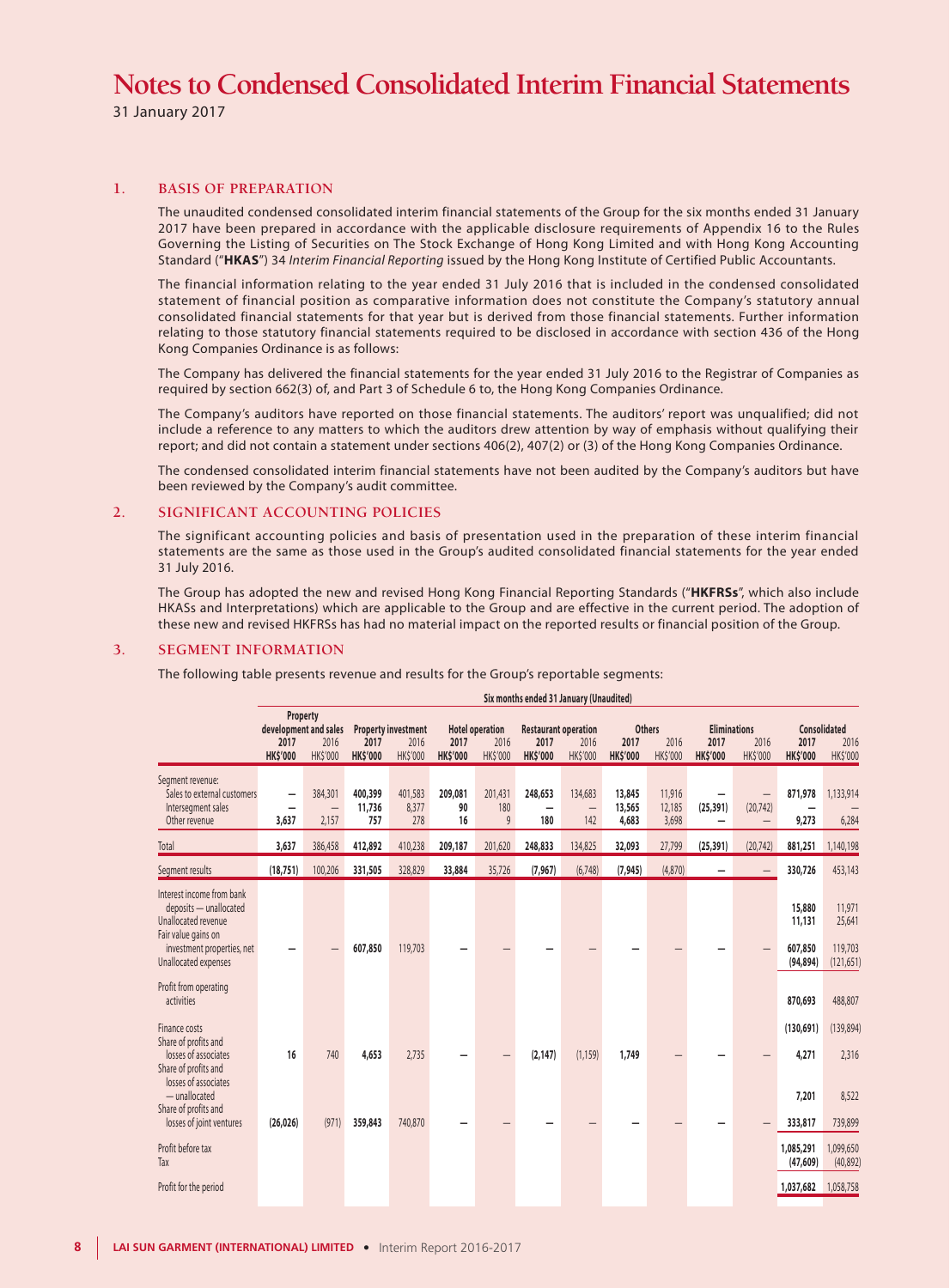### *(Continued)*

31 January 2017

### **3. SEGMENT INFORMATION** *(CONTINUED)*

The following table presents the total assets and liabilities for the Group's reportable segments:

|                                                                                                       | <b>Property</b>                                      |                             |                                                                |                             |                                                                |                             |                                                                |                         |                                                                        |                                                 |                                                      |                                          |
|-------------------------------------------------------------------------------------------------------|------------------------------------------------------|-----------------------------|----------------------------------------------------------------|-----------------------------|----------------------------------------------------------------|-----------------------------|----------------------------------------------------------------|-------------------------|------------------------------------------------------------------------|-------------------------------------------------|------------------------------------------------------|------------------------------------------|
|                                                                                                       | development and sales                                |                             | <b>Property investment</b>                                     |                             | <b>Hotel operation</b>                                         |                             | <b>Restaurant operation</b>                                    |                         | <b>Others</b>                                                          |                                                 | <b>Consolidated</b>                                  |                                          |
|                                                                                                       | 31 January<br>2017<br>(Unaudited)<br><b>HK\$'000</b> | 31 July<br>2016<br>HK\$'000 | 31 January<br>2017<br>(Audited) (Unaudited)<br><b>HK\$'000</b> | 31 July<br>2016<br>HK\$'000 | 31 January<br>2017<br>(Audited) (Unaudited)<br><b>HK\$'000</b> | 31 July<br>2016<br>HK\$'000 | 31 January<br>2017<br>(Audited) (Unaudited)<br><b>HK\$'000</b> | 2016<br><b>HK\$'000</b> | 31 July 31 January<br>2017<br>(Audited) (Unaudited)<br><b>HK\$'000</b> | 31 July<br>2016<br>(Audited)<br><b>HK\$'000</b> | 31 January<br>2017<br>(Unaudited)<br><b>HK\$'000</b> | 31 July<br>2016<br>(Audited)<br>HK\$'000 |
| Segment assets<br>Interests in associates<br>Interests in associates                                  | 1,910,259<br>5,873                                   | 1,781,215<br>7,343          | 18,405,083<br>60,057                                           | 17,876,931<br>55,179        | 3,667,301                                                      | 3,263,406<br>-              | 628,556<br>(7, 771)                                            | 641,751<br>(1,061)      | 152,466<br>115,981                                                     | 152,583                                         | 24,763,665<br>174,140                                | 23,715,886<br>61,461                     |
| $-$ unallocated<br>Interests in joint ventures<br>Unallocated assets                                  | 988,358                                              | 990,385                     | 5,486,721                                                      | 5,763,968                   |                                                                |                             |                                                                |                         |                                                                        |                                                 | 3,506,140<br>6,475,079<br>4,574,864                  | 3,660,123<br>6,754,353<br>4,244,543      |
| Total assets                                                                                          |                                                      |                             |                                                                |                             |                                                                |                             |                                                                |                         |                                                                        |                                                 | 39,493,888                                           | 38,436,366                               |
| Segment liabilities<br><b>Bank borrowings</b><br>Guaranteed notes<br>Other borrowing,<br>note payable | 126,810                                              | 62,467                      | 214,880                                                        | 221,181                     | 231,745                                                        | 195,510                     | 42,357                                                         | 47,472                  | 7,487                                                                  | 6,163                                           | 623,279<br>6,482,385<br>3,443,617                    | 532,793<br>6,285,682<br>3,461,817        |
| and interest payable<br>Other unallocated liabilities                                                 |                                                      |                             |                                                                |                             |                                                                |                             |                                                                |                         |                                                                        |                                                 | 378,671<br>1,332,835                                 | 372,969<br>1,380,459                     |
| <b>Total liabilities</b>                                                                              |                                                      |                             |                                                                |                             |                                                                |                             |                                                                |                         |                                                                        |                                                 | 12,260,787                                           | 12,033,720                               |

### **4. PROFIT FROM OPERATING ACTIVITIES**

(a) The Group's profit from operating activities is arrived at after charging/(crediting):

|                                                                   | <b>Six months ended</b><br>31 January |                                |  |  |
|-------------------------------------------------------------------|---------------------------------------|--------------------------------|--|--|
|                                                                   | 2016<br>2017                          |                                |  |  |
|                                                                   | (Unaudited)<br><b>HK\$'000</b>        | (Unaudited)<br><b>HK\$'000</b> |  |  |
|                                                                   |                                       |                                |  |  |
| Depreciation <sup>#</sup>                                         | 42,197                                | 32,128                         |  |  |
| Amortisation of prepaid land lease payments*                      | 514                                   | 514                            |  |  |
| Interest income from bank deposits                                | (15,880)                              | (11, 971)                      |  |  |
| Other interest income                                             | (7, 977)                              | (7, 494)                       |  |  |
| Dividend income from unlisted available-for-sale financial assets | (7,740)                               | (16, 055)                      |  |  |

*# Depreciation charge of approximately HK\$40,029,000 (Six months ended 31 January 2016: HK\$29,960,000) for property, plant and equipment is included in "other operating expenses" on the condensed consolidated income statement.*

*\* Amortisation of prepaid land lease payments is included in "other operating expenses" on the condensed consolidated income statement.*

(b) Other than those mentioned in note 4(a) above, "other operating expenses" also included service fee for operation of a club in the Group's hotel operation in Vietnam of approximately HK\$31,994,000 (Six months ended 31 January 2016: HK\$33,484,000).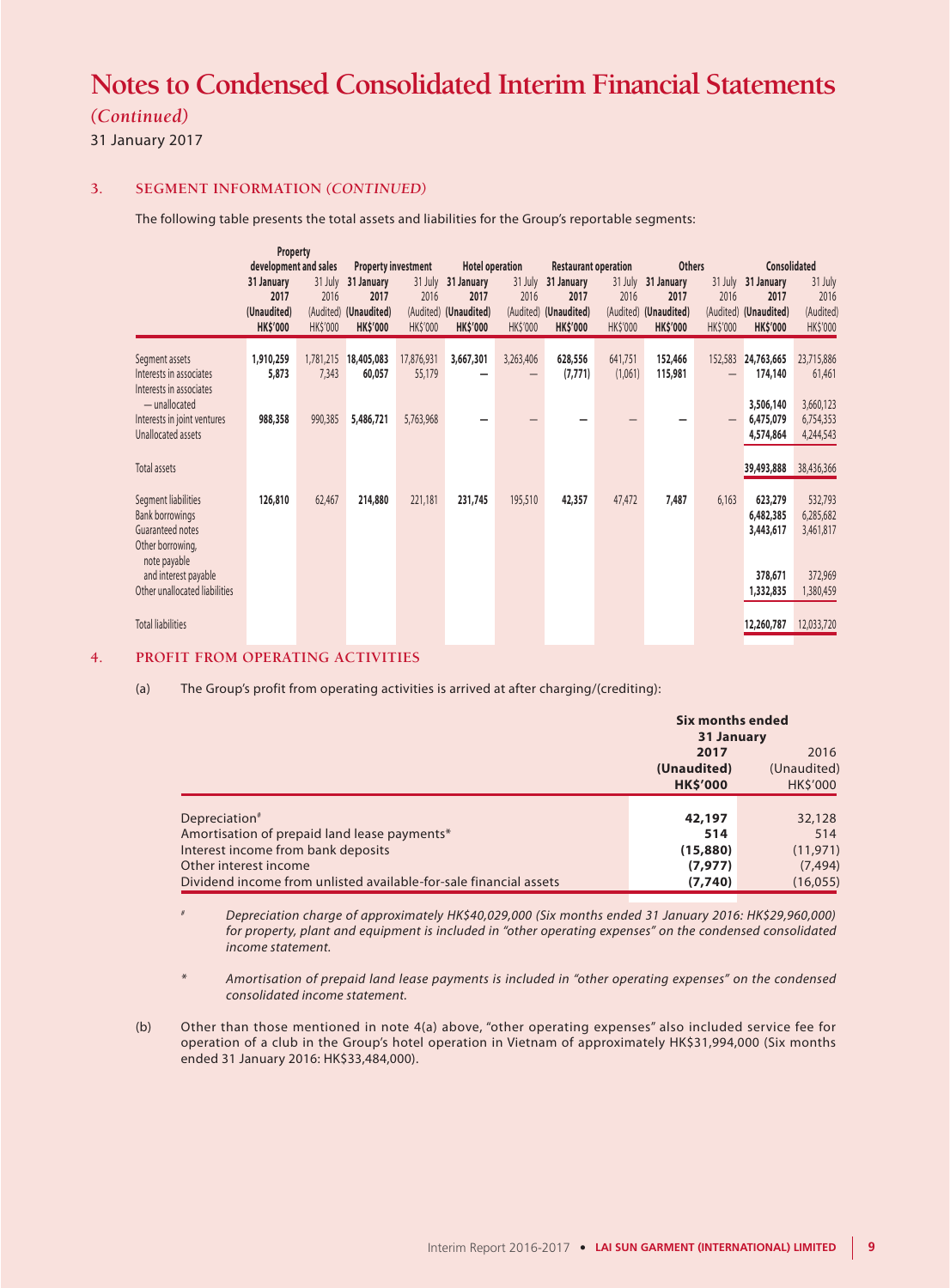### *(Continued)*

31 January 2017

### **5. FINANCE COSTS**

|                 | <b>Six months ended</b><br>31 January     |  |  |  |
|-----------------|-------------------------------------------|--|--|--|
| 2017            | 2016                                      |  |  |  |
| (Unaudited)     | (Unaudited)                               |  |  |  |
| <b>HK\$'000</b> | <b>HK\$'000</b>                           |  |  |  |
|                 |                                           |  |  |  |
|                 | 57,637                                    |  |  |  |
|                 | 112,249                                   |  |  |  |
| 5,702           | 5,712                                     |  |  |  |
| 25,521          | 22,901                                    |  |  |  |
|                 | 198,499                                   |  |  |  |
|                 | (47, 182)                                 |  |  |  |
| (28, 173)       | (11, 423)                                 |  |  |  |
| 130,691         | 139,894                                   |  |  |  |
|                 | 65,776<br>110,306<br>207,305<br>(48, 441) |  |  |  |

### **6. TAX**

Hong Kong profits tax has been provided at the rate of 16.5% (Six months ended 31 January 2016: 16.5%) on the estimated assessable profits arising in Hong Kong during the period.

Taxes on profits assessable elsewhere have been calculated at the rates of tax prevailing in the places in which the Group operates, based on existing legislation, interpretations and practices in respect thereof.

|                                             | <b>Six months ended</b><br>31 January |                         |  |  |
|---------------------------------------------|---------------------------------------|-------------------------|--|--|
|                                             | 2017                                  | 2016                    |  |  |
|                                             | (Unaudited)<br><b>HK\$'000</b>        | (Unaudited)<br>HK\$'000 |  |  |
| <b>Current tax</b>                          |                                       |                         |  |  |
| Hong Kong                                   | 26,213                                | 22,731                  |  |  |
| Overseas                                    | 14,041                                | 14,347                  |  |  |
|                                             |                                       |                         |  |  |
|                                             | 40,254                                | 37,078                  |  |  |
| Deferred tax                                | 7,542                                 | 2,467                   |  |  |
| Prior years' (overprovision)/underprovision | (85)                                  |                         |  |  |
| Hong Kong<br>Overseas                       | (102)                                 | (20)                    |  |  |
|                                             |                                       | 1,367                   |  |  |
|                                             | (187)                                 | 1,347                   |  |  |
|                                             |                                       |                         |  |  |
| Tax charge for the period                   | 47,609                                | 40,892                  |  |  |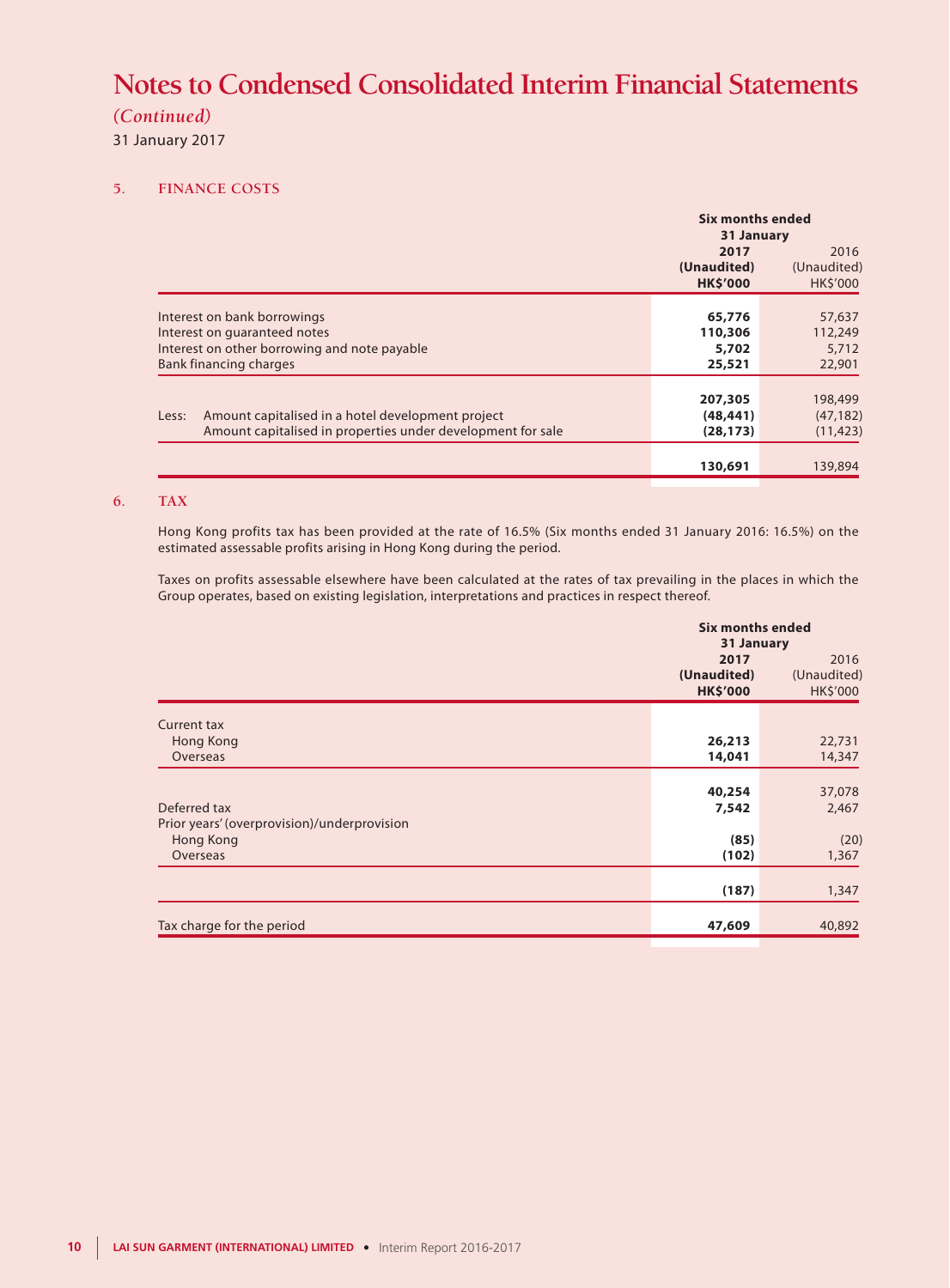*(Continued)*

31 January 2017

### **7. EARNINGS PER SHARE ATTRIBUTABLE TO OWNERS OF THE COMPANY**

|                                                                                                                                                               |                                        | <b>Six months ended</b><br>31 January  |  |  |  |
|---------------------------------------------------------------------------------------------------------------------------------------------------------------|----------------------------------------|----------------------------------------|--|--|--|
|                                                                                                                                                               | 2017<br>(Unaudited)<br><b>HK\$'000</b> | 2016<br>(Unaudited)<br><b>HK\$'000</b> |  |  |  |
| Earnings                                                                                                                                                      |                                        |                                        |  |  |  |
| Earnings for the purpose of basic earnings per share                                                                                                          | 673,776                                | 564,397                                |  |  |  |
| Effect of dilutive potential ordinary shares arising from adjustment<br>to the share of profit of a subsidiary based on dilution of its<br>earnings per share | (1, 177)                               | (480)                                  |  |  |  |
|                                                                                                                                                               |                                        |                                        |  |  |  |
| Earnings for the purpose of diluted earnings per share                                                                                                        | 672,599                                | 563,917                                |  |  |  |
|                                                                                                                                                               | '000                                   | '000                                   |  |  |  |
| Number of shares                                                                                                                                              |                                        |                                        |  |  |  |
| Weighted average number of ordinary shares for the purpose of basic                                                                                           |                                        |                                        |  |  |  |
| earnings per share                                                                                                                                            | 1,898,518                              | 1,891,805                              |  |  |  |
| Effect of dilutive potential ordinary shares arising from share options                                                                                       | 12,489                                 | 3,493                                  |  |  |  |
|                                                                                                                                                               |                                        |                                        |  |  |  |
| Weighted average number of ordinary shares for the purpose of diluted<br>earnings per share                                                                   | 1,911,007                              | 1,895,298                              |  |  |  |

#### **8. DEBTORS, DEPOSITS PAID AND OTHER RECEIVABLES**

The Group maintains various credit policies for different business operations in accordance with business practices and market conditions in which the respective subsidiaries operate. Sales proceeds receivable from the sale of properties are settled in accordance with the terms of the respective contracts. Rent and related charges in respect of the leasing of properties are receivable from tenants, and are normally payable in advance with rental deposits received in accordance with the terms of the tenancy agreements. Hotel and restaurant charges are mainly settled by customers on a cash basis except for those corporate clients who maintain credit accounts with the respective subsidiaries, the settlement of which is in accordance with the respective agreements.

An ageing analysis of the trade debtors, based on payment due date, as at the end of the reporting period is as follows:

|                                                             | 31 January<br>2017<br>(Unaudited)<br><b>HK\$'000</b> | 31 July<br>2016<br>(Audited)<br>HK\$'000 |
|-------------------------------------------------------------|------------------------------------------------------|------------------------------------------|
|                                                             |                                                      |                                          |
| Trade debtors:<br>Not yet due or less than 30 days past due | 14,877                                               | 15,805                                   |
|                                                             |                                                      |                                          |
| $31 - 60$ days past due                                     | 4,126                                                | 2,122                                    |
| $61 - 90$ days past due                                     | 573                                                  | 857                                      |
| Over 90 days past due                                       | 3,230                                                | 3,881                                    |
|                                                             |                                                      |                                          |
|                                                             | 22,806                                               | 22,665                                   |
| Other receivables                                           | 164,023                                              | 82,132                                   |
| Deposits paid and prepayments                               | 79,113                                               | 73,623                                   |
|                                                             |                                                      |                                          |
|                                                             | 265,942                                              | 178,420                                  |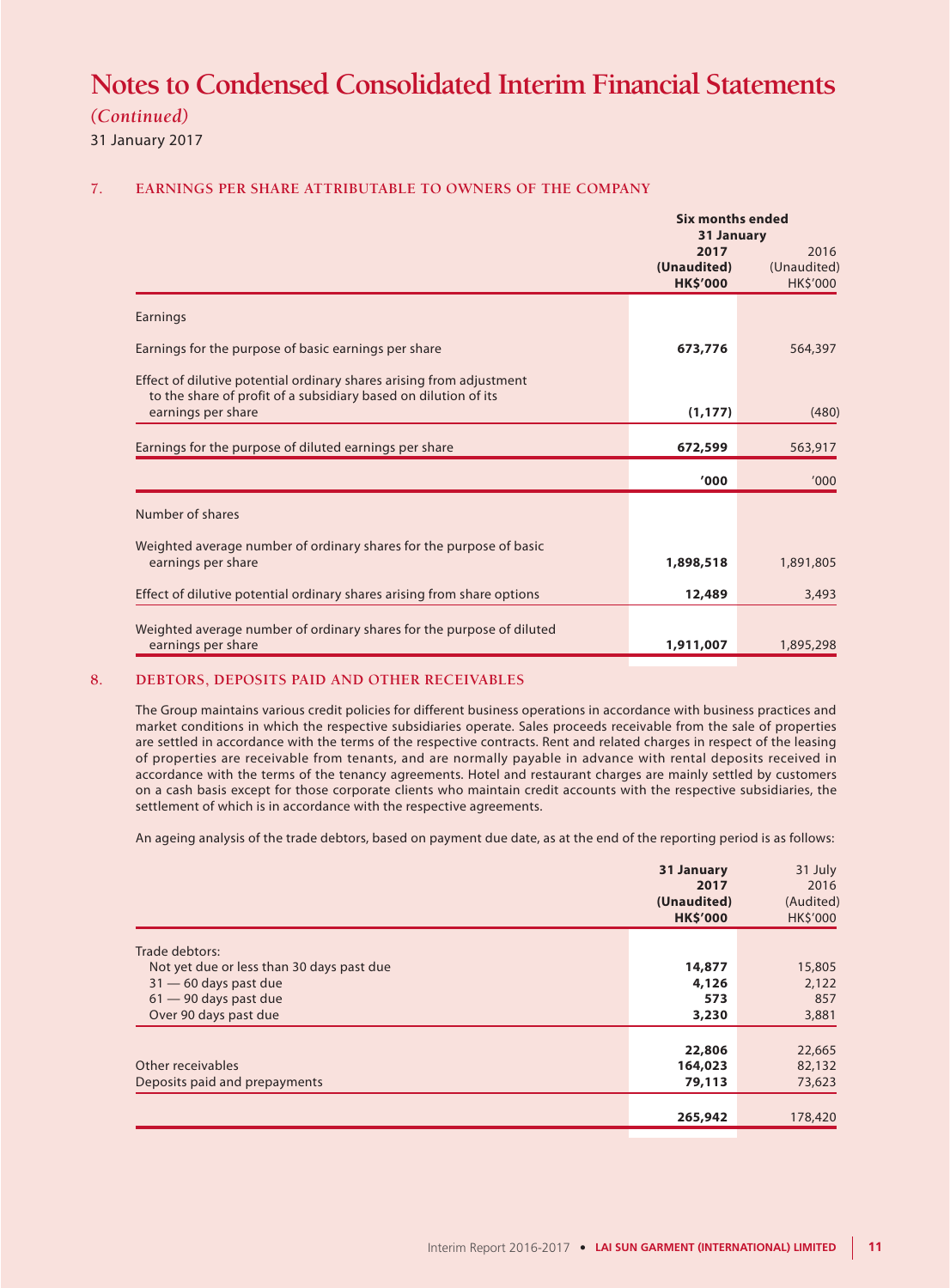### *(Continued)*

31 January 2017

#### **9. CREDITORS, DEPOSITS RECEIVED AND ACCRUALS**

An ageing analysis of the trade creditors, based on payment due date, as at the end of the reporting period is as follows:

|                                           | 31 January<br>2017<br>(Unaudited)<br><b>HK\$'000</b> | 31 July<br>2016<br>(Audited)<br><b>HK\$'000</b> |
|-------------------------------------------|------------------------------------------------------|-------------------------------------------------|
| Trade creditors:                          |                                                      |                                                 |
| Not yet due or less than 30 days past due | 18,550                                               | 20,207                                          |
| $31 - 60$ days past due                   | 1,321                                                | 2,128                                           |
| $61 - 90$ days past due                   | 1,909                                                | 1,079                                           |
| Over 90 days past due                     | 81                                                   | 1,148                                           |
|                                           |                                                      |                                                 |
|                                           | 21,861                                               | 24,562                                          |
| Other payables and accruals               | 219,231                                              | 291,284                                         |
| Deposits received and other provisions    | 161,540                                              | 162,314                                         |
|                                           |                                                      |                                                 |
|                                           | 402,632                                              | 478,160                                         |

#### **10. SUBSCRIPTION OF SHARES OF A SUBSIDIARY PURSUANT TO A RIGHTS ISSUE**

During the period ended 31 January 2016, Lai Sun Development Company Limited ("**LSD**") proposed a rights issue of 10,047,266,781 shares on the basis of one rights share for every two existing shares of LSD at a subscription price of HK\$0.092 each. Based on the Company's shareholding in LSD, the Company was entitled to subscribe for 5,212,849,676 rights shares ("**Committed Shares**").

On 17 November 2015, the Company entered into an underwriting agreement with LSD (the "**Underwriting Agreement**"), pursuant to which the Company has fully underwritten the rights shares, whose commitment also extended to subscribing or procuring the subscription of the Committed Shares. The maximum underwriting obligation to the Company is 4,834,417,105 rights shares in addition to the Committed Shares

A general meeting of the Company was convened on 8 January 2016, in which the Underwriting Agreement and the transactions contemplated thereunder which constituted a major transaction in accordance with the Listing Rules, were duly approved.

The rights issue has become unconditional on 5 February 2016 (the "**Completion**"). The Company undertook a total of 3,038,279,753 rights shares in addition to the Committed Shares which resulted in a total subscription of approximately HK\$759 million. Following the Completion, the Company's shareholding in LSD increased from 51.84% to 61.93%.

#### **11. CAPITAL COMMITMENTS**

The Group had the following commitments not provided for in the condensed consolidated interim financial statements at the end of the reporting period:

| 31 January<br>2017<br>(Unaudited)<br><b>HK\$'000</b>        | 2016<br>(Audited)<br><b>HK\$'000</b> |
|-------------------------------------------------------------|--------------------------------------|
| Contracted, but not provided for                            |                                      |
| Purchase of items of property, plant and equipment<br>1,820 | 7,550                                |
| Development and operation of a hotel project<br>1,796,755   | 2,124,016                            |
| Additions to investment properties<br>38,175                | 46,086                               |
|                                                             |                                      |
| 1,836,750                                                   | 2,177,652                            |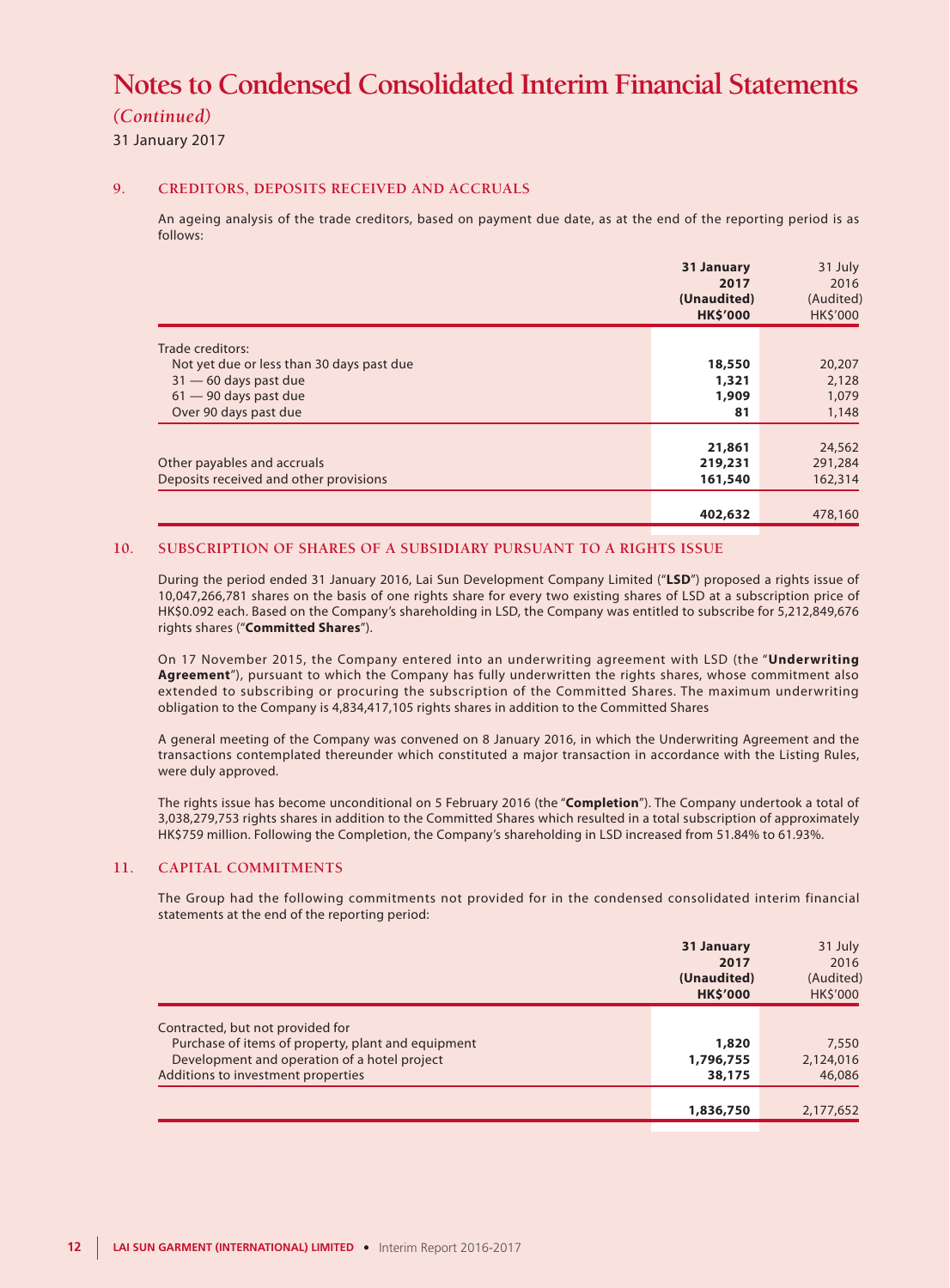### *(Continued)*

31 January 2017

#### **12. CONTINGENT LIABILITIES**

Saved as disclosed elsewhere in the condensed consolidated interim financial statements, the Group also had the following contingent liabilities at the end of the reporting period:

(a) Contingent liabilities not provided for in the condensed consolidated interim financial statements:

|                                                                                                       | 31 January<br>2017<br>(Unaudited)<br><b>HK\$'000</b> | 31 July<br>2016<br>(Audited)<br>HK\$'000 |
|-------------------------------------------------------------------------------------------------------|------------------------------------------------------|------------------------------------------|
| Guarantees given to banks in connection with facilities<br>granted to and utilised by a joint venture | 1,597,000                                            | 897,000                                  |

(b) Pursuant to an indemnity deed (the "**Lai Fung Tax Indemnity Deed**") dated 12 November 1997 entered into between LSD and Lai Fung Holdings Limited ("**Lai Fung**"), LSD has undertaken to indemnify Lai Fung in respect of certain potential income tax and land appreciation tax ("**LAT**") of the People's Republic of China (the "**PRC**") payable or shared by Lai Fung in consequence of the disposal of any of the property interests attributable to Lai Fung through its subsidiaries and its associates as at 31 October 1997 (the "**Property Interests**"). These tax indemnities given by LSD apply in so far as such tax is applicable to the difference between (i) the value of the Property Interests in the valuation thereon by Chesterton Petty Limited (currently known as "**Knight Frank Petty Limited**"), independent chartered surveyors, as at 31 October 1997 (the "**Valuation**"); and (ii) the aggregate costs of such Property Interests incurred up to 31 October 1997, together with the amount of unpaid land costs, unpaid land premium and unpaid costs of resettlement, demolition and public utilities and other deductible costs in respect of the Property Interests. The Lai Fung Tax Indemnity Deed assumes that the Property Interests are disposed of at the values attributed to them in the Valuation, computed by reference to the rates and legislation governing PRC income tax and LAT prevailing at the time of the Valuation.

The indemnities given by LSD do not cover (i) new properties acquired by Lai Fung subsequent to the listing of the shares of Lai Fung (the "**Listing**") on The Stock Exchange of Hong Kong Limited; (ii) any increase in the relevant tax which arises due to an increase in tax rates or changes to the legislation prevailing at the time of the Listing; and (iii) any claim to the extent that provision for deferred tax on the revaluation surplus has been made in the calculation of the adjusted net tangible asset value of Lai Fung as set out in Lai Fung's prospectus dated 18 November 1997.

After taking into account the plans and the status of the Property Interests held by Lai Fung as at 31 January 2017 and 31 July 2016 which are covered under the Lai Fung Tax Indemnity Deed and the prevailing tax rates and legislation governing PRC income tax and LAT, the Group recorded an aggregate provision for tax indemnity of approximately HK\$980,638,000.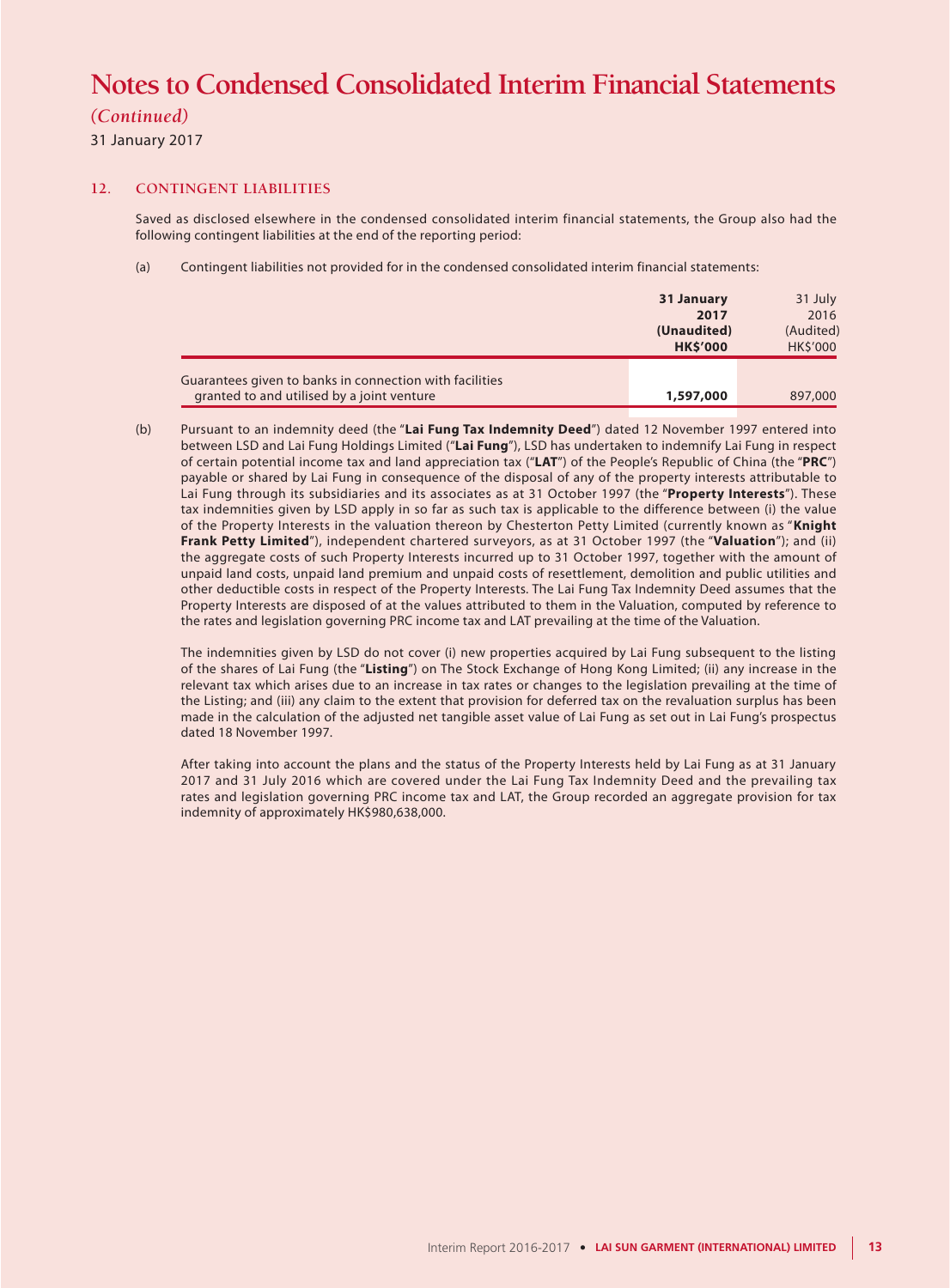*(Continued)*

31 January 2017

#### **13. RELATED PARTY TRANSACTIONS**

In addition to the related party transactions and balances detailed elsewhere in the condensed consolidated interim financial statements, the Group entered into the following material transactions with related parties during the period:

#### **(a) Transactions with related parties**

|                                                                                                                                                                  |                  | <b>Six months ended</b><br>31 January  |                                 |  |
|------------------------------------------------------------------------------------------------------------------------------------------------------------------|------------------|----------------------------------------|---------------------------------|--|
|                                                                                                                                                                  |                  | 2017<br>(Unaudited)<br><b>HK\$'000</b> | 2016<br>(Unaudited)<br>HK\$'000 |  |
| Rental income and building management fee received<br>or receivable from eSun Holdings Limited ("eSun")<br>and its subsidiaries (collectively the "eSun Group"), |                  |                                        |                                 |  |
| an associate                                                                                                                                                     | (Note)           | 6,488                                  | 5,711                           |  |
| Sharing of corporate salaries on a cost basis allocated<br>to the eSun Group                                                                                     |                  | 25,599                                 | 26,344                          |  |
| Sharing of administrative expenses on a cost basis<br>allocated to the eSun Group                                                                                |                  | 2,186                                  | 3,150                           |  |
| Rental expenses and building management fees paid or<br>payable to:                                                                                              |                  |                                        |                                 |  |
| - an associate<br>— the eSun Group                                                                                                                               | (Note)<br>(Note) | 1,082<br>32                            | 1,047<br>35                     |  |
| Sharing of corporate salaries on a cost basis allocated<br>from the eSun Group                                                                                   |                  | 4,352                                  | 3,873                           |  |
| Sharing of administrative expenses on a cost basis<br>allocated from the eSun Group                                                                              |                  | 270                                    | 464                             |  |

*Note: These transactions were entered into based on terms stated in the respective agreements or contracts and were charged on bases mutually agreed by the respective parties.*

#### **(b) Compensation of key management personnel of the Group**

During the six months ended 31 January 2017, the short term employee benefits and post-employment benefits of key management personnel paid by the Group were HK\$23,510,000 and HK\$63,000 (Six months ended 31 January 2016: HK\$24,546,000 and HK\$63,000), respectively.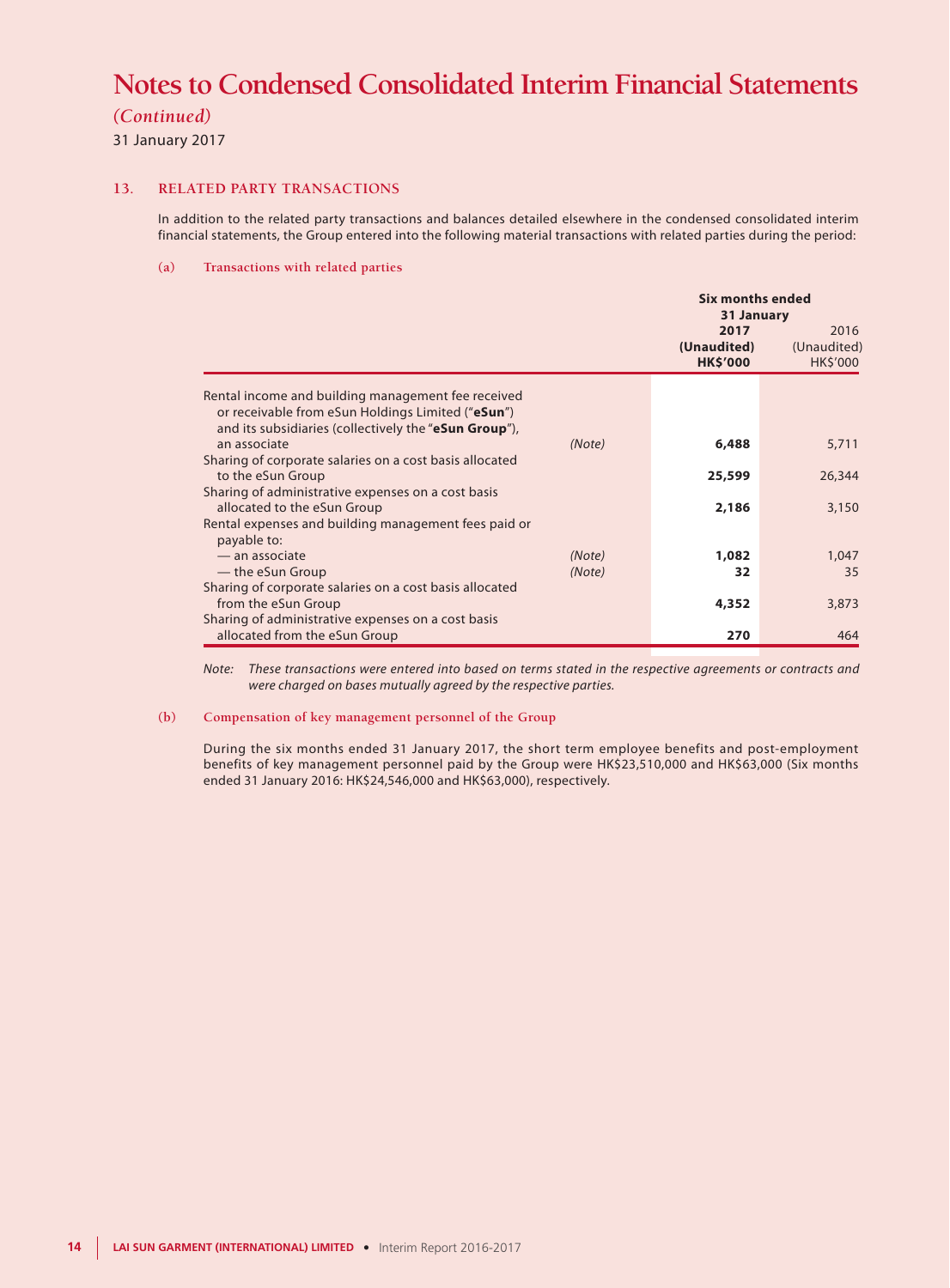*(Continued)*

31 January 2017

#### **14. FAIR VALUE HIERARCHY OF FINANCIAL INSTRUMENTS**

#### **Financial instruments for which fair value is disclosed**

Except for the guaranteed notes with fair values in aggregate of approximately HK\$3,508,779,000 (31 July 2016: HK\$3,477,446,000), of which the fair value was determined by reference to the closing price of the guaranteed notes published by a leading global financial market data provider as at 31 January 2017, the directors consider the carrying amounts of all other financial assets and financial liabilities measured at amortised cost approximate to their fair values as at the end of the reporting period.

**Financial instruments measured at fair value**

|                                                    | Level 1<br>(Unaudited)<br><b>HK\$'000</b> | Level 2<br>(Unaudited)<br><b>HK\$'000</b> | Level 3<br>(Unaudited)<br><b>HK\$'000</b> | <b>Total</b><br>(Unaudited)<br><b>HK\$'000</b> |
|----------------------------------------------------|-------------------------------------------|-------------------------------------------|-------------------------------------------|------------------------------------------------|
| As at 31 January 2017                              |                                           |                                           |                                           |                                                |
| Available-for-sale financial assets, at fair value | 127,761                                   | 165,394                                   | 1,252,148                                 | 1,545,303                                      |
|                                                    |                                           |                                           |                                           |                                                |
|                                                    | Level 1                                   | Level 2                                   | Level 3                                   | Total                                          |
|                                                    | (Audited)                                 | (Audited)                                 | (Audited)                                 | (Audited)                                      |
|                                                    | <b>HKS'000</b>                            | <b>HKS'000</b>                            | <b>HKS'000</b>                            | <b>HKS'000</b>                                 |
| As at 31 July 2016                                 |                                           |                                           |                                           |                                                |
| Available-for-sale financial assets, at fair value | 130,011                                   | 164,081                                   | 1,204,693                                 | 1,498,785                                      |

The movements in fair value measurements in Level 3 during the period are as follows:

|                                                      | Six months ended |                |  |
|------------------------------------------------------|------------------|----------------|--|
|                                                      | 31 January       |                |  |
|                                                      | 2017             | 2016           |  |
|                                                      | (Unaudited)      | (Unaudited)    |  |
|                                                      | <b>HK\$'000</b>  | <b>HKS'000</b> |  |
|                                                      |                  |                |  |
| Available-for-sale financial assets, at fair value   |                  |                |  |
| At beginning of period                               | 1,204,693        | 1,051,018      |  |
| Total gains recognised in other comprehensive income | 47,455           | 10,032         |  |
|                                                      |                  |                |  |
| At end of period                                     | 1,252,148        | 1,061,050      |  |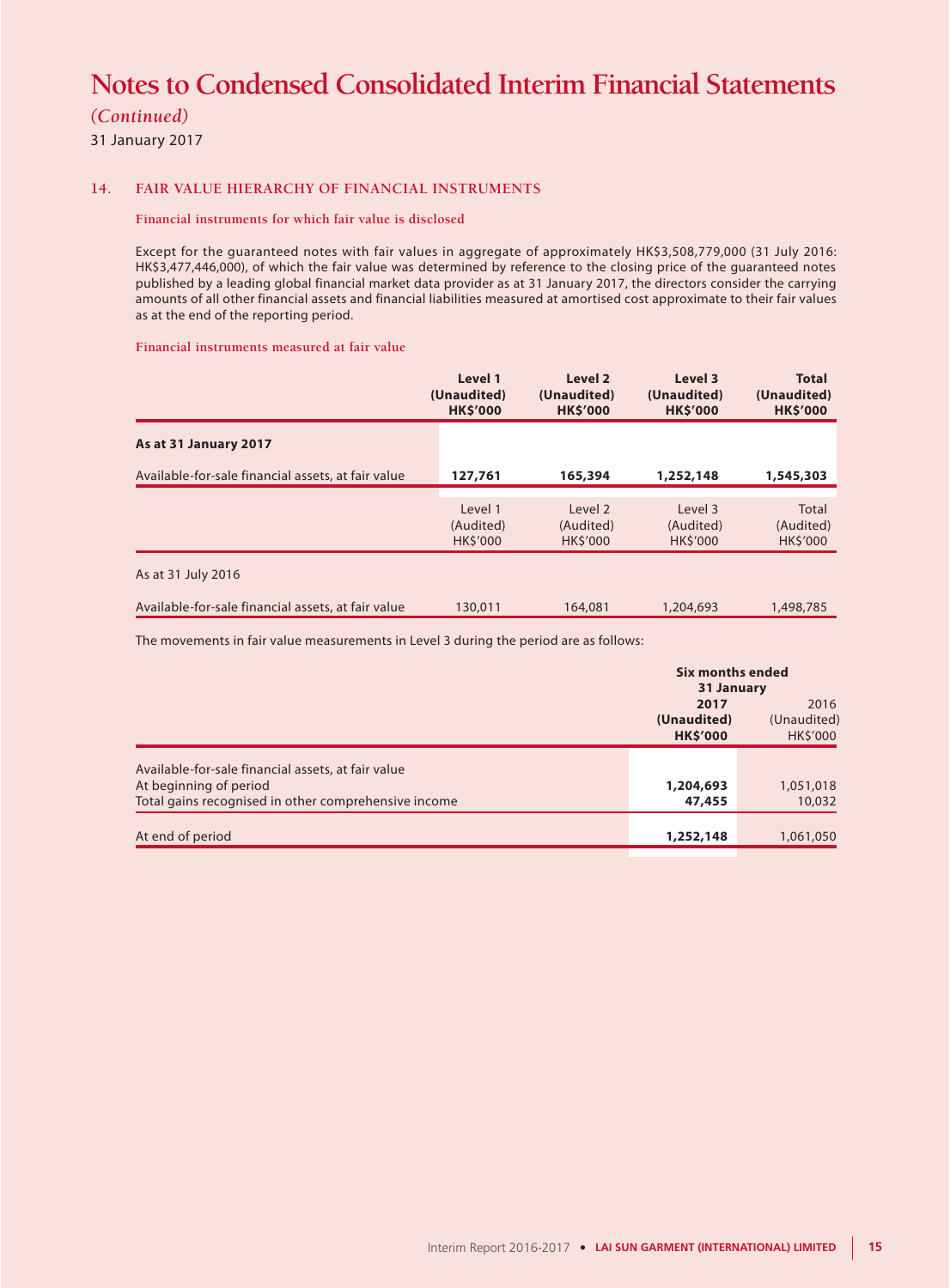*(Continued)*

31 January 2017

#### **14. FAIR VALUE HIERARCHY OF FINANCIAL INSTRUMENTS** *(CONTINUED)*

#### **Valuation techniques**

*Fair value measurement using significant unobservable inputs (Level 3)*

Fair value of the equity interest in the investee company has been estimated using the fair value of investment property held by an investee company, which is determined by the direct comparison and the income capitalisation methods detailed below.

The properties are valued by the direct comparison method on the assumption that each property can be sold in its existing state subject to existing tenancies or otherwise with the benefit of vacant possession and by referring to comparable sales transactions as available in the relevant markets. Comparison is based on prices realised on actual transactions or asking prices of comparable properties. Comparable properties with similar sizes, characters and locations are analysed, and carefully weighed against all respective advantages and disadvantages of each property in order to arrive at a fair comparison of value.

The properties are also valued by the income capitalisation approach taking into account the rents passing of the properties and the reversionary potential of the tenancies, and reconciling the two approaches, if applicable.

*Information about fair value measurement using significant unobservable inputs (Level 3)*

#### **31 January 2017**

| <b>Valuation technique</b>      | Unobservable inputs                            |                | <b>Relationship of unobservable</b><br>inputs to fair value     |
|---------------------------------|------------------------------------------------|----------------|-----------------------------------------------------------------|
| Income capitalisation<br>method | Average monthly market<br>rent per square foot | <b>HK\$126</b> | The higher the market rent,<br>the higher the fair value        |
|                                 | Capitalisation rate                            | $3.0\%$        | The higher the capitalisation rate,<br>the lower the fair value |
| 31 July 2016                    |                                                |                |                                                                 |
| <b>Valuation technique</b>      | <b>Unobservable inputs</b>                     |                | <b>Relationship of unobservable</b><br>inputs to fair value     |
| Income capitalisation<br>method | Average monthly market<br>rent per square foot | <b>HK\$122</b> | The higher the market rent,<br>the higher the fair value        |
|                                 | Capitalisation rate                            | 3.0%           | The higher the capitalisation rate,<br>the lower the fair value |

#### **15. EVENTS AFTER THE REPORTING PERIOD**

On 9 February 2017, the Group's associate, eSun, completed a share placement which resulted in a dilution in the Group's interest in eSun from 41.92% to 34.94%. Further details are set out in the eSun's announcement dated 9 February 2017.

In February 2017, the Group acquired 2% additional interest in eSun from the public shareholders for a consideration of approximately HK\$25 million and the Group's interest in eSun increased from 34.94% to 36.94%.

Due to the timing of the transactions, the Group is still assessing the financial impact on the Group. Accordingly, certain disclosures in relation to the above transactions have not been presented.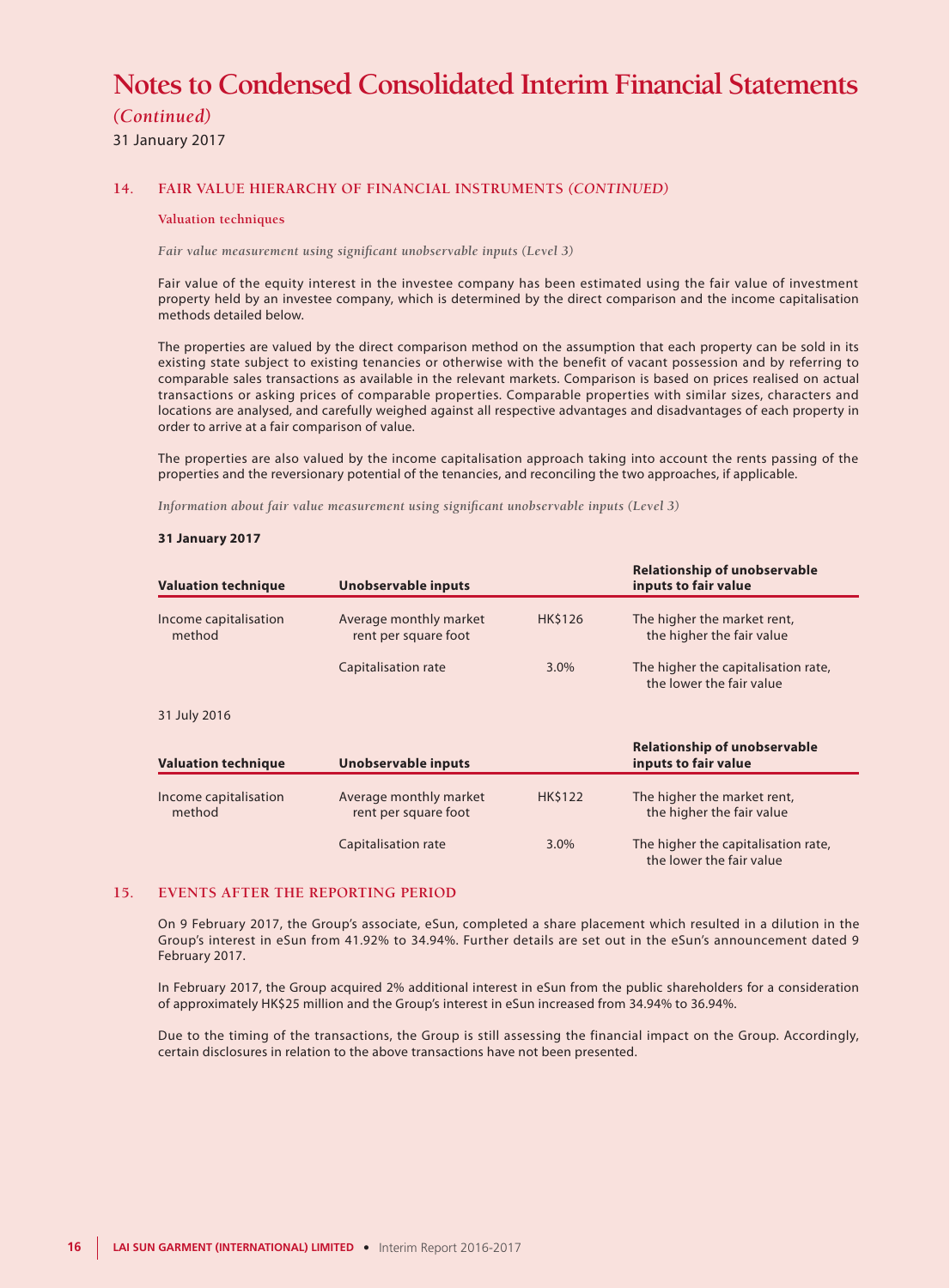# **Interim Dividend**

The Board of the Company has resolved not to declare the payment of an interim dividend for the financial year ending 31 July 2017. No interim dividend was declared in respect of the last corresponding period.

## **Management Discussion and Analysis**

## **BUSINESS REVIEW AND OUTLOOK**

Major economies around the world continue to tread cautiously during the period under review. The conclusion of the US presidential election and the passing of the initial shock from Brexit seem to have renewed optimism as suggested by the capital markets. However, it is far from clear how such optimism will be sustained by the fundamentals. The new US president and his officials are attempting to establish themselves whilst the exit terms for Brexit remain unclear. The impending leadership elections in Europe and the protracted conflicts in the Middle East still cast a shadow on the growth outlook.

The property sector in Hong Kong as a whole has shown resilience and recovered from an extended period of softening. During the period under review, the slowdown in the luxury end of the retail market has been most pronounced due to reduced visitor numbers. The office leasing market continued to stabilise due to tight supply but a slight softening of rent in areas outside Central area was observed. The residential market was rejuvenated, underpinned by a lack of supply with record prices being achieved in recent land tenders, as well as a sustained period of low interest rates. The effect of the recent rate hike just prior to this interim results has yet to be seen, however, interest rates remain low relative to recent history. Labour supply shortages in the construction industry continues to drive wage inflation and pose a challenge on the cost management side.

The management believes it is paramount to prepare the Group for the challenges and opportunities ahead. The Group completed a series of corporate activities as part of the new strategy to improve funding sources, execution capabilities and overall coordination with the wider Lai Sun Group since refocusing the strategy in 2012. Set out below are the projects the Group secured after the implementation of the new rental focused strategy:

|                               |                                                            | <b>Total Gross</b>                  |                        |                                           |
|-------------------------------|------------------------------------------------------------|-------------------------------------|------------------------|-------------------------------------------|
| Date                          | <b>Secured Projects</b>                                    | Floor Area ("GFA")<br>(square feet) | <b>Use</b>             | <b>Expected</b><br><b>Completion Date</b> |
| <b>Hong Kong</b>              | <b>Development Properties</b>                              |                                     |                        |                                           |
| November 2012                 | Alto Residences                                            | 573,346                             | Commercial/Residential | Q1 2018                                   |
| April 2014                    | 93 Pau Chung Street                                        | 111,354                             | Commercial/Residential | 01 2018                                   |
| May 2014                      | The Hong Kong Ocean Park<br>Marriott Hotel ("Ocean Hotel") | 366,000                             | Hotel                  | O4 2017                                   |
| September 2015                | Sai Wan Ho Street Project                                  | 61,140                              | Residential            | 04 2019                                   |
| May 2016                      | Ki Lung Street Project                                     | 42,878                              | Commercial/Residential | 01 20 20                                  |
| <b>London, United Kingdom</b> | <b>Investment Properties</b>                               |                                     |                        |                                           |
| April 2014                    | 107 Leadenhall Street                                      | 146,606*                            | Office                 | N/A                                       |
| November 2014                 | 100 Leadenhall Street                                      | 177,700*                            | Office                 | N/A                                       |
| December 2015                 | 106 Leadenhall Street                                      | 12.687**                            | Office                 | N/A                                       |

*\* Gross internal area*

*\*\* Net internal area*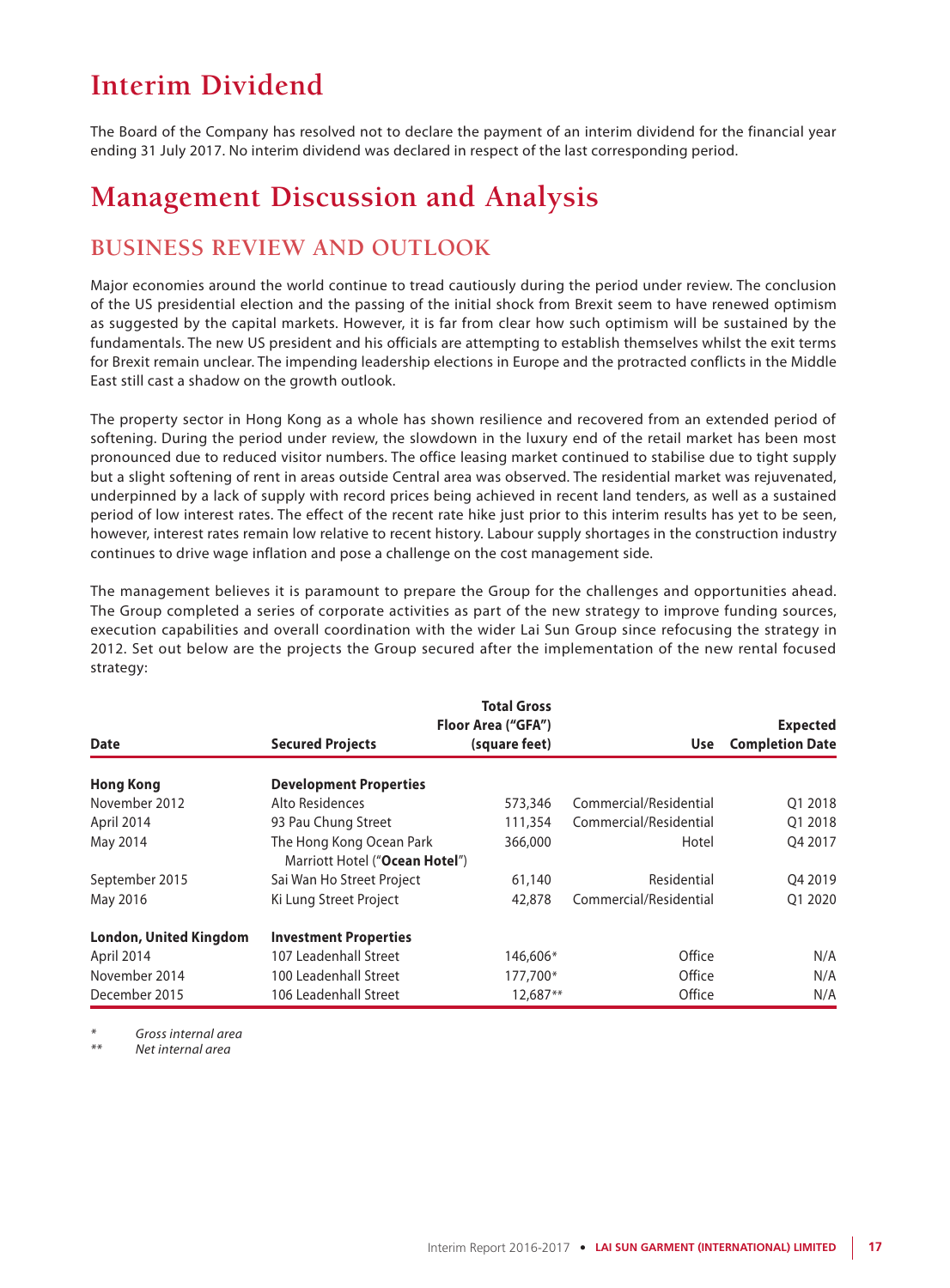## **BUSINESS REVIEW AND OUTLOOK** *(CONTINUED)*

The Group as a whole performed steadily against this challenging environment. The rental portfolio comprises of approximately 1.4 million square feet of which about 1.1 million square feet is located in Hong Kong. Despite the softened economic sentiment and weakened retail activity, the Group's Hong Kong properties performed steadily at nearly full occupancy levels with most of the major lease renewals completed in the previous period.

The London properties weathered the uncertainties of Brexit well during the period under review if the currency translation effect of a depreciated Sterling was excluded. As at the date of this Report, over 70% floor area of 106 Leadenhall Street in London has been leased out. This multi-tenanted property located adjacent to our other two wholly-owned properties, namely 100 and 107 Leadenhall Street, is expected to enhance and enlarge the Group's strategic property investment portfolio in the City of London. The Group has appointed DP9, one of the leading professional consultancies in planning, development and regeneration in the United Kingdom to advise on the redevelopment of the site comprising 100, 106 and 107 Leadenhall. Skidmore, Owings & Merrill LLP has also been engaged as architect for this project. The Group is encouraged that the adjacent building situated at 122 Leadenhall Street, commonly known as the "The Cheesegrater" was sold for a record price of £1.135 billion recently.

The Ocean Hotel, to be operated by the Marriott group, will provide a total of 471 rooms and approximately 226,005 square feet of attributable rental space to the existing rental portfolio attributable to the Group of approximately 1.4 million square feet. Its completion is expected to be in the fourth quarter of 2017. The Urban Renewal Authority project in Ma Tau Kok, Kowloon, "93 Pau Chung Street" ("**93 Pau Chung Street**") and the joint venture project in Tseung Kwan O named "Alto Residences" ("**Alto Residences**") were launched for presale in September 2016 and October 2016, respectively. The 93 Pau Chung Street project offers 209 flats in total, including studios, one and two-bedroom units. Up to 19 March 2017, the Group has pre-sold 168 units in 93 Pau Chung Street with saleable area of approximately 58,000 square feet at an average selling price of approximately HK\$15,900 per square foot. The Alto Residences project provides 605 flats, including 23 detached houses. Up to 19 March 2017, the Group has pre-sold 472 units in Alto Residences with saleable area of approximately 259,100 square feet at an average selling price of approximately HK\$14,700 per square foot.

The Group has continued to participate in government tenders to grow the pipeline. The Sai Wan Ho Street project from the Urban Renewal Authority in Shau Kei Wan, Hong Kong is planned to provide about 144 residential units upon completion with a total GFA of 61,140 square feet. The Ki Lung Street project in Sham Shui Po, Kowloon, which comprises numbers 48-56 on Ki Lung Street and has a combined site area of 5,054 square feet is expected to be developed primarily into a commercial/residential development for sale with a total GFA of 42,878 square feet.

In September 2016, LSD acquired an approximately 49.96% interest in Camper & Nicholsons International SA ("**CNI**"), a long established and internationally recognised brand for luxury yachts. LSD believed that the acquisition of CNI in partnership with Fincantieri S.p.A., one of the major shipbuilding companies in the world, will bolster LSD's offering of high-end food and beverage and hospitality services.

The Group's strong cash position of HK\$3,582.0 million of cash on hand and HK\$5,773.4 million of undrawn facilities with a net debt to equity ratio of 39.6% as at 31 January 2017 provides the Group with full confidence and the means to review opportunities more actively. The Group's gearing excluding the net debt of the London portfolio all of which have a positive carry net of financing costs is 30.8%. However, the Group will continue its prudent and flexible approach in growing the landbank and managing its financial position.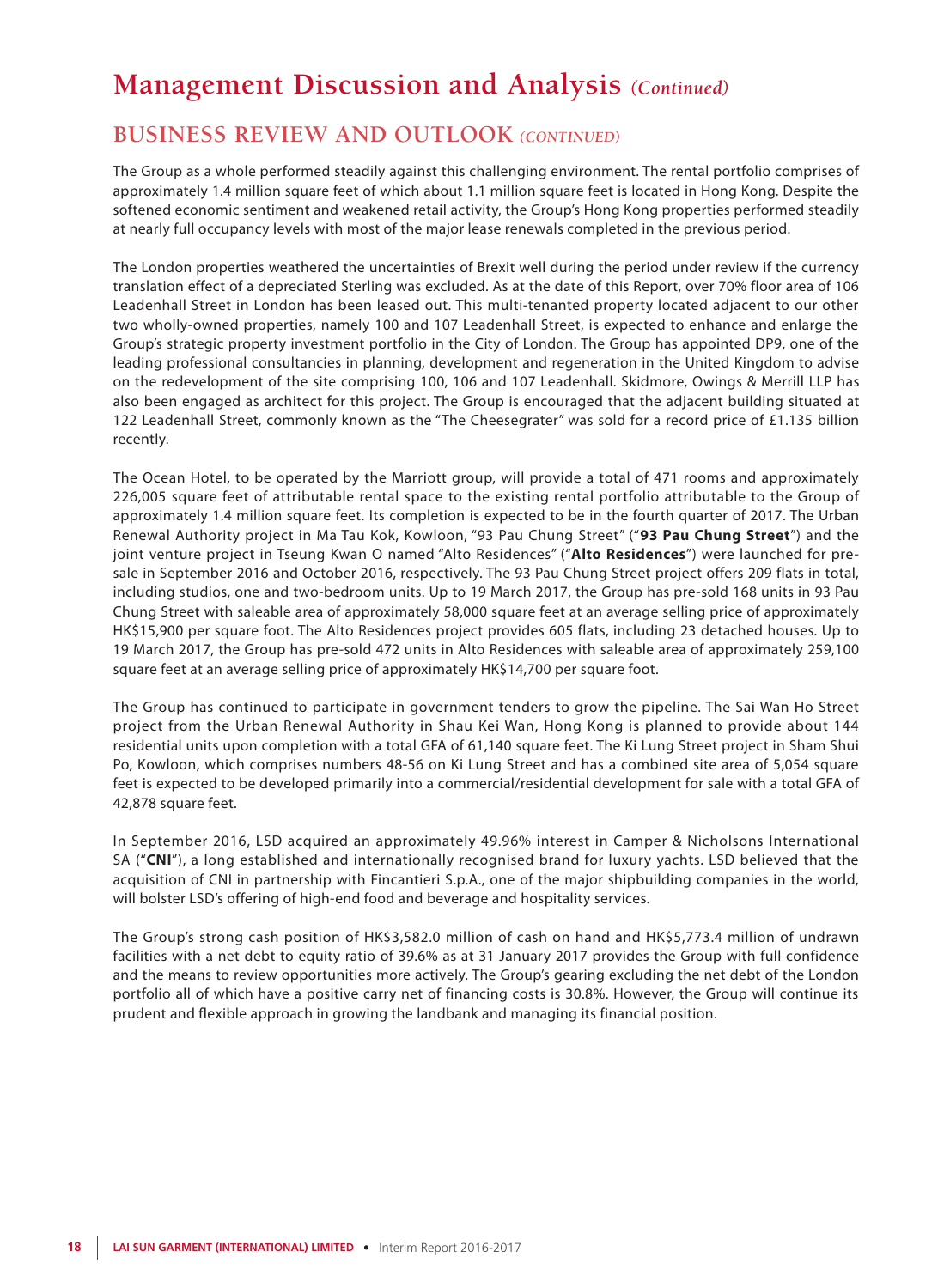## **OVERVIEW OF INTERIM RESULTS**

For the six months ended 31 January 2017, the Group recorded turnover of HK\$872.0 million (2016: HK\$1,133.9 million) and a gross profit of HK\$531.1 million (2016: HK\$605.4 million), representing a decrease of approximately 23.1% and 12.3%, respectively over the same period last year. Set out below is the turnover by segment:

|                                | Six months ended 31 January |                        |                              |            |  |
|--------------------------------|-----------------------------|------------------------|------------------------------|------------|--|
|                                | 2017<br>(HK\$ million)      | 2016<br>(HK\$ million) | Difference<br>(HK\$ million) | % change   |  |
| Property investment            | 400.4                       | 401.6                  | $-1.2$                       | $-0.3%$    |  |
| Property development and sales |                             | 384.3                  | $-384.3$                     | $-100.0\%$ |  |
| Restaurant operation           | 248.7                       | 134.7                  | 114.0                        | 84.6%      |  |
| Hotel operation and others     | 222.9                       | 213.3                  | 9.6                          | 4.5%       |  |
| <b>Total</b>                   | 872.0                       | 1,133.9                | $-261.9$                     | $-23.1%$   |  |

For the six months ended 31 January 2017, net profit attributable to owners of the Company was approximately HK\$673.8 million (2016: HK\$564.4 million), representing an increase of approximately 19.4% over the same period last year. Excluding the effect of property revaluations, net profit attributable to owners of the Company was approximately HK\$48.4 million (2016: HK\$98.8 million), representing a decrease of approximately 51.0% over the same period last year. Basic earnings per share including and excluding the effect of property revaluations was HK\$0.355 (2016: HK\$0.298) and HK\$0.026 (2016: HK\$0.052), respectively.

|                                                                                       | Six months ended<br>31 January |         |
|---------------------------------------------------------------------------------------|--------------------------------|---------|
| Profit attributable to owners of the Company (HK\$ million)                           | 2017                           | 2016    |
| Reported                                                                              | 673.8                          | 564.4   |
| Less: Adjustments in respect of revaluation gains of investment<br>properties held by |                                |         |
| — the Company and subsidiaries                                                        | (416.4)                        | (81.9)  |
| - associates and joint ventures                                                       | (209.0)                        | (383.7) |
| Net profit after tax excluding revaluation gains of investment properties             | 48.4                           | 98.8    |

Equity attributable to owners of the Company as at 31 January 2017 amounted to HK\$16,988.4 million, up from HK\$16,453.3 million as at 31 July 2016. Net asset value per share attributable to owners of the Company increased by 2.4% to HK\$8.893 per share as at 31 January 2017 from HK\$8.686 per share as at 31 July 2016.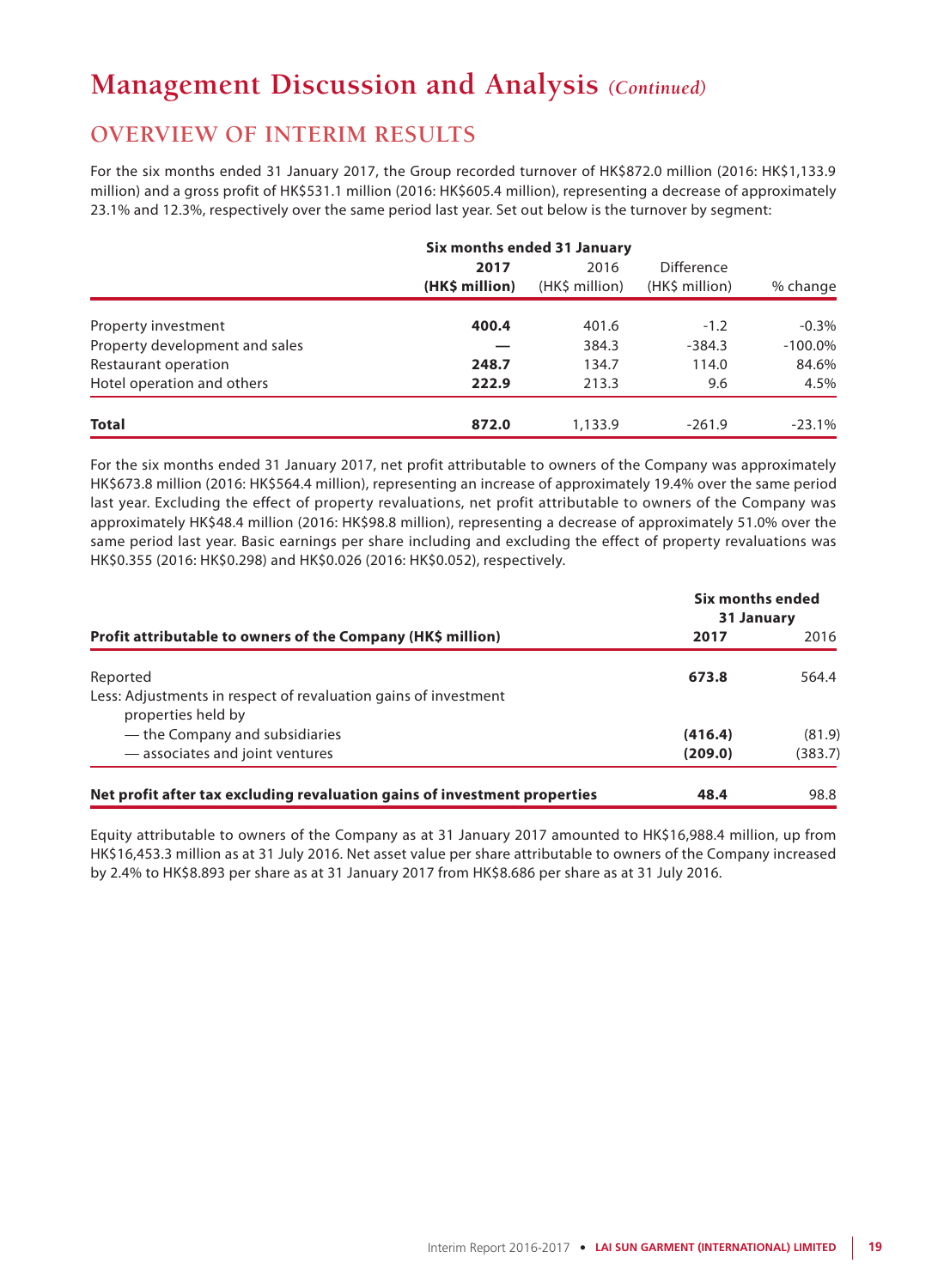## **PROPERTY PORTFOLIO COMPOSITION**

As at 31 January 2017, the Group maintained a property portfolio with attributable GFA of approximately 1.9 million square feet. Approximate attributable GFA (in '000 square feet) of the Group's major properties and number of car-parking spaces is as follows:

|                                                      | Commercial/<br><b>Retail</b> | <b>Office</b> | <b>Industrial</b> | <b>Residential</b> | Hotel | <b>Total</b><br>(excluding<br>car-parking<br>spaces &<br>ancillary<br>facilities) | No. of<br>car-parking<br>spaces<br>attributable<br>to the Group |
|------------------------------------------------------|------------------------------|---------------|-------------------|--------------------|-------|-----------------------------------------------------------------------------------|-----------------------------------------------------------------|
| Completed Properties Held for Rental <sup>1</sup>    | 391                          | 724           | 198               |                    | —     | 1,313                                                                             | 670                                                             |
| <b>Completed Hotel Properties</b>                    | —                            |               |                   |                    | 61    | 61                                                                                |                                                                 |
| Properties Under Development <sup>2</sup>            | 49                           |               |                   | 261                | 226   | 536                                                                               | 122                                                             |
| Completed Properties Held for Sale                   | 17                           |               |                   | 6                  |       | 23                                                                                | 6                                                               |
| <b>Total GFA of major properties</b><br>of the Group | 457                          | 724           | 198               | 267                | 287   | 1,933                                                                             | 798                                                             |

*1. Completed and rental generating properties*

*2. All properties under construction*

The above table does not include GFA of properties held by Lai Fung Holdings Limited ("**Lai Fung**").

## **PROPERTY INVESTMENT**

### **Rental Income**

During the period under review, the Group's rental operations recorded a turnover of HK\$400.4 million (2016: HK\$401.6 million), representing a 0.3% decrease over the same period last year. The decrease is primarily attributable to the lower contributions from London properties due to Sterling depreciation post Brexit in June 2016. The average Sterling exchange rate for the period under review depreciated by over 13% compared with the same period last year. Excluding the effect of currency translation against a depreciating Sterling, the change in the turnover from London properties went from a decrease of 10.6% to an increase of 3.6%.

The Group wholly owns five major investment properties in Hong Kong, namely Cheung Sha Wan Plaza, Causeway Bay Plaza 2, Lai Sun Commercial Centre, commercial podium of Crocodile Center and Por Yen Building. LSD's 50:50 joint venture with Henderson Land Development Company Limited ("**Henderson Land**") at 8 Observatory Road, Kowloon is now fully leased. This is recognised as a component of "Share of profits and losses of joint ventures" in the condensed consolidated income statement.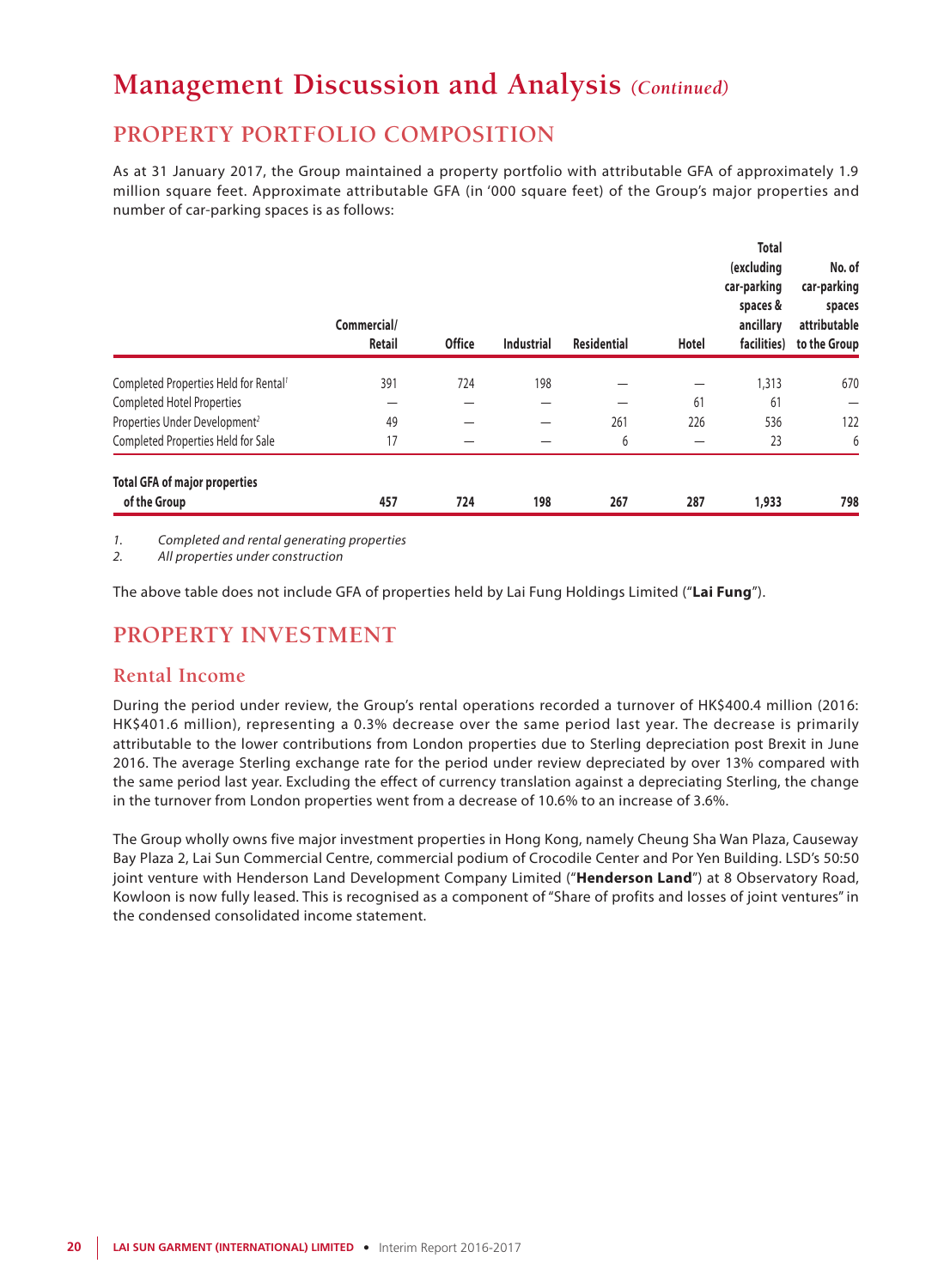## **PROPERTY INVESTMENT** *(CONTINUED)*

### **Rental Income** *(Continued)*

Breakdown of rental turnover by major investment properties is as follows:

|                                             |                     | Six months ended 31 January |         | Period end |  |
|---------------------------------------------|---------------------|-----------------------------|---------|------------|--|
|                                             | 2017                | 2016                        | $\%$    | occupancy  |  |
|                                             | <b>HK\$ million</b> | HK\$ million                | Change  | (%)        |  |
| <b>Hong Kong</b>                            |                     |                             |         |            |  |
| Cheung Sha Wan Plaza                        |                     |                             |         |            |  |
| (including car-parking spaces)              | 151.5               | 150.1                       | 0.9     | 93.0       |  |
| Causeway Bay Plaza 2                        |                     |                             |         |            |  |
| (including car-parking spaces)              | 90.2                | 88.3                        | 2.2     | 99.1       |  |
| Lai Sun Commercial Centre                   |                     |                             |         |            |  |
| (including car-parking spaces)              | 29.3                | 29.6                        | $-1.0$  | 92.7       |  |
| Crocodile Center                            |                     |                             |         |            |  |
| (commercial podium)                         | 45.7                | 42.6                        | 7.3     | 99.1       |  |
| Por Yen Building                            | 7.3                 | 7.4                         | $-1.4$  | 89.6       |  |
| Others                                      | 7.8                 | 6.9                         | 13.0    |            |  |
| Subtotal:                                   | 331.8               | 324.9                       | 2.1     |            |  |
| <b>London, United Kingdom</b>               |                     |                             |         |            |  |
| 36 Queen Street                             | 11.5                | 13.4                        | $-14.2$ | 100.0      |  |
| 107 Leadenhall Street                       | 22.8                | 26.2                        | $-13.0$ | 100.0      |  |
| 100 Leadenhall Street                       | 31.6                | 36.5                        | $-13.4$ | 100.0      |  |
| 106 Leadenhall Street                       | 2.7                 | 0.6                         | 350.0   | 73.4       |  |
| Subtotal:                                   | 68.6                | 76.7                        | $-10.6$ |            |  |
| <b>Total:</b>                               | 400.4               | 401.6                       | $-0.3$  |            |  |
| Rental proceeds from joint venture projects |                     |                             |         |            |  |
| <b>Hong Kong</b>                            |                     |                             |         |            |  |
| CCB Tower# (50% basis)                      | 60.4                | 55.0                        | 9.8     | 100.0      |  |
| 8 Observatory Road## (50% basis)            | 26.3                | 8.6                         | 205.8   | 100.0      |  |
| <b>Total:</b>                               | 86.7                | 63.6                        | 36.3    |            |  |

*# CCB Tower is a joint venture project with China Construction Bank Corporation ("CCB") in which each of the Group and CCB has an effective 50% interest. For the six months ended 31 January 2017, the rental proceeds recorded by the joint venture is HK\$120.7 million (2016: HK\$110.0 million).*

*## 8 Observatory Road is a joint venture project with Henderson Land in which each of LSD and Henderson Land has an effective 50% interest. For the six months ended 31 January 2017, the rental proceeds recorded by the joint venture is HK\$52.6 million (2016: HK\$17.2 million).*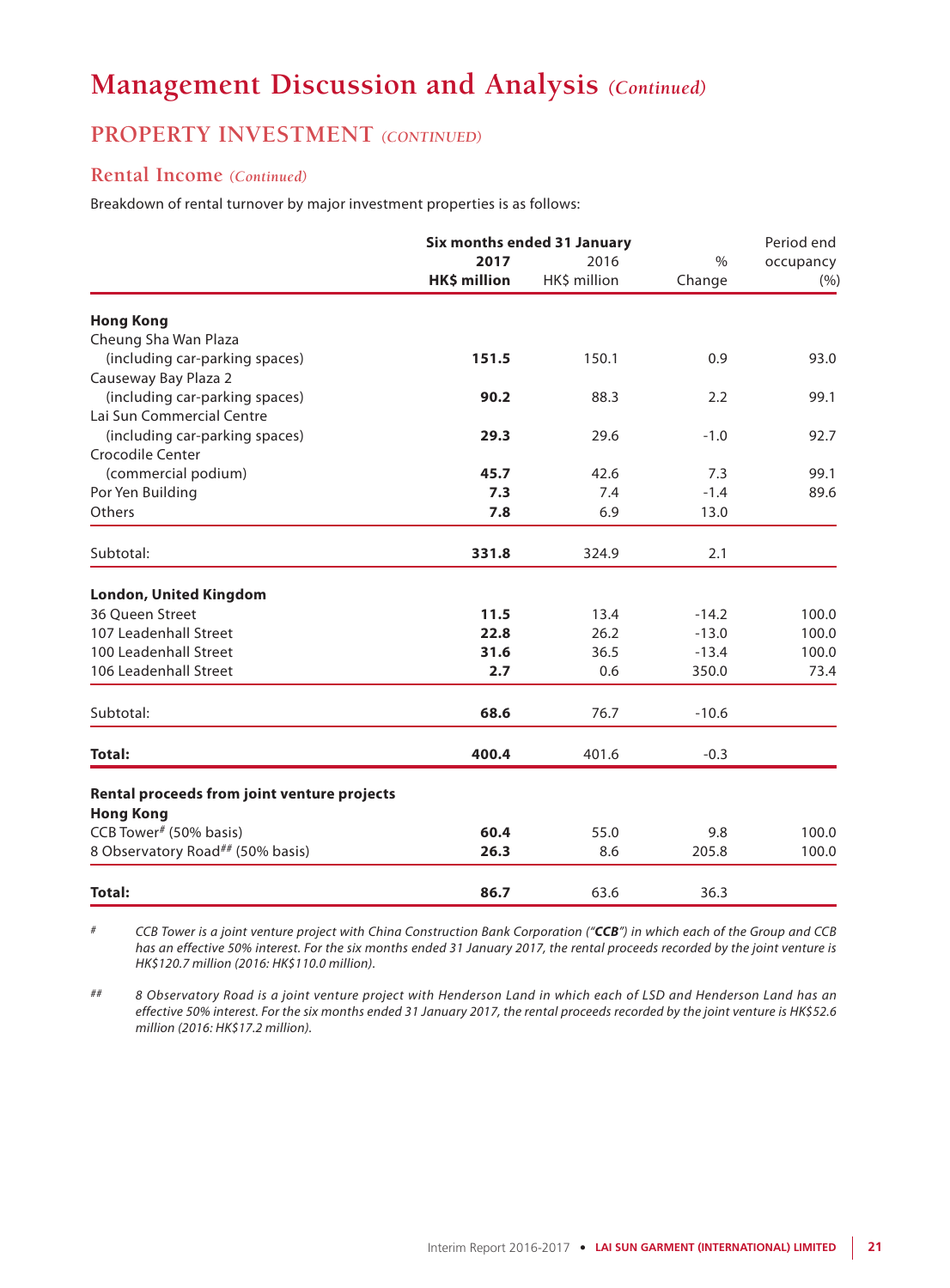### **PROPERTY INVESTMENT** *(CONTINUED)*

### **Rental Income** *(Continued)*

Breakdown of turnover by usage of our major rental properties is as follows:

|                                                                     |                      | Group    | Six months ended 31 January 2017  |                            | Six months ended 31 January 2016<br>Group |                            |                                   |  |
|---------------------------------------------------------------------|----------------------|----------|-----------------------------------|----------------------------|-------------------------------------------|----------------------------|-----------------------------------|--|
|                                                                     |                      | interest | <b>Turnover</b><br>(HK\$ million) | Total GFA<br>(square feet) | interest                                  | Turnover<br>(HK\$ million) | <b>Total GFA</b><br>(square feet) |  |
| <b>Hong Kong</b>                                                    |                      |          |                                   |                            |                                           |                            |                                   |  |
| Cheung Sha Wan Plaza                                                |                      | 61.75%   |                                   |                            | 51.84%                                    |                            |                                   |  |
|                                                                     | Commercial<br>Office |          | 79.1<br>63.8                      | 233,807<br>409,896         |                                           | 81.8<br>59.9               | 233,807<br>409,896                |  |
|                                                                     | Car-parking spaces   |          | 8.6                               | N/A                        |                                           | 8.4                        | N/A                               |  |
| Subtotal:                                                           |                      |          | 151.5                             | 643,703                    |                                           | 150.1                      | 643,703                           |  |
| Causeway Bay Plaza 2                                                |                      | 61.75%   |                                   |                            | 51.84%                                    |                            |                                   |  |
|                                                                     | Commercial           |          | 61.5                              | 109,770                    |                                           | 59.8                       | 109,770                           |  |
|                                                                     | Office               |          | 26.2                              | 96,268                     |                                           | 26.1                       | 96,268                            |  |
|                                                                     | Car-parking spaces   |          | 2.5                               | N/A                        |                                           | 2.4                        | N/A                               |  |
| Subtotal:                                                           |                      |          | 90.2                              | 206,038                    |                                           | 88.3                       | 206,038                           |  |
| Lai Sun Commercial Centre                                           |                      | 61.75%   |                                   |                            | 51.84%                                    |                            |                                   |  |
|                                                                     | Commercial           |          | 15.6                              | 95,063                     |                                           | 17.3                       | 95,063                            |  |
|                                                                     | Office               |          | 5.0<br>8.7                        | 74,181                     |                                           | 4.0                        | 74,181                            |  |
|                                                                     | Car-parking spaces   |          |                                   | N/A                        |                                           | 8.3                        | N/A                               |  |
| Subtotal:                                                           |                      |          | 29.3                              | 169,244                    |                                           | 29.6                       | 169,244                           |  |
| Crocodile Center                                                    |                      | 100%     |                                   |                            | 100%                                      |                            |                                   |  |
|                                                                     | Commercial           | 100%     | 45.7                              | 91,201                     | 100%                                      | 42.6                       | 91,201                            |  |
| Por Yen Building                                                    | Industrial           |          | 7.2                               | 109,010                    |                                           | 7.3                        | 109,010                           |  |
|                                                                     | Car-parking spaces   |          | 0.1                               | N/A                        |                                           | 0.1                        | N/A                               |  |
| Subtotal:                                                           |                      |          | 7.3                               | 109,010                    |                                           | 7.4                        | 109,010                           |  |
| Others                                                              |                      |          | 7.8                               | 108,810*                   |                                           | 6.9                        | 108,810*                          |  |
| Subtotal:                                                           |                      |          | 331.8                             | 1,328,006*                 |                                           | 324.9                      | 1,328,006*                        |  |
|                                                                     |                      |          |                                   |                            |                                           |                            |                                   |  |
| <b>London, United Kingdom</b><br>36 Oueen Street                    |                      | 61.75%   |                                   |                            | 51.84%                                    |                            |                                   |  |
|                                                                     | Office               |          | 11.5                              | 60,816                     |                                           | 13.4                       | 60,816                            |  |
| 107 Leadenhall Street                                               |                      | 61.75%   |                                   |                            | 51.84%                                    |                            |                                   |  |
|                                                                     | Office               |          | 22.8                              | 146,606                    |                                           | 26.2                       | 146,606                           |  |
| 100 Leadenhall Street                                               | Office               | 61.75%   |                                   |                            | 51.84%                                    |                            |                                   |  |
| 106 Leadenhall Street                                               |                      | 61.75%   | 31.6                              | 177,700                    | 51.84%                                    | 36.5                       | 177,700                           |  |
|                                                                     | Office               |          | 2.7                               | 12,687                     |                                           | 0.6                        | 12,687                            |  |
| Subtotal:                                                           |                      |          | 68.6                              | 397,809                    |                                           | 76.7                       | 397,809                           |  |
| Total:                                                              |                      |          | 400.4                             | 1,725,815*                 |                                           | 401.6                      | 1,725,815*                        |  |
| <b>Joint Venture Projects</b>                                       |                      |          |                                   |                            |                                           |                            |                                   |  |
| <b>Hong Kong</b><br>CCB Tower <sup><math>#</math></sup> (50% basis) |                      |          |                                   |                            |                                           |                            |                                   |  |
|                                                                     | Office               | 30.88%   | 60.1                              | $114,555***$               | 25.92%                                    | 55.0                       | 114,555**                         |  |
|                                                                     | Car-parking spaces   |          | 0.3                               | N/A                        |                                           |                            | N/A                               |  |
| Subtotal:                                                           |                      |          | 60.4                              | 114,555**                  |                                           | 55.0                       | 114,555**                         |  |
| 8 Observatory Road## (50% basis)                                    |                      | 30.88%   |                                   |                            | 25.92%                                    |                            |                                   |  |
|                                                                     | Commercial           |          | 21.1                              | 46,064***                  |                                           | 5.0                        | 46.064***                         |  |
|                                                                     | Office               |          | 4.0                               | 36,521 ***                 |                                           | 2.8                        | 36,521 ***                        |  |
|                                                                     | Car-parking spaces   |          | 1.2                               | N/A                        |                                           | 0.8                        | N/A                               |  |
| Subtotal:                                                           |                      |          | 26.3                              | 82,585***                  |                                           | 8.6                        | 82,585***                         |  |
| <b>Total:</b>                                                       |                      |          | 86.7                              | 197,140                    |                                           | 63.6                       | 197,140                           |  |

*\* Excluding 10% interest in AIA Central*

*\*\* Referring to GFA attributable to the Group. The total GFA of CCB Tower is 229,110 square feet*

\*\*\* Referring to GFA attributable to the Group. The total GFA of 8 Observatory Road is 165,170 square feet<br>\* CCB Tower is a joint venture project with CCB in which each of LSD and CCB has an effective 50% interest. For ended 31 January 2017, the rental proceeds recorded by the joint venture is HK\$120.7 million (2016: HK\$110.0 million).<br>8 Observatory Road is a joint venture project with Henderson Land in which each of LSD and Henderson La

*effective 50% interest. For the six months ended 31 January 2017, the rental proceeds recorded by the joint venture is HK\$52.6 million (2016: HK\$17.2 million).*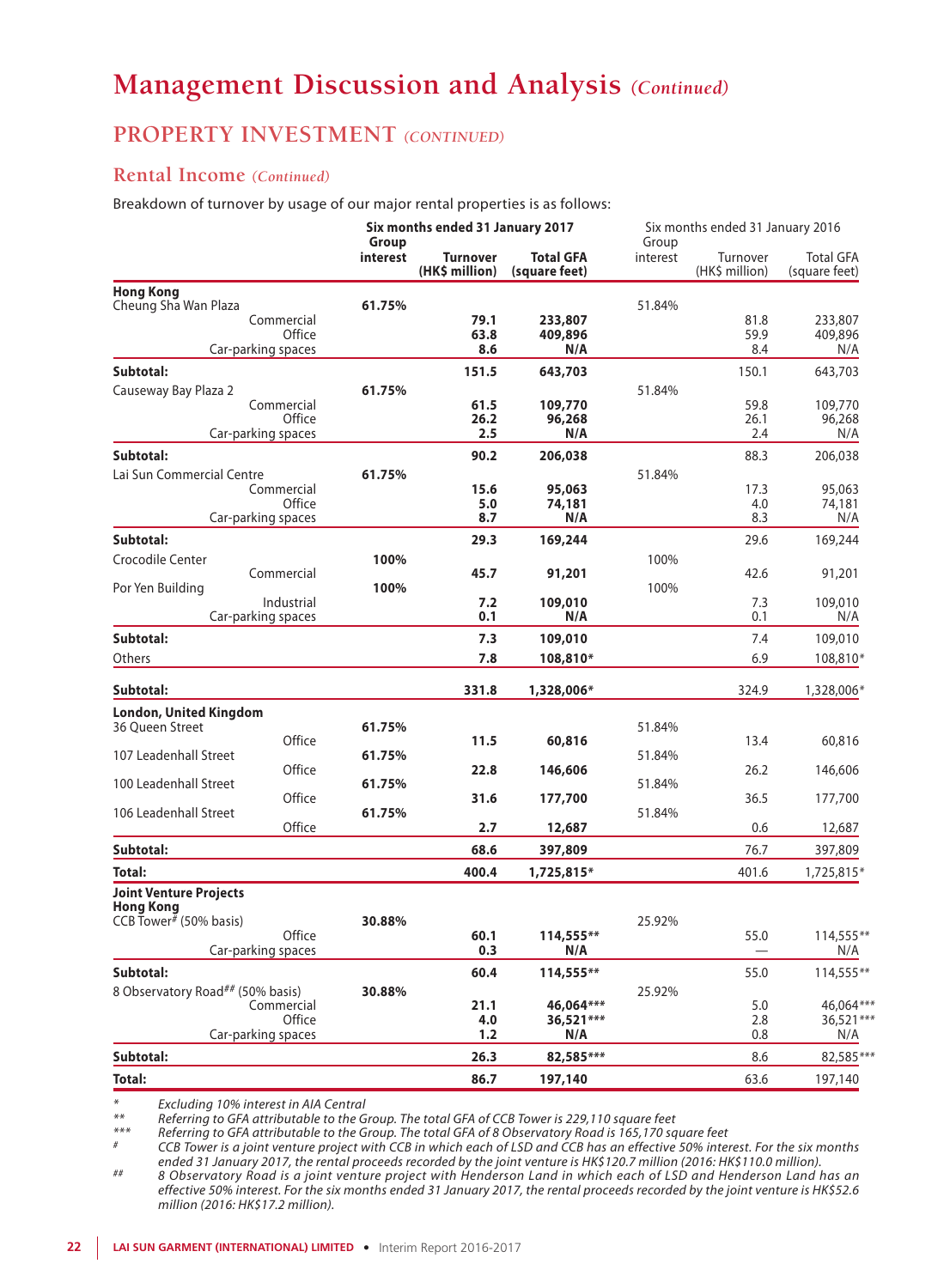### **Review of major investment properties**

### *Hong Kong Properties*

### *Cheung Sha Wan Plaza*

The asset comprises of a 8-storey and a 7-storey office towers erected on top of a retail podium which was completed in 1989. It is located on top of the Lai Chi Kok MTR station with a total GFA of 643,703 square feet (excluding car-parking spaces). The arcade is positioned to serve the local communities nearby with major banks and recognised restaurants chains as the key tenants.

### *Causeway Bay Plaza 2*

The asset comprises of a 28-storey commercial/office building with car-parking facilities at basement levels which was completed in 1992. It is located at the heart of Causeway Bay with a total GFA of 206,038 square feet (excluding car-parking spaces). Key tenants include a HSBC branch and commercial offices and major restaurants.

### *Lai Sun Commercial Centre*

The asset comprises a 13-storey commercial/carpark complex completed in 1987. It is located near the Lai Chi Kok MTR station with a total GFA of 169,244 square feet (excluding car-parking spaces).

### *Por Yen Building*

The Por Yen Building, being a 14-storey industrial building with total GFA of 109,010 square feet (excluding carparking spaces), is located at the hub of Cheung Sha Wan Business Area and is near to the Lai Chi Kok MTR station.

### *Crocodile Center*

Crocodile Center is a 25-storey commercial/office building which was completed in 2009 and located near the Kwun Tong MTR station. The Group owns the commercial podium which has a total GFA of 91,201 square feet (excluding car-parking spaces). Tenants dominated by local restaurant groups.

### *CCB Tower, 3 Connaught Road Central*

LSD has a 50:50 interest with CCB in the joint redevelopment project of the former Ritz-Carlton Hotel in Central. This 27-storey office tower is a landmark property in Central featuring underground access to the Central MTR station. The property has a total GFA of 229,110 square feet (excluding car-parking spaces). CCB Tower was completed in 2012 and added 70,738 square feet of attributable GFA to our portfolio. CCB Tower is now fully leased out with 18 floors of the office floors and 2 banking hall floors leased to CCB for its Hong Kong operations.

### *8 Observatory Road*

LSD has a 50:50 interest with Henderson Land in this joint development project at Observatory Road, Kowloon. The property is a 19-storey commercial building with a total GFA of 165,170 square feet (excluding car-parking spaces). The property is now fully leased out.

### *AIA Central*

LSD has 10% interest in AIA Central which is situated in the central business district of Hong Kong and commands spectacular views over Victoria Harbour, to Kowloon Peninsula to the north, and across Charter Garden and The Peak to the south. This 39-storey office tower provides prime office space with a total GFA of approximately 428,962 square feet (excluding car-parking spaces).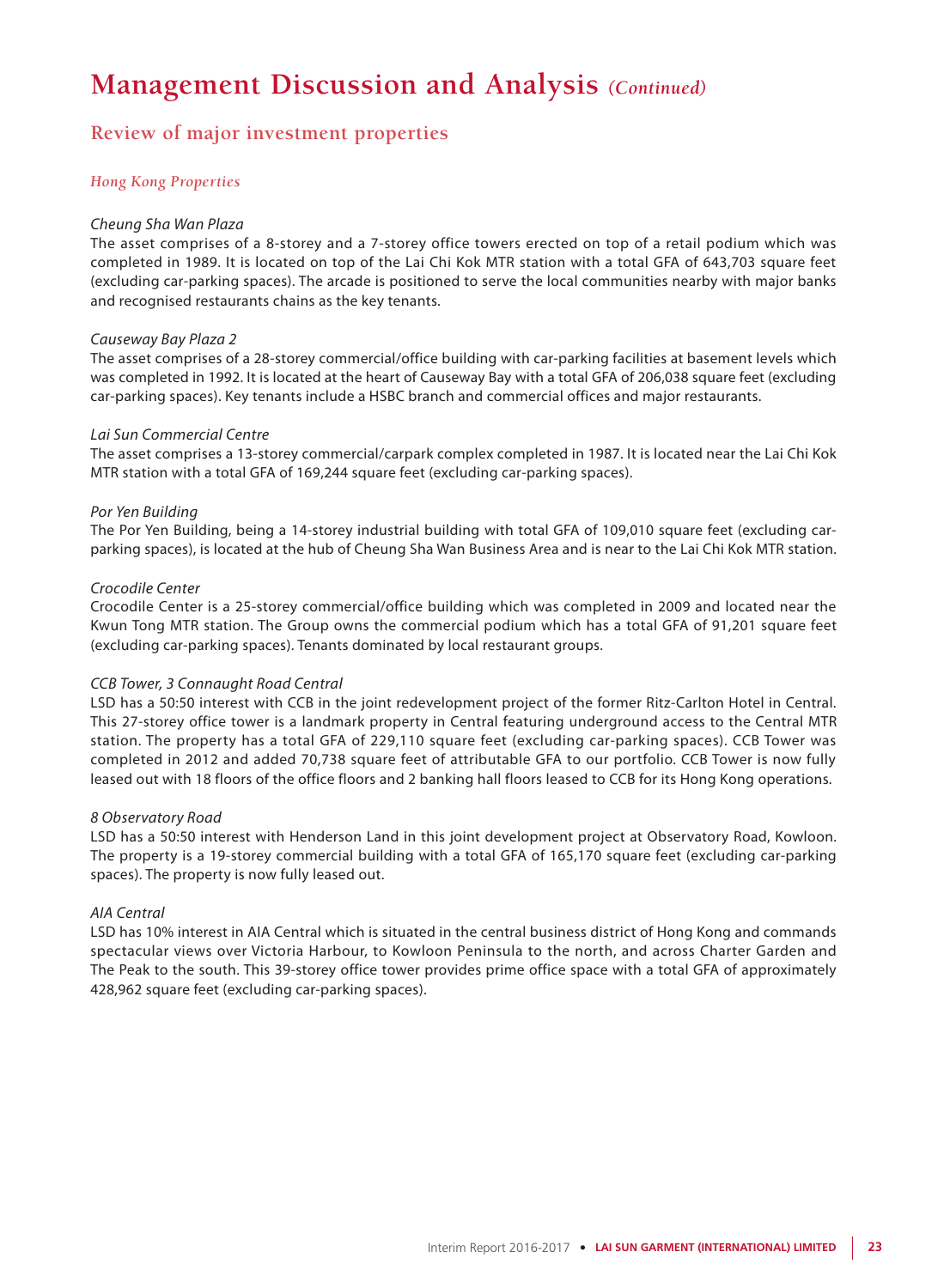## **PROPERTY INVESTMENT** *(CONTINUED)*

### **Review of major investment properties** *(Continued)*

### *Overseas Properties*

### *36 Queen Street, London EC4, United Kingdom*

In February 2011, LSD acquired an office building in the City in central London located at 36 Queen Street. Completed in 1986, it comprises 60,816 square feet gross internal area of office accommodation extending over basement, ground and six upper floors. The building is currently fully leased out.

#### *107 Leadenhall Street, London EC3, United Kingdom*

In April 2014, LSD acquired a property located at the core of the insurance district in the City of London, surrounded by 30 St Mary Axe (commonly known as the Gherkin), Lloyd's of London and the Willis Building at 51 Lime Street. It is a freehold commercial property housing commercial, offices and retail space. The building comprises 146,606 square feet gross internal area of office accommodation extending over basement, ground, mezzanine and seven upper floors. The building is currently fully leased out.

#### *100 Leadenhall Street, London EC3, United Kingdom*

Following the acquisition of 107 Leadenhall Street in April 2014, LSD announced the acquisition of 100 Leadenhall Street in November 2014 which was completed in January 2015. This property comprises a basement, a lower ground floor, ground floor and nine upper floors and provides 177,700 square feet gross internal area of offices and ancillary accommodation. The property is currently fully let to Chubb Market Company Limited (formerly known as ACE Global Markets Limited).

#### *106 Leadenhall Street, London EC3, United Kingdom*

In December 2015, LSD acquired the property located adjacent to 100 and 107 Leadenhall Street, namely 106 Leadenhall Street, which is a multi-tenanted asset with approximately 12,687 square feet of offices including ancillary space. Up to the date of this Report, over 70% floor area of the property has been leased out.

### **PROPERTY DEVELOPMENT**

No turnover from sales of properties was recognised for the six months ended 31 January 2017 (2016: HK\$384.3 million).

### **Review of major projects for sale**

### *339 Tai Hang Road, Hong Kong*

LSD wholly owns the development project located at 339 Tai Hang Road, Hong Kong. The development project is a luxury residential property with a total GFA of approximately 30,400 square feet (excluding car-parking spaces). The total development cost (including land cost and lease modification premium) is approximately HK\$670 million. The property is now open for sale. Up to the date of this Report, 7 out of 9 units of this project have been sold.

#### *Ocean One, 6 Shung Shun Street, Yau Tong*

LSD wholly owns this development project, namely "Ocean One" located at No. 6 Shung Shun Street, Yau Tong, Kowloon. This property is a residential-cum-commercial property with a total GFA of about 122,000 square feet (excluding car-parking spaces) or 124 residential units and 2 commercial units. All units have been sold other than 2 shops and 7 car-parking spaces.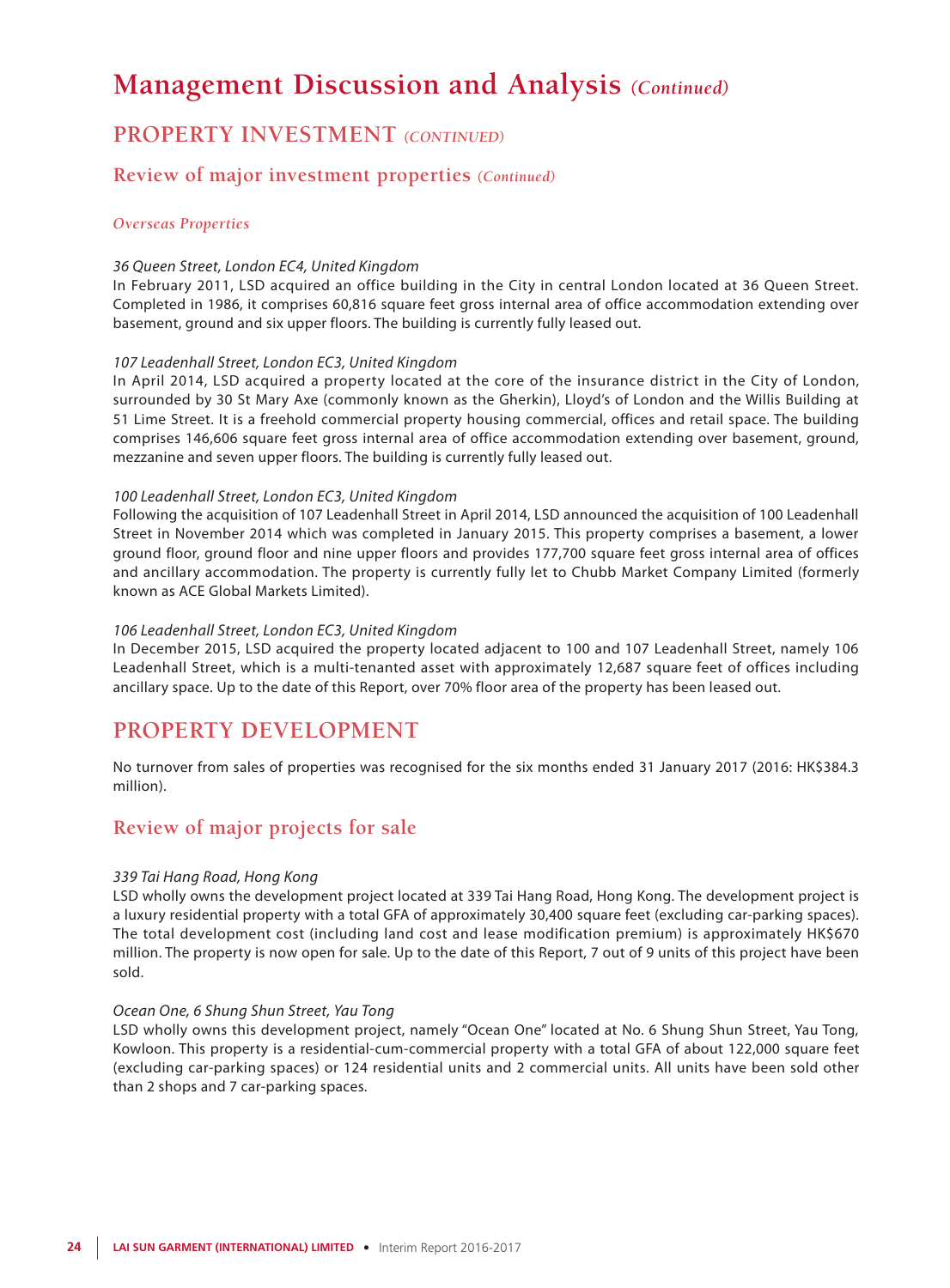### **PROPERTY DEVELOPMENT** *(CONTINUED)*

### **Review of major projects under development**

#### *Alto Residences*

In November 2012, LSD successfully tendered for and secured a site located at Area 68A2, Tseung Kwan O, New Territories, through a 50% joint venture vehicle. The lot has a site area of 229,338 square feet with a total GFA of 573,346 square feet split into 458,676 square feet for residential use and 114,670 square feet for commercial use. Completion is expected to be in the first quarter of 2018.

This project providing 605 flats, including 23 detached houses was named "Alto Residences" and was launched for pre-sale in October 2016. Up to 19 March 2017, the Group has pre-sold 472 units in Alto Residences with saleable area of approximately 259,100 square feet at an average selling price of approximately HK\$14,700 per square foot.

#### *Ocean Hotel project*

LSD was named the most preferred proponent by Ocean Park for the Ocean Hotel project in October 2013 and was officially awarded the project in May 2014. The Ocean Hotel, to be operated by the Marriott group, will provide a total of 471 rooms and add 226,005 square feet of attributable rental space to the existing rental portfolio of the Group of approximately 1.4 million square feet. The total development cost is estimated to be approximately HK\$4.4 billion. Completion is expected to be in the fourth quarter of 2017.

#### *93 Pau Chung Street*

In April 2014, LSD was successful in its bid for the development right to the San Shan Road/Pau Chung Street project from the Urban Renewal Authority in Ma Tau Kok, Kowloon, Hong Kong. The lot has a site area of 12,599 square feet with a total GFA of 111,354 square feet split into 94,486 square feet for residential use and 16,868 square feet for commercial use. The total development cost is estimated to be approximately HK\$1 billion and completion is expected to be in the first quarter of 2018.

This project was named "93 Pau Chung Street" and launched for pre-sale in September 2016, offering 209 flats in total, including studios, one and two-bedroom units. Up to 19 March 2017, LSD has pre-sold 168 units in this project with saleable area of approximately 58,000 square feet at an average selling price of HK\$15,900 per square foot.

### *Sai Wan Ho Street project*

LSD was successful in September 2015 in its bid for the development rights to the Sai Wan Ho Street project from the Urban Renewal Authority in Shau Kei Wan, Hong Kong. The project site covers a site area of 7,642 square feet. Upon completion, it is planned to provide about 144 residential units with a total GFA of 61,140 square feet. The total development cost is estimated to be approximately HK\$0.9 billion and completion is expected to be in the fourth quarter of 2019.

#### *Ki Lung Street project*

On 16 May 2016, LSD completed the purchase of the remaining unit for the proposed development on Ki Lung Street in Sham Shui Po, Kowloon. The site comprises numbers 48-56 on Ki Lung Street and has a combined site area of 5,054 square feet. It is planned to be developed primarily into a commercial/residential development for sale with a total GFA of 42,878 square feet. The total development cost is expected to be approximately HK\$0.4 billion and construction is expected to be completed in the first quarter of 2020.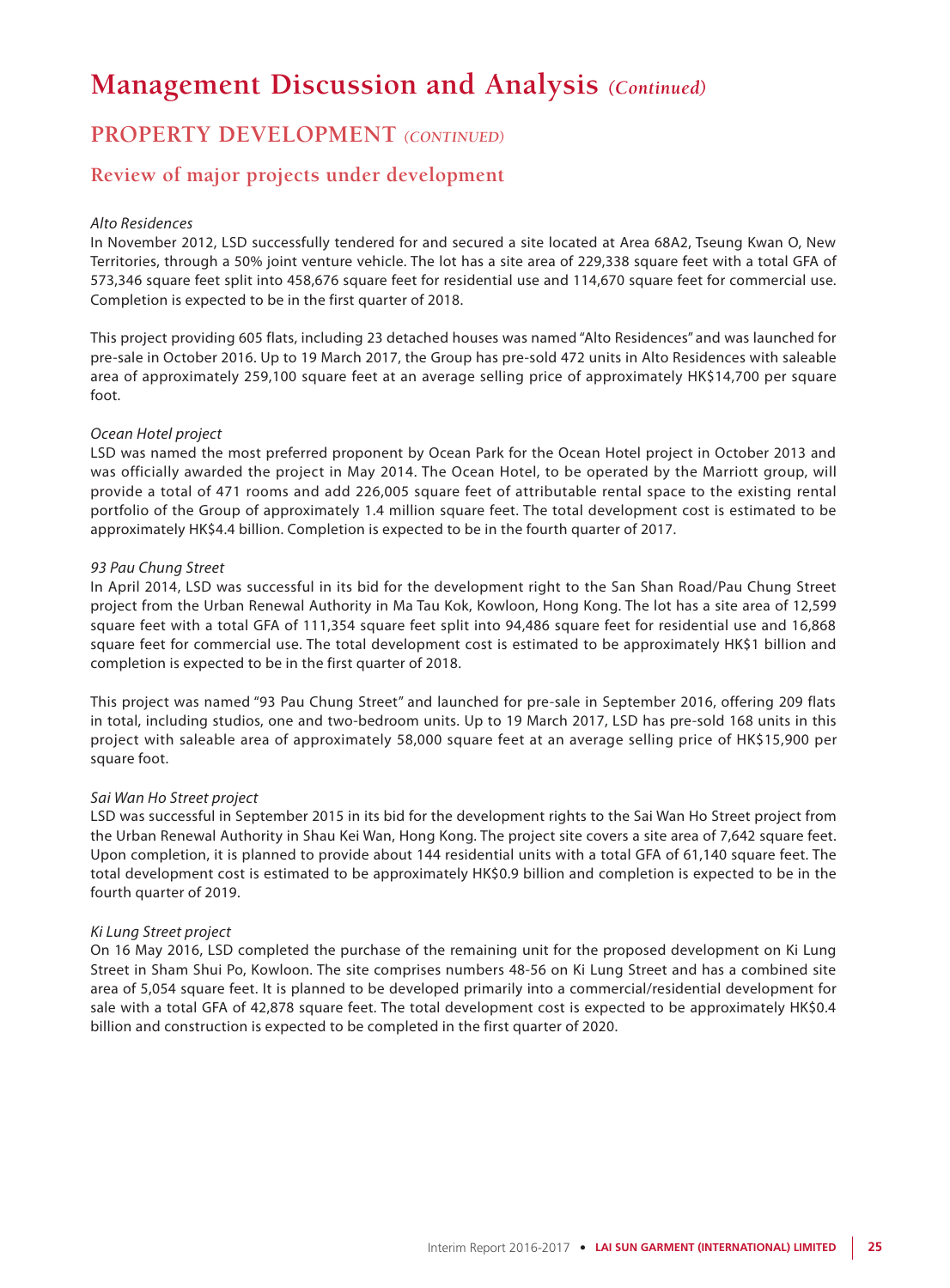## **RESTAURANT OPERATION**

For the six months ended 31 January 2017, the restaurant operation contributed HK\$248.7 million (2016: HK\$134.7 million) to the Group's turnover, representing an increase of approximately 84.6% from the same period last year. The turnover from the restaurants segment was boosted by contributions from the newly opened restaurants, including China Tang Harbour City in Hong Kong, Howard's Gourmet in CCB Tower, Hong Kong, CIAK — All Day Italian in Cityplaza, Hong Kong, Operetta in Pacific Place, Hong Kong and Beefbar in Central, Hong Kong.

Up to the date of this Report, the restaurant operation includes the Group's interests in 17 restaurants in Hong Kong and mainland China.

| <b>Cuisine</b>         | <b>Restaurant</b>                               | <b>Location</b> | Award                            |  |  |
|------------------------|-------------------------------------------------|-----------------|----------------------------------|--|--|
|                        |                                                 |                 |                                  |  |  |
| <b>Western Cuisine</b> | 8 <sup>1/2</sup> Otto e Mezzo BOMBANA Hong Kong | Hong Kong       | Three Michelin stars (2012-2017) |  |  |
|                        | Otto e Mezzo BOMBANA Shanghai                   | Shanghai        | Two Michelin stars (2017)        |  |  |
|                        | Opera BOMBANA                                   | Beijing         |                                  |  |  |
|                        | CIAK — In The Kitchen                           | Hong Kong       | One Michelin star (2015-2017)    |  |  |
|                        | CIAK — All Day Italian                          | Hong Kong       | Michelin Bib Gourmand (2017)     |  |  |
|                        | Beefbar                                         | Hong Kong       | One Michelin star (2017)         |  |  |
|                        | Operetta                                        | Hong Kong       |                                  |  |  |
| <b>Chinese Cuisine</b> | China Tang Landmark                             | Hong Kong       |                                  |  |  |
|                        | China Tang Harbour City                         | Hong Kong       |                                  |  |  |
|                        | Howard's Gourmet                                | Hong Kong       |                                  |  |  |
|                        | Chiu Tang Central                               | Hong Kong       |                                  |  |  |
|                        | Chiu Tang Wanchai                               | Hong Kong       |                                  |  |  |
|                        | Tanq <sup>2</sup>                               | Hong Kong       |                                  |  |  |
|                        | Old Bazaar Kitchen                              | Hong Kong       |                                  |  |  |
| Japanese Cuisine       | Wagyu Takumi                                    | Hong Kong       | One Michelin star (2017)         |  |  |
|                        | Wagyu Kaiseki Den                               | Hong Kong       | One Michelin star (2010-2017)    |  |  |
|                        | Rozan                                           | Hong Kong       |                                  |  |  |

## **HOTEL OPERATION**

Turnover from hotel operation was mainly derived from the Group's operation of the Caravelle Hotel in Ho Chi Minh City, Vietnam. For the six months ended 31 January 2017, the hotel operation contributed HK\$209.1 million (2016: HK\$201.4 million) to the Group's turnover.

Caravelle Hotel is a leading international 5-star hotel in the centre of the business, shopping and entertainment district in Vietnam. It is an elegant 24-storey tower with a mixture of French colonial and traditional Vietnamese style and has 335 superbly appointed rooms, suites, exclusive Signature Floors, Signature Lounge and a specially equipped room for the disabled. Total GFA attributable to the Group is 60,747 square feet.

LSD was awarded the hotel tender at Ocean Park in May 2014 and the Ocean Hotel, to be operated by the Marriott group, will provide a total of 471 rooms upon its completion in 2017. The Group is optimistic about the prospects of the Ocean Hotel project given the strong popularity of Ocean Park, which is underpinned by robust growth in visitor numbers to Hong Kong coinciding with its expansion.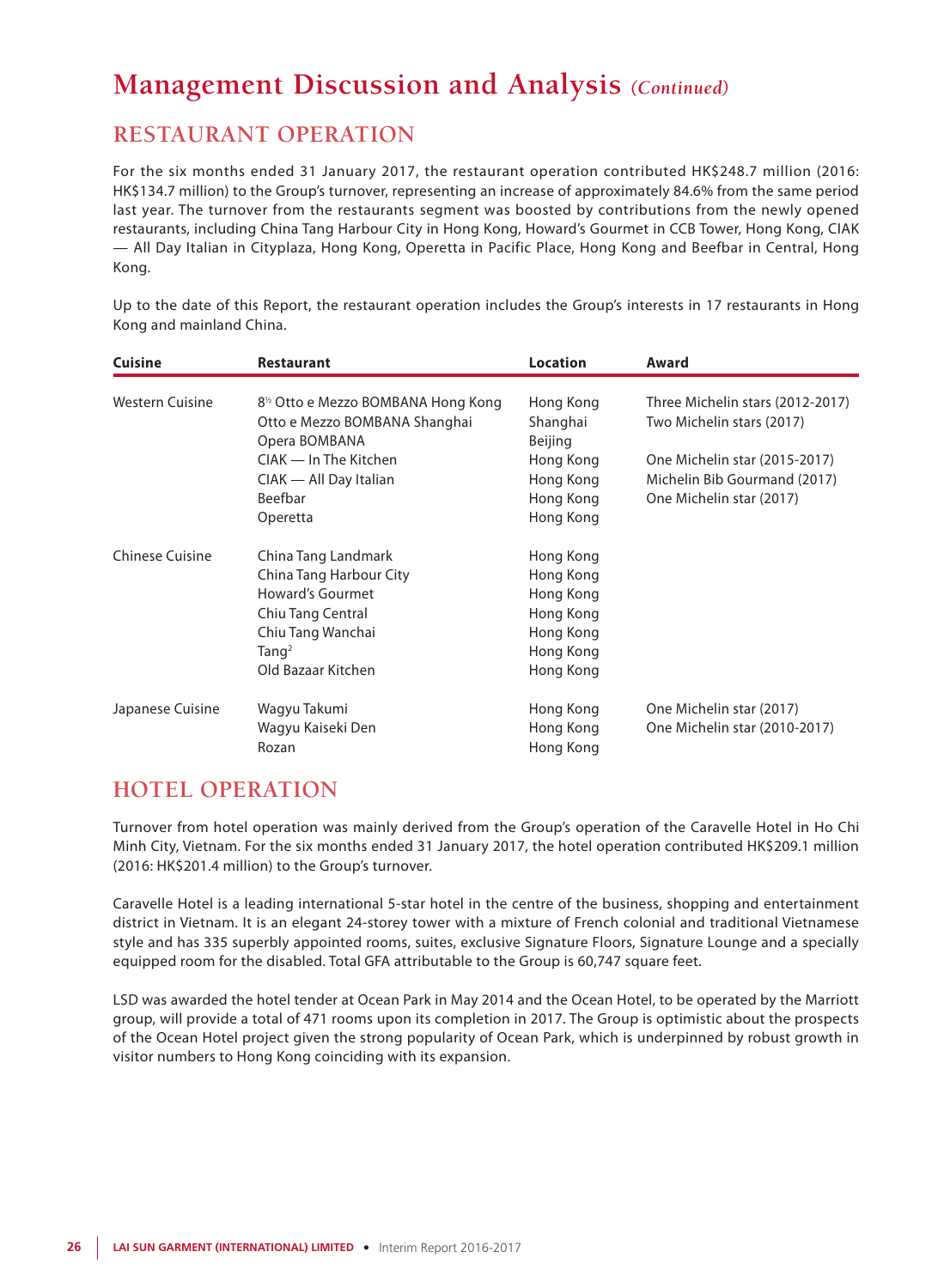## **HOTEL OPERATION** *(CONTINUED)*

The hotel operation has extensive experience in providing consultancy and management services to hotels in Mainland China, Hong Kong and other Asian countries. The division's key strategy going forward will continue to focus on providing management services, particularly to capture opportunities arising from the developments of Lai Fung in Shanghai, Guangzhou, Zhongshan and Hengqin. The hotel division manages Lai Fung's serviced apartments in Shanghai and Zhongshan under the "STARR" brand. STARR Resort Residence Zhongshan soft opened in August 2013 and comprises two 16-storey blocks with 90 fully furnished serviced apartment units located in the Palm Lifestyle complex in Zhongshan Western district at Cui Sha Road, opposite to the new Zhongshan traditional Chinese medical centre. STARR Hotel Shanghai soft opened in November 2013 and is a 17-storey hotel with 239 fully furnished and equipped hotel units with kitchenette in Jing'an district, within walking distance to Lines 1, 3 and 4 of the Shanghai Metro Station with easy access to major motorways.

## **INTEREST IN ASSOCIATES (eSUN)**

As at 31 January 2017, the Group's interest in eSun Holdings Limited ("**eSun**") is 41.92%. Post the period end, the Group's interest in eSun was diluted to 34.94% immediately after the completion of eSun's placing of shares on 9 February 2017 and as of the date of this Report, the Group's interest in eSun is 36.94%.

During the period under review, share of profits of eSun amounting to HK\$11.4 million (2016: HK\$13.4 million). The decrease is primarily due to the weaker performance of the media and entertainment and cinema operations of eSun for the six months ended 31 January 2017 as compared to the same period last year.

## **INTERESTS IN JOINT VENTURES**

During the period under review, contribution from joint ventures amounted to HK\$333.8 million (2016: HK\$739.9 million), representing a decrease of 54.9%. This is primarily due to stronger revaluation gains of CCB Tower and 8 Observatory Road being recognised in the six months ended 31 January 2016 as compared to the current period under review.

|                                  |                        | Six months ended<br>31 January |  |  |
|----------------------------------|------------------------|--------------------------------|--|--|
|                                  | 2017<br>(HK\$ million) | 2016<br>(HK\$ million)         |  |  |
| Revaluation gains                | 303.0                  | 699.6                          |  |  |
| Operating profits                | 30.8                   | 40.3                           |  |  |
| Contribution from joint ventures | 333.8                  | 739.9                          |  |  |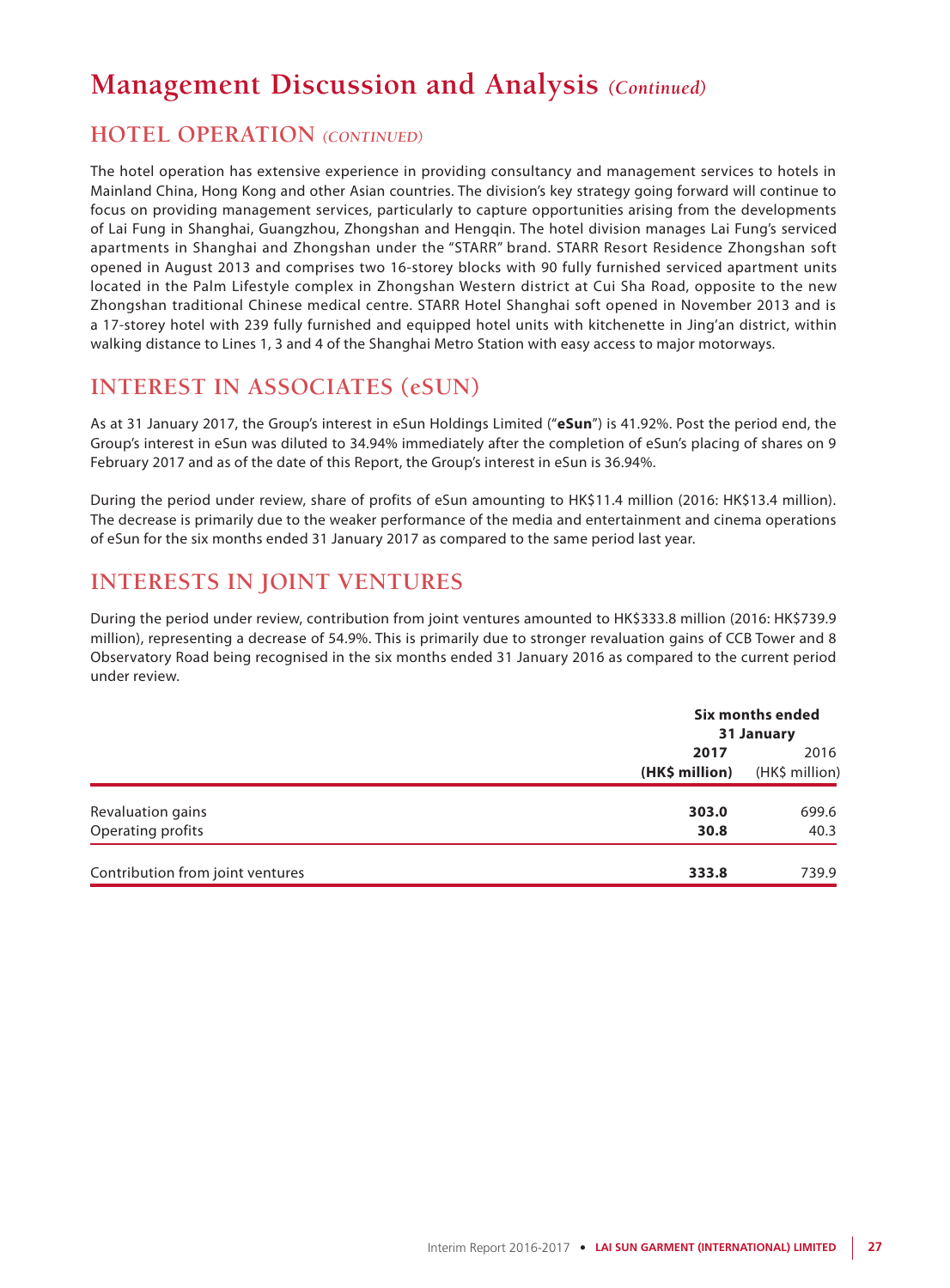## **LIQUIDITY AND FINANCIAL RESOURCES**

As at 31 January 2017, cash and bank balances and undrawn facilities held by the Group amounted to HK\$3,582.0 million and HK\$5,773.4 million, respectively. Cash and bank balances and undrawn facility held by the Group excluding LSD as at 31 January 2017 were HK\$725.0 million and HK\$100.0 million, respectively.

The Group's sources of funding comprise mainly internal funds generated from the Group's business operations, loan facilities provided by banks, guaranteed notes issued to investors and rights issue.

As at 31 January 2017, the Group had bank borrowings of approximately HK\$6,482.4 million, guaranteed notes of approximately HK\$3,443.6 million, a note of HK\$195.0 million and a loan of HK\$31.7 million payable to the late Mr. Lim Por Yen ("**Mr. Lim**"), accrued interest of HK\$152.0 million in relation to the above-mentioned note and loan payable to the late Mr. Lim. The gearing ratio, expressed as a percentage of the total outstanding net debt (being the total outstanding bank borrowings, guaranteed notes and note and loan and related accrued interest payable to the late Mr. Lim less the pledged and restricted and unpledged bank balances and time deposits) to consolidated net assets attributable to owners of the Company, was approximately 39.6%. Excluding the net debt of LSD, the gearing ratio was approximately 7.4%. The Group's gearing excluding the net debt of the London portfolio all of which had a positive carry net of financing costs was approximately 30.8%. As at 31 January 2017, the maturity profile of the bank borrowings of HK\$6,482.4 million was spread over a period of less than 5 years with HK\$151.6 million repayable within 1 year, HK\$485.8 million repayable in the second year and HK\$5,845.0 million repayable in the third to fifth years. All the Group's borrowings carried interest on a floating rate basis except for the United States dollar and Renminbi guaranteed notes issued in January 2013 and July 2014 and which has a fixed rate of 5.7% and 7.7% per annum, respectively.

As at 31 January 2017, certain investment properties with carrying amounts of approximately HK\$17,814.2 million, certain property, plant and equipment with carrying amounts of approximately HK\$2,777.1 million, certain properties under development for sale of approximately HK\$703.1 million and certain bank balances and time deposits with banks of approximately HK\$432.7 million were pledged to banks to secure banking facilities granted to and guaranteed notes issued by the Group. In addition, certain shares in subsidiaries held by the Group were also pledged to secure banking facilities granted to and guaranteed notes issued by the Group. Certain shares in joint ventures held by the Group were pledged to banks to secure banking facilities granted to joint ventures of the Group. The Group's secured bank borrowings were also secured by floating charges over certain assets held by the Group.

The Group's major assets and liabilities and transactions were denominated in Hong Kong dollars and United States dollars. Considering that Hong Kong dollars are pegged against United States dollars, the Group believes that the corresponding exposure to exchange rate risk arising from United States dollars is nominal. In addition, the Group has investments in United Kingdom with the assets and liabilities denominated in Pounds Sterling. Majority of the investments were partly financed by bank borrowings denominated in Pounds Sterling in order to minimise the net foreign exchange exposure. Other than the above mentioned, the remaining monetary assets and liabilities of the Group were denominated in Renminbi and Vietnamese Dong which were also insignificant as compared with the Group's total assets and liabilities. No hedging instruments were employed to hedge for the foreign exchange exposure. The Group manages its foreign currency risk by closely reviewing the movement of the foreign currency rate and considers hedging significant foreign currency exposure should the need arise.

## **CONTINGENT LIABILITIES**

Details of contingent liabilities of the Group are set out in note 12 to the condensed consolidated interim financial statements.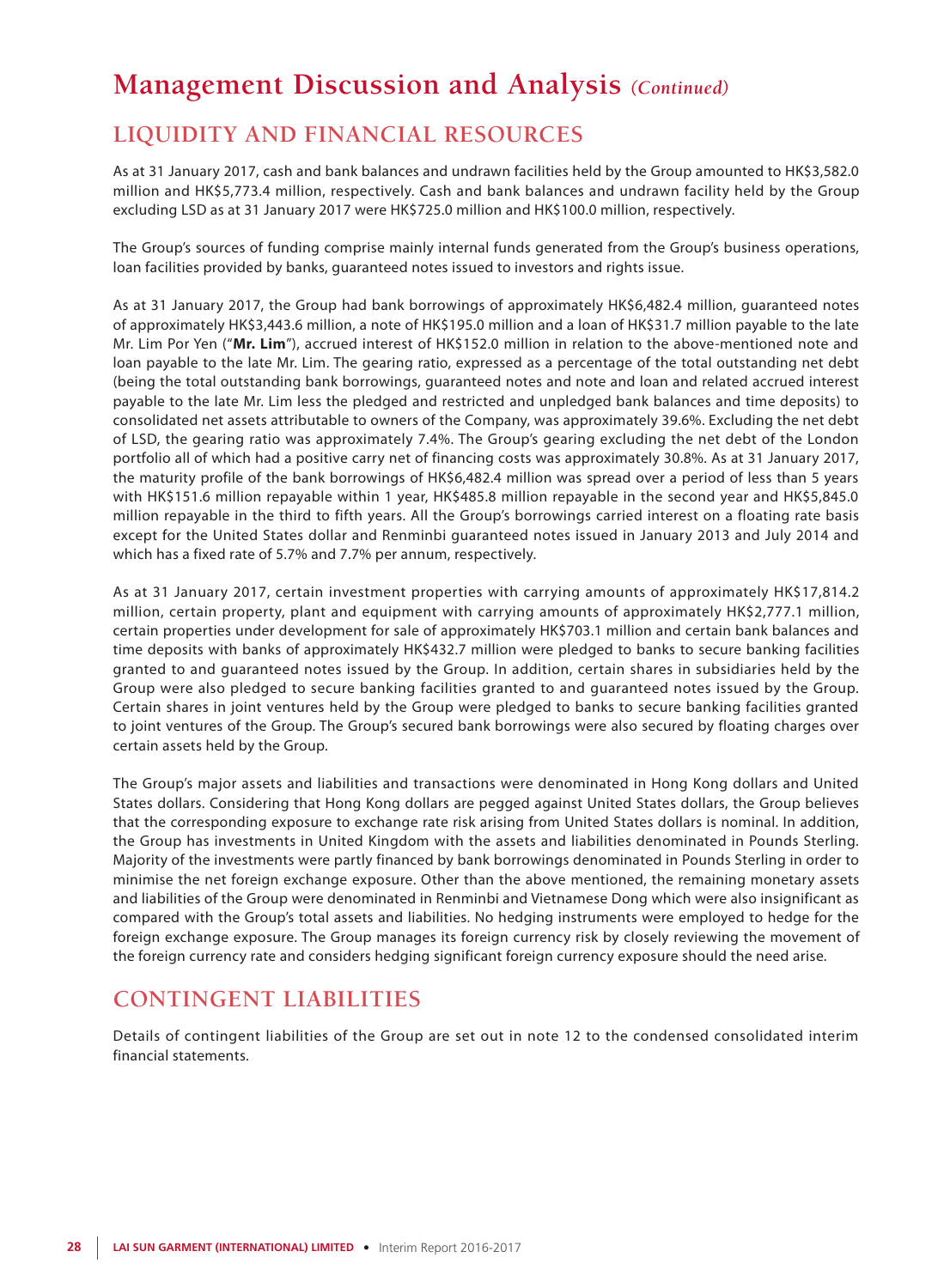# **Particulars of Major Properties**

## **COMPLETED PROPERTIES HELD FOR RENTAL**

|                                          |                                                                                                                                                                                                                              |                   | Approximate Attributable Gross Floor Area (square feet)                                                                              |                       |               |            |                    |                                                                                                  |
|------------------------------------------|------------------------------------------------------------------------------------------------------------------------------------------------------------------------------------------------------------------------------|-------------------|--------------------------------------------------------------------------------------------------------------------------------------|-----------------------|---------------|------------|--------------------|--------------------------------------------------------------------------------------------------|
| <b>Property Name</b>                     | Location                                                                                                                                                                                                                     | Group<br>Interest | <b>Tenure</b>                                                                                                                        | Commercial/<br>Retail | <b>Office</b> | Industrial | Total<br>carpark & | No. of<br>(excluding car-parking<br>spaces<br>ancillary attributable<br>facilities) to the Group |
| <b>Hong Kong properties</b>              |                                                                                                                                                                                                                              |                   |                                                                                                                                      |                       |               |            |                    |                                                                                                  |
| Cheung Sha Wan Plaza                     | 833 Cheung Sha Wan Road,<br>Cheung Sha Wan,<br>Kowloon, Hong Kong<br>(New Kowloon Inland Lot<br>No. 5955)                                                                                                                    | 61.75%            | The property is held<br>for a term expiring on<br>30 June 2047                                                                       | 144,376               | 253,111       |            | 397,487            | 219                                                                                              |
| Por Yen Building                         | 478 Castle Peak Road,<br>Cheung Sha Wan,<br>Kowloon, Hong Kong<br>(New Kowloon Inland Lot)<br>No. 2081)                                                                                                                      | 100%              | The property is held<br>for a term which<br>expired on 27 June 1997<br>and had been extended<br>upon expiry until<br>30 June 2047    |                       |               | 109,010    | 109,010            | 7                                                                                                |
| Causeway Bay Plaza 2                     | 463-483 Lockhart Road,<br>Causeway Bay, Hong Kong<br>(Section J and the Remaining<br>Portions of Sections D, E, G, H,<br>K, L, M and O, Subsection 4<br>of Section H and<br>the Remaining Portion<br>of Inland Lot No. 2833) | 61.75%            | The property is held<br>for a term of 99 years<br>commencing on<br>15 April 1929 and<br>renewable for a further<br>term of 99 years  | 67,783                | 59,445        |            | 127,228            | 35                                                                                               |
| Crocodile Center<br>(commercial podium)  | 79 Hoi Yuen Road,<br>Kwun Tong, Kowloon,<br>Hong Kong<br>(Kwun Tong Inland Lot No. 692)                                                                                                                                      | 100%              | The property is held<br>for a term which<br>expired on 27 June 1997<br>and had been extended<br>upon expiry until<br>30 June 2047    | 91,201                |               |            | 91,201             |                                                                                                  |
| Crocodile Center<br>(car-parking spaces) | 79 Hoi Yuen Road, Kwun Tong,<br>Kowloon, Hong Kong<br>(Kwun Tong Inland Lot No. 692)                                                                                                                                         | 50%               | The property is held<br>for a term which<br>expired on 27 June 1997<br>and had been extended<br>upon expiry until<br>30 June 2047    |                       |               |            |                    | 27                                                                                               |
|                                          | Lai Sun Commercial Centre 680 Cheung Sha Wan Road,<br>Cheung Sha Wan,<br>Kowloon, Hong Kong<br>(New Kowloon Inland Lot<br>No. 5984)                                                                                          | 61.75%            | The property is held<br>for a term of which<br>expired on 27 June 1997<br>and has been extended<br>upon expiry until<br>30 June 2047 | 58,701                | 45,807        |            | 104,508            | 332                                                                                              |
| <b>CCB</b> Tower                         | 3 Connaught Road Central,<br>Hong Kong<br>(Inland Lot No. 8736)                                                                                                                                                              | 30.88%            | The property is held<br>for a term commencing<br>from 28 June 1989<br>and expiring on<br>30 June 2047                                |                       | 70,738        |            | 70,738             | 11                                                                                               |
| 8 Observatory Road                       | 2, 4, 6, 8, 10 and<br>12 Observatory Road,<br>Tsim Sha Tsui,<br>Kowloon, Hong Kong<br>(Inland Lot No. 11231)                                                                                                                 | 30.88%            | The property is held<br>for a term of 50 years<br>commencing on<br>10 January 2014                                                   | 28,444                | 22,552        |            | 50,996             | 18                                                                                               |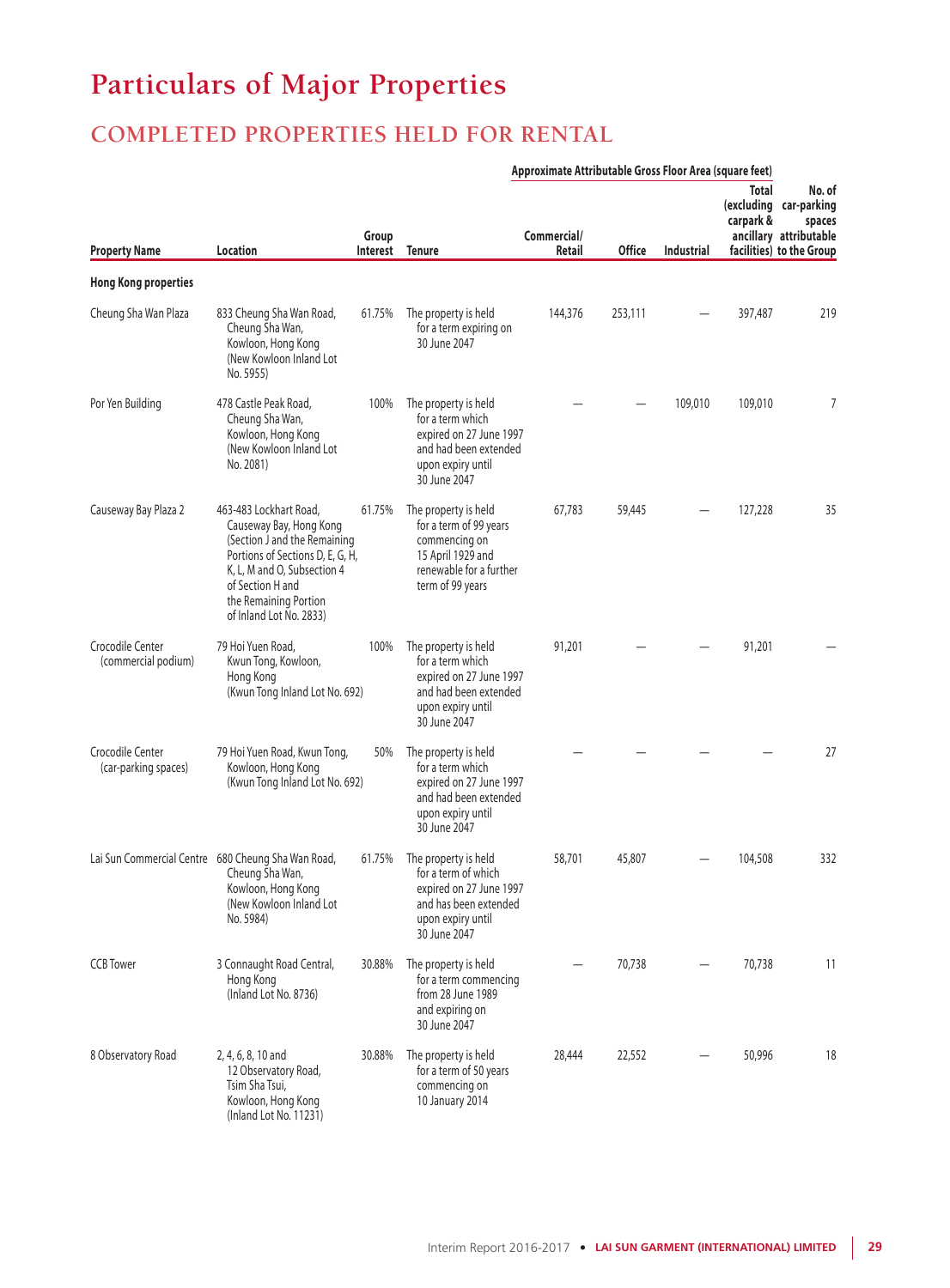# **Particulars of Major Properties** *(Continued)*

## **COMPLETED PROPERTIES HELD FOR RENTAL** *(CONTINUED)*

|                                                                                                                                  |                                                                                                                                 |                   |                                                                                                                                                                                                    | Approximate Attributable Gross Floor Area (square feet) |               |            |                           |                                                                                                  |
|----------------------------------------------------------------------------------------------------------------------------------|---------------------------------------------------------------------------------------------------------------------------------|-------------------|----------------------------------------------------------------------------------------------------------------------------------------------------------------------------------------------------|---------------------------------------------------------|---------------|------------|---------------------------|--------------------------------------------------------------------------------------------------|
| <b>Property Name</b>                                                                                                             | Location                                                                                                                        | Group<br>Interest | <b>Tenure</b>                                                                                                                                                                                      | Commercial/<br>Retail                                   | <b>Office</b> | Industrial | <b>Total</b><br>carpark & | No. of<br>(excluding car-parking<br>spaces<br>ancillary attributable<br>facilities) to the Group |
| Wyler Centre, Phase II<br>(20/F and 27/F and<br>car-parking spaces<br>nos. 17, 18 and 59 on 2/F)                                 | 192-200 Tai Lin Pai Road,<br>Kwai Chung,<br>New Territories.<br>Hong Kong                                                       | 61.75%            | The property is held<br>for a term of which<br>expired on 27 June 1997<br>and has been extended<br>upon expiry until<br>30 June 2047                                                               |                                                         |               | 29,598     | 29,598                    | 2                                                                                                |
| <b>AIA Central</b>                                                                                                               | 1 Connaught Road Central,<br>Hong Kong<br>(Marine Lot No. 275,<br>Section A and the Remaining<br>Portion of Marine Lot No. 278) | 6.18%             | The property is held<br>for a term of 999 years<br>commencing from<br>9 September 1895<br>(for Marine Lot No. 275)<br>and 999 years commencing<br>from 12 October 1896<br>(for Marine Lot no. 278) |                                                         | 26,488        |            | 26,488                    | 4                                                                                                |
| Por Mee Factory Building<br>(Units A, B, C and D on 3/F)                                                                         | 500 Castle Peak Road,<br>Cheung Sha Wan,<br>Kowloon,<br>Hong Kong                                                               | 100%              | The property is held<br>for a term which<br>expired on 27 June 1997<br>and had been extended<br>upon expiry until<br>30 June 2047                                                                  |                                                         |               | 20,089     | 20,089                    |                                                                                                  |
| Forda Industrial Building<br>(6/F and car-parking<br>spaces nos. 10, 22<br>and 27 on $G/F$ )                                     | 16 Wan Chau Road, Yuen Long,<br>New Territories,<br>Hong Kong                                                                   | 100%              | The property is held<br>for a term which<br>expired on 27 June 1997<br>and had been extended<br>upon expiry until<br>30 June 2047                                                                  |                                                         |               | 19,301     | 19,301                    | 3                                                                                                |
| Metropolitan Factory<br>and Warehouse Building<br>(Units A and B on 7/F<br>and car-parking spaces<br>nos. 11 and 12 on G/F)      | 30-32 Chai Wan Kok Street,<br>Tsuen Wan, New Territories,<br>Hong Kong                                                          | 44.65%            | The property is held<br>for a term which<br>expired on 27 June 1997<br>and had been extended<br>upon expiry until<br>30 June 2047                                                                  |                                                         |               | 5,077      | 5,077                     |                                                                                                  |
| Victorious Factory Building 33A-37A Tseuk Luk Street<br>(Unit B on $5/F$ )                                                       | and 16-20 Sam Chuk Street.<br>San Po Kong, Kowloon,<br>Hong Kong                                                                | 100%              | The property is held<br>for a term which<br>expired on 27 June 1997<br>and had been extended<br>upon expiry until<br>30 June 2047                                                                  |                                                         |               | 5,828      | 5,828                     |                                                                                                  |
| Metropolitan Factory<br>and Warehouse Building<br>(Units A and B on 10/F<br>and car-parking spaces<br>nos. 1,2,13 and 14 on G/F) | 30-32 Chai Wan, Kok Street,<br>Tsuen Wan, New Territories,<br>Hong Kong                                                         | 61.75%            | The property is held<br>for a term which<br>expired on 27 June 1997<br>and had been extended<br>upon expiry until<br>30 June 2047                                                                  |                                                         |               | 7,021      | 7,021                     | 2                                                                                                |
| Luen Fat Loong Factory<br>Building<br>(4/F)                                                                                      | 19 Cheung Lee Street,<br>Chai Wan, Hong Kong                                                                                    | 61.75%            | The property is held<br>for a term of 75 years<br>commencing on<br>4 November 1963<br>renewable for a further<br>term of 75 years                                                                  |                                                         |               | 2,649      | 2,649                     |                                                                                                  |
|                                                                                                                                  |                                                                                                                                 |                   | Subtotal of Hong Kong properties held for rental:                                                                                                                                                  | 390,505                                                 | 478,141       | 198,573    | 1,067,219                 | 661                                                                                              |

### **30 LAI SUN GARMENT (INTERNATIONAL) LIMITED •** Interim Report 2016-2017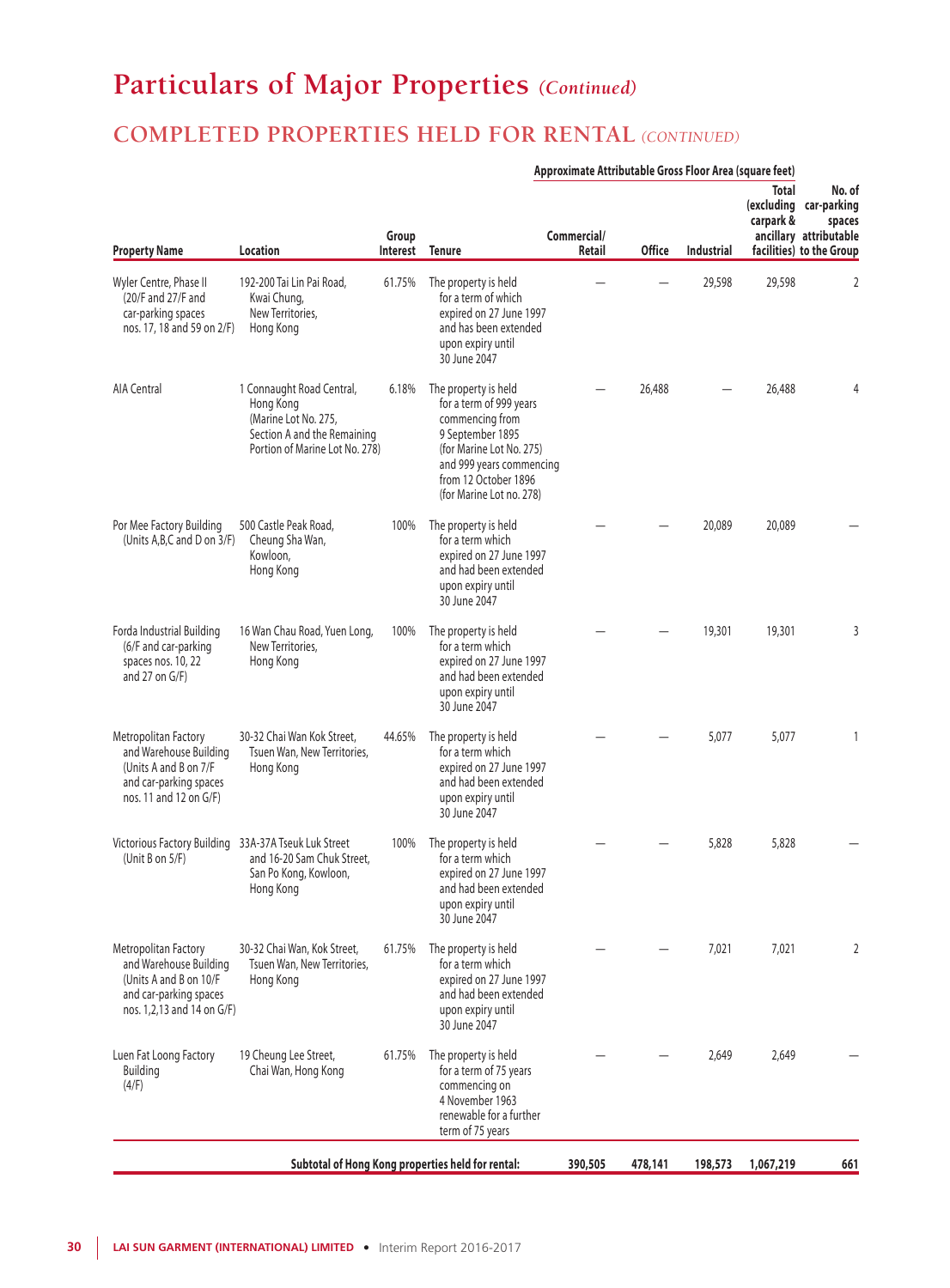# **Particulars of Major Properties** *(Continued)*

## **COMPLETED PROPERTIES HELD FOR RENTAL** *(CONTINUED)*

|                                          |                                                         |                   |                                                  | Approximate Attributable Gross Floor Area (square feet) |               |            |                                  |                                                                                       |
|------------------------------------------|---------------------------------------------------------|-------------------|--------------------------------------------------|---------------------------------------------------------|---------------|------------|----------------------------------|---------------------------------------------------------------------------------------|
| <b>Property Name</b>                     | Location                                                | Group<br>Interest | <b>Tenure</b>                                    | Commercial/<br>Retail                                   | <b>Office</b> | Industrial | Total<br>(excluding<br>carpark & | No. of<br>car-parking<br>spaces<br>ancillary attributable<br>facilities) to the Group |
| Overseas properties                      |                                                         |                   |                                                  |                                                         |               |            |                                  |                                                                                       |
| 107 Leadenhall Street<br>London (Note 1) | 107 Leadenhall Street.<br>London EC3,<br>United Kingdom | 61.75%            | The property is held freehold                    |                                                         | 90,529        |            | 90,529                           |                                                                                       |
| 100 Leadenhall Street<br>London (Note 1) | 100 Leadenhall Street.<br>London EC3,<br>United Kingdom | 61.75%            | The property is held freehold                    |                                                         | 109,730       |            | 109,730                          | 9                                                                                     |
| 36 Oueen Street<br>London (Note 1)       | 36 Oueen Street.<br>London, EC4,<br>United Kingdom      | 61.75%            | The property is held freehold                    |                                                         | 37,554        |            | 37,554                           |                                                                                       |
| 106 Leadenhall Street<br>London (Note 2) | 106 Leadenhall Street,<br>London EC3,<br>United Kingdom | 61.75%            | The property is held freehold                    |                                                         | 7,834         |            | 7,834                            |                                                                                       |
|                                          |                                                         |                   | Subtotal of overseas properties held for rental: |                                                         | 245,647       |            | 245,647                          | 9                                                                                     |
|                                          |                                                         |                   | Total of completed properties held for rental:   | 390,505                                                 | 723,788       | 198,573    | 1,312,866                        | 670                                                                                   |

*Note 1: Gross internal area Note 2: Net internal area*

### **COMPLETED HOTEL PROPERTY**

|                   |                                                                   | Group           |                                                                                      | Approximate<br>No. of<br><b>Attributable</b><br>car-parking<br><b>Gross Floor Area</b><br>spaces<br>(square feet)<br>attributable |              |  |
|-------------------|-------------------------------------------------------------------|-----------------|--------------------------------------------------------------------------------------|-----------------------------------------------------------------------------------------------------------------------------------|--------------|--|
| <b>Hotel Name</b> | <b>Location</b>                                                   | <b>Interest</b> | Tenure                                                                               | <b>Hotel</b>                                                                                                                      | to the Group |  |
| Caravelle Hotel   | 19 Lam Son Square,<br>District 1,<br>Ho Chi Minh City,<br>Vietnam | 16.06%          | The property is held<br>under a land use<br>right due to expire<br>on 8 October 2040 | 60,747                                                                                                                            |              |  |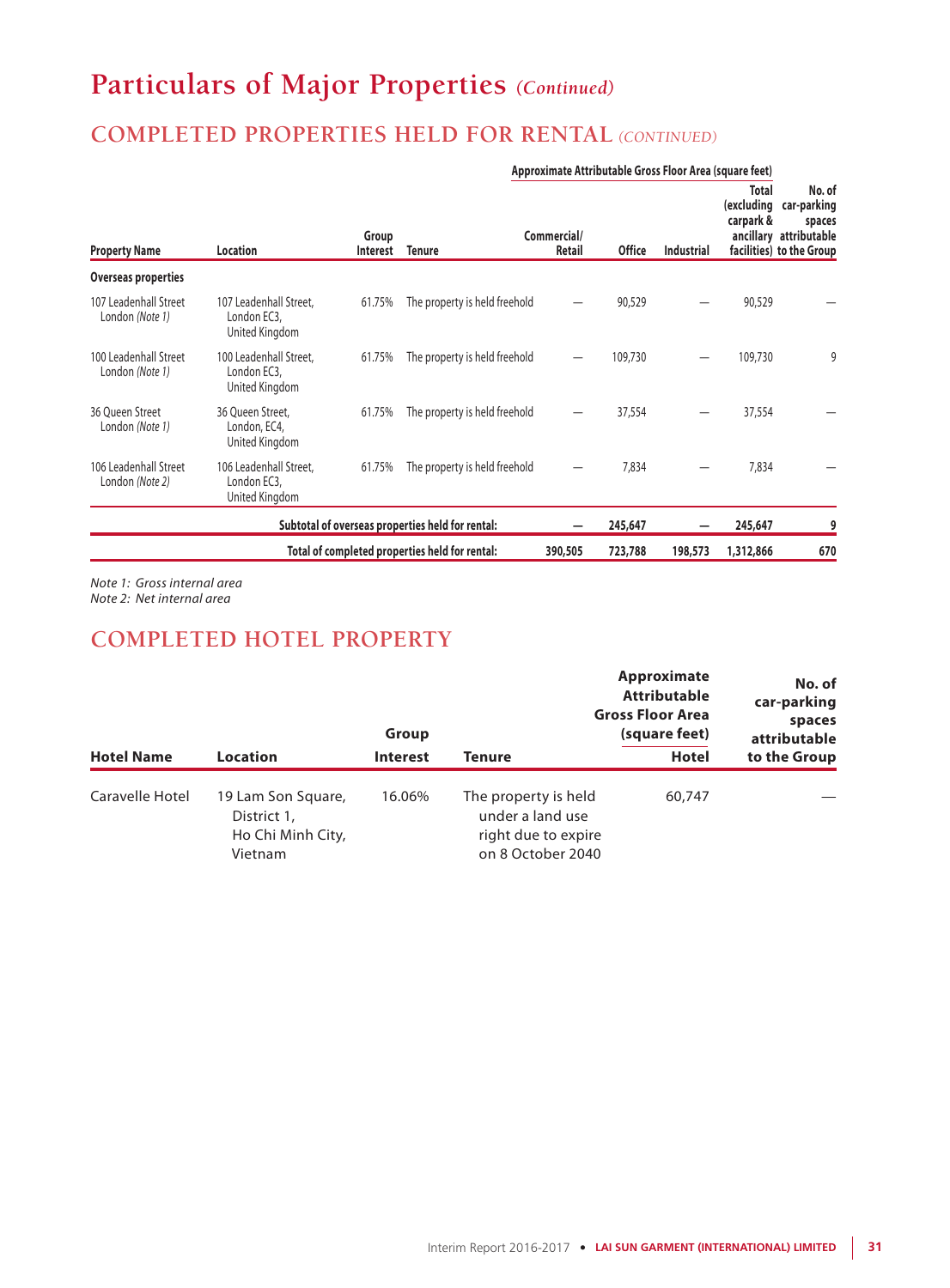# **Particulars of Major Properties** *(Continued)*

## **PROPERTIES UNDER DEVELOPMENT**

|                                                                                                             |                                     |        |                                        |                                                            |                                       | Approximate Attributable Gross Floor Area<br>(square feet) |         |                    |                                                                     |                                                                 |
|-------------------------------------------------------------------------------------------------------------|-------------------------------------|--------|----------------------------------------|------------------------------------------------------------|---------------------------------------|------------------------------------------------------------|---------|--------------------|---------------------------------------------------------------------|-----------------------------------------------------------------|
| <b>Location</b>                                                                                             | Stage of<br>construction            |        | Group<br>interest                      | <b>Site Area</b><br>(approximate<br>square feet)<br>(Note) | <b>Expected</b><br>completion<br>date | Commercial/<br>Retail                                      | Hotel   | <b>Residential</b> | <b>Total</b><br>(excluding<br>carpark &<br>ancillary<br>facilities) | No. of<br>car-parking<br>spaces<br>attributable<br>to the Group |
| The Hong Kong<br>Ocean Park<br>Marriott Hotel,<br>Hong Kong                                                 | Superstructure works<br>in progress | 61.75% | 183,460                                | 04 2017                                                    |                                       | 226,005                                                    |         | 226,005            | 10                                                                  |                                                                 |
| Alto Residences<br>Area 68A2,<br>Tseung Kwan O,<br>New Territories.<br>Hong Kong                            | Superstructure works<br>in progress | 30.88% | 229,338                                | 01 2018                                                    | 35,404                                | -                                                          | 141,616 | 177,020            | 93                                                                  |                                                                 |
| 93 Pau Chung Street<br>20-32 San Shan Road<br>and 93 Pau Chung Street,<br>Ma Tau Kok, Kowloon,<br>Hong Kong | Superstructure works<br>in progress | 61.75% | 12,599                                 | 01 2018                                                    | 10,416                                |                                                            | 58,345  | 68,761             | 14                                                                  |                                                                 |
| 9-11 and 15<br>Sai Wan Ho Street,<br>Shau Kei Wan,<br>Hong Kong                                             | Foundation works<br>in progress     | 61.75% | 7,642                                  | 04 2019                                                    |                                       |                                                            | 37,754  | 37,754             | 5                                                                   |                                                                 |
| 48-56 Ki Lung Street,<br>Kowloon, Hong Kong                                                                 | Foundation works<br>in progress     | 61.75% | 5,054                                  | 01 2020                                                    | 3,242                                 |                                                            | 23,235  | 26,477             |                                                                     |                                                                 |
|                                                                                                             |                                     |        | Total of properties under development: |                                                            | 49,062                                | 226,005                                                    | 260,950 | 536,017            | 122                                                                 |                                                                 |

*Note: On project basis*

## **COMPLETED PROPERTIES HELD FOR SALE**

| <b>Property Name</b> |                                                      |                   | Approximate Attributable Gross Floor Area |                    |                                                                     |                                                                 |
|----------------------|------------------------------------------------------|-------------------|-------------------------------------------|--------------------|---------------------------------------------------------------------|-----------------------------------------------------------------|
|                      | <b>Location</b>                                      | Group<br>interest | Commercial/<br>Retail                     | <b>Residential</b> | <b>Total</b><br>(excluding<br>carpark &<br>ancillary<br>facilities) | No. of<br>car-parking<br>spaces<br>attributable<br>to the Group |
| Ocean One            | 6 Shung Shun Street, Yau Tong,<br>Kowloon, Hong Kong | 61.75%            | 16,861                                    |                    | 16,861                                                              | $\overline{4}$                                                  |
| 339 Tai Hang Road    | 335-339 Tai Hang Road, Hong Kong                     | 61.75%            |                                           | 5,910              | 5,910                                                               | $\mathfrak{I}$                                                  |
|                      | Total of completed properties held for sale:         |                   | 16,861                                    | 5,910              | 22,771                                                              | 6                                                               |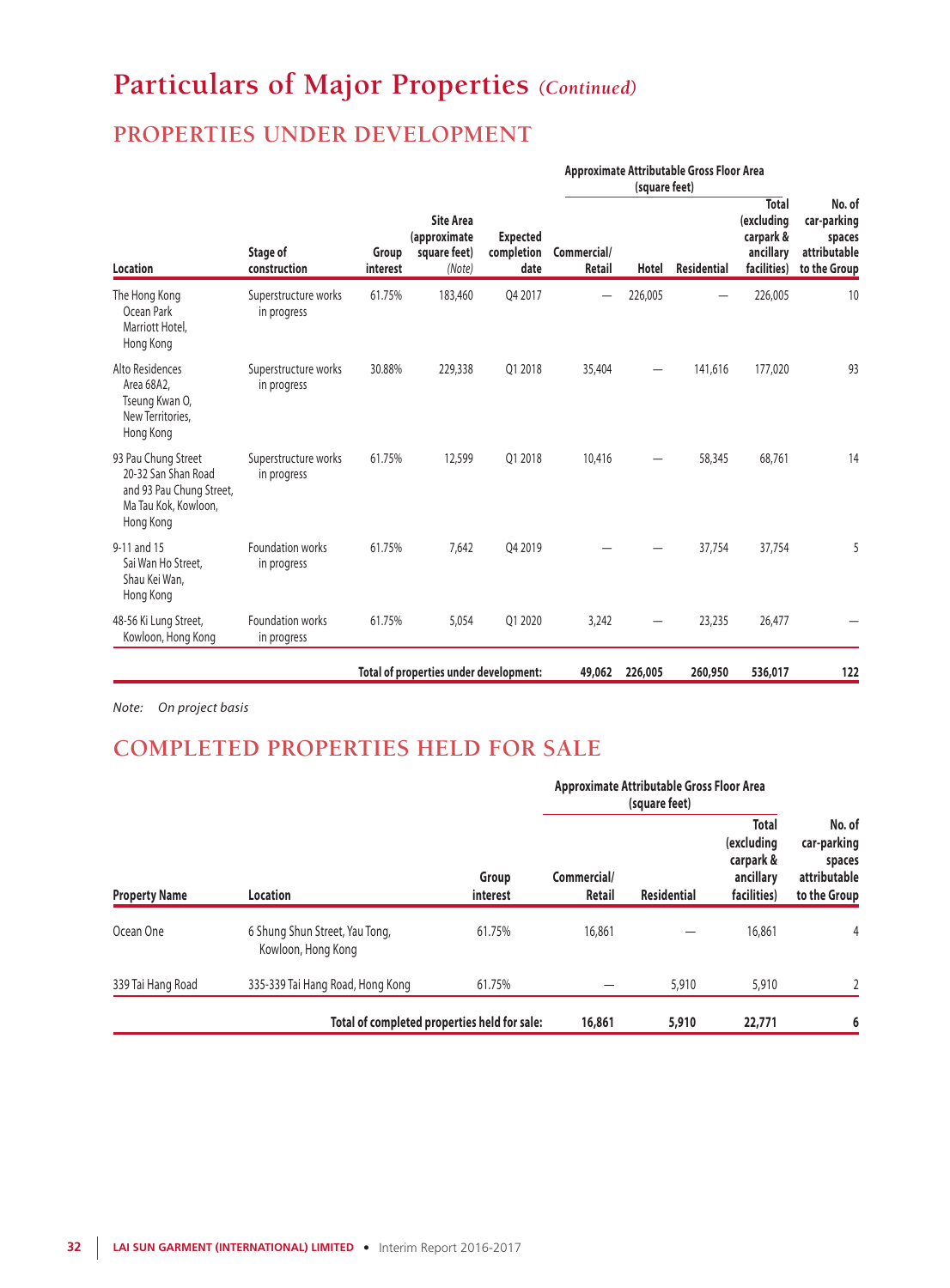## **Disclosure Pursuant to Paragraph 13.21 of Chapter 13 of the Listing Rules**

In August 2014, LSD entered into a facility agreement related to a term loan facility of GBP48,480,000 to be made available to a wholly-owned subsidiary of LSD, as borrower, for a period of five years up to 6 August 2019. Pursuant to the facility agreement, LSD has undertaken to procure that Dr. Lam Kin Ngok, Peter and his family will, at all times during the relevant facility period, remain as the controlling shareholder of LSD (directly or indirectly) and will maintain control over the management of LSD.

At 31 January 2017, the outstanding loan balance of the above facility amounted to approximately HK\$442,386,000.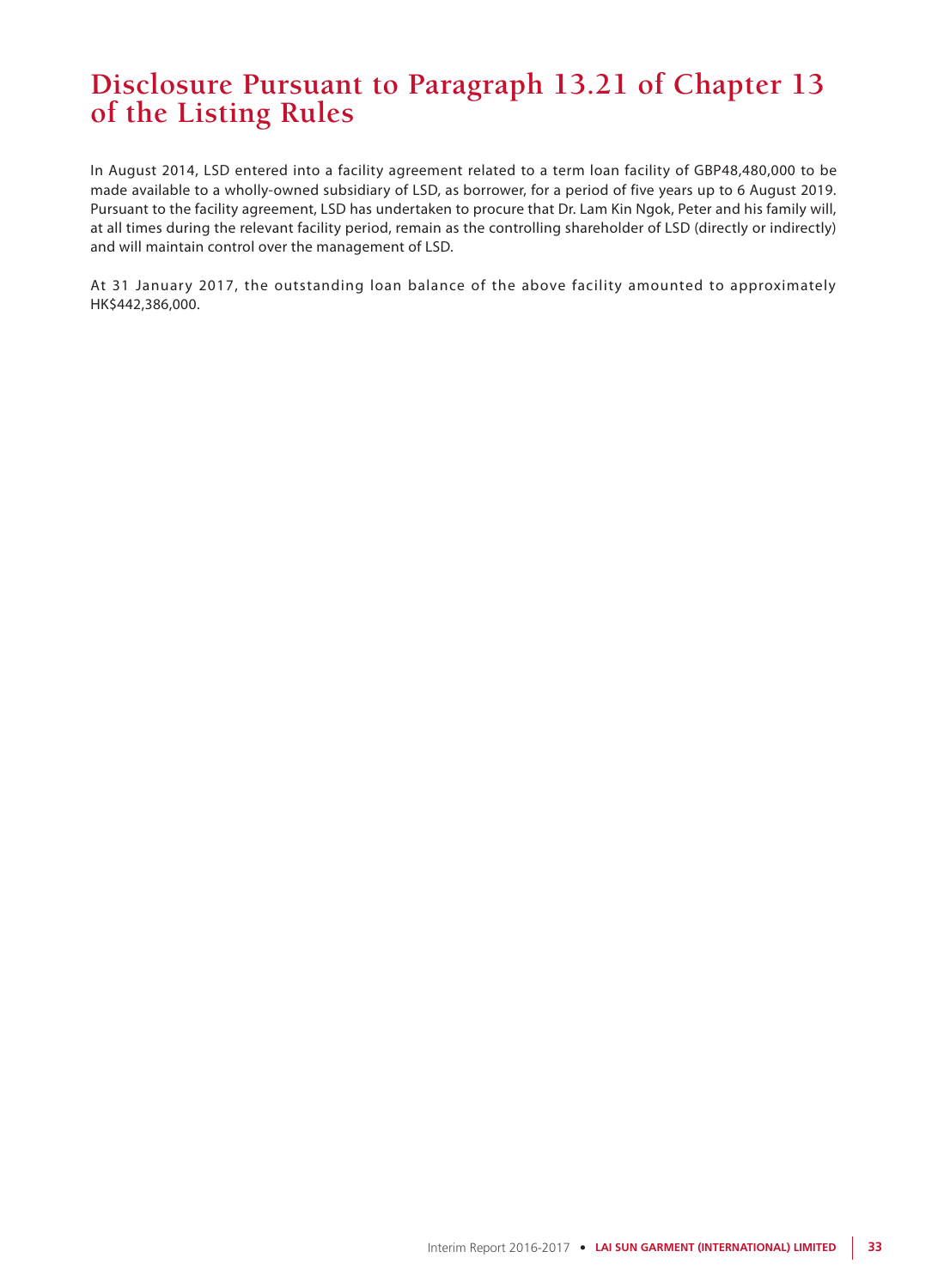## **Disclosure Pursuant to Paragraph 13.22 of Chapter 13 of the Listing Rules**

### **Financial assistance and guarantees to affiliated companies**

As at 31 January 2017, the aggregate amount of financial assistance and guarantee given for facilities granted to affiliated companies has exceeded the assets ratio of 8% under the Listing Rules.

In compliance with paragraph 13.22 of Chapter 13 of the Listing Rules, the pro forma combined statement of financial position of the affiliated companies as at 31 January 2017 is disclosed as follows:

|                                                | HK\$'000             |
|------------------------------------------------|----------------------|
| Property, plant and equipment                  | 3,093,551            |
| Properties under development                   | 5,683,927            |
| Investment properties                          | 20,222,663           |
| Film rights                                    | 21,667               |
| Film products                                  | 134,051              |
| Music catalogs                                 | 12,962               |
| Goodwill                                       | 123,440              |
| Other intangible assets                        | 22,298               |
| Interests in associates                        | 46,189               |
| Interests in joint ventures                    | 1,255,614            |
| Available-for-sale investments                 | 144,725              |
| Deposits, prepayments and other receivables    | 119,152              |
| Deferred tax assets                            | 9,395                |
| Deferred rental benefits<br>Net current assets | 104,569<br>2,953,025 |
|                                                |                      |
| Total assets less current liabilities          | 33,947,228           |
| <b>NON-CURRENT LIABILITIES</b>                 |                      |
| Long term deposits received and other payables | 689,913              |
| Long term borrowings                           | 6,237,309            |
| Convertible notes                              | 174,193              |
| Fixed rate senior notes                        | 2,027,122            |
| <b>Guaranteed notes</b>                        | 634,481              |
| Derivative financial instruments               | 319,880              |
| Deferred tax liabilities                       | 2,837,765            |
| Amounts due to shareholders                    | 3,771,776            |
|                                                | 16,692,439           |
|                                                | 17,254,789           |
| <b>CAPITAL AND RESERVES</b>                    |                      |
| Issued capital                                 | 663,893              |
| Share premium account                          | 4,230,797            |
| Contributed surplus                            | 891,289              |
| Investment revaluation reserve                 | 33,823               |
| Share option reserve                           | 15,293               |
| Hedging reserve                                | 5,373                |
| Exchange reserve                               | (806, 703)           |
| Statutory reserve                              | 86,707               |
| Other reserve                                  | 574,964              |
| Retained profits                               | 4,092,930            |
|                                                | 9,788,366            |
| Non-controlling interests                      | 7,466,423            |
|                                                | 17,254,789           |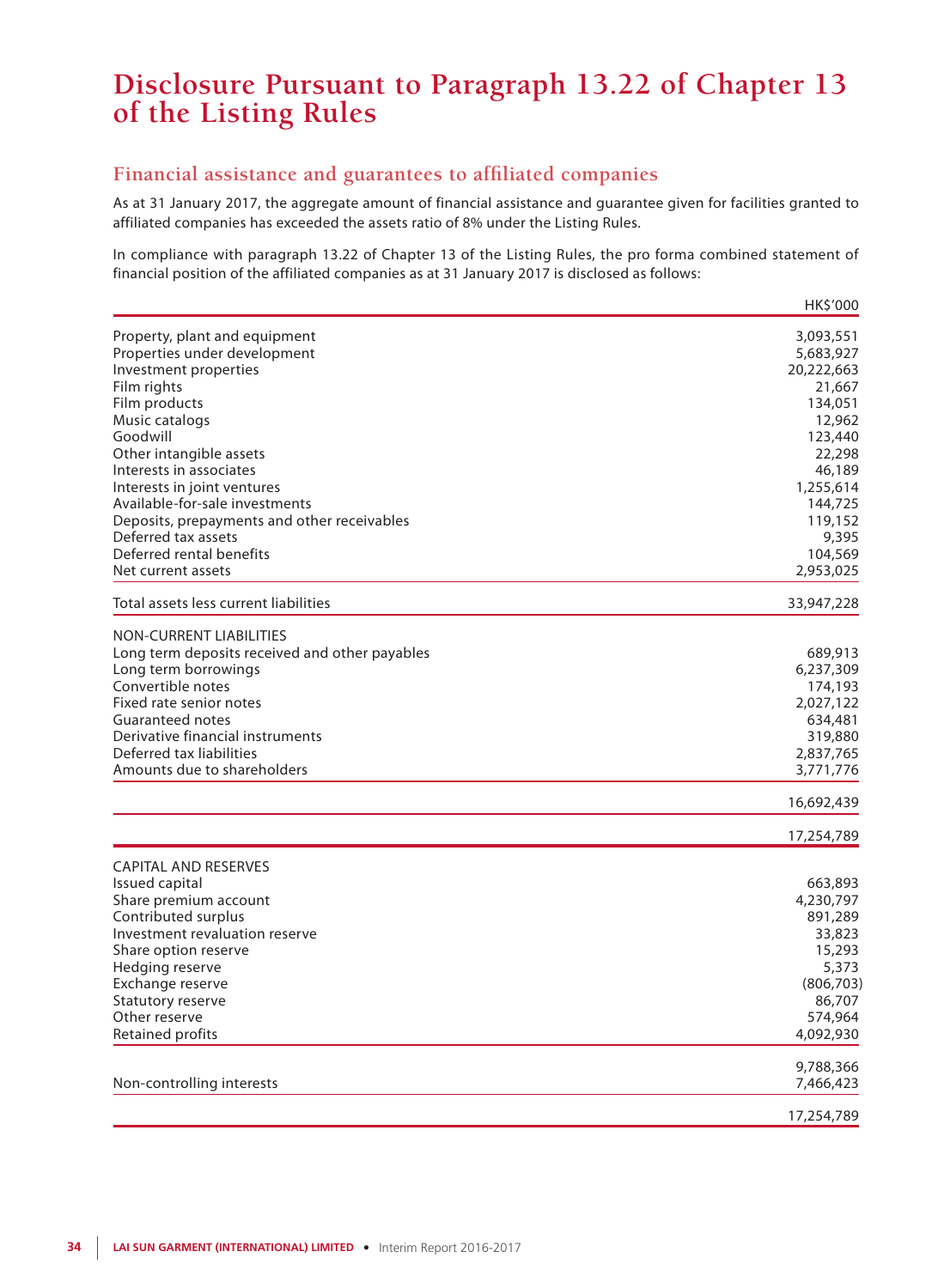# **Corporate Governance and Other Information**

## **CORPORATE GOVERNANCE**

The Company is committed to achieving and maintaining high standards of corporate governance and has established policies and procedures for compliance with the principles and code provisions set out from time to time in the Corporate Governance Code ("**CG Code**") contained in Appendix 14 to the Rules Governing the Listing of Securities on The Stock Exchange of Hong Kong Limited ("**Stock Exchange**" and "**Listing Rules**", respectively).

The Company has complied with all the code provisions set out in the CG Code throughout the six months ended 31 January 2017 save for the deviations from code provisions A.4.1 and A.5.1 of the CG Code.

*Under code provision A.4.1, non-executive directors should be appointed for a specific term and should be subject to re-election.*

None of the existing non-executive directors ("**NEDs**", including the independent non-executive directors ("**INEDs**")) of the Company is appointed for a specific term. However, all directors of the Company ("**Directors**") are subject to the retirement provisions of the Articles of Association of the Company, which require that the Directors for the time being shall retire from office by rotation once every three years since their last election by shareholders of the Company ("**Shareholders**") and the retiring Directors are eligible for re-election. In addition, any person appointed by the Board as an additional Director (including a NED) will hold office only until the next annual general meeting of the Company and will then be eligible for re-election. Further, in line with the relevant code provision of the CG Code, each of the Directors appointed to fill a casual vacancy would/will be subject to election by the Shareholders at the first general meeting after his/her appointment. In view of these, the Board considers that such requirements are sufficient to meet the underlying objective of the said code provision A.4.1 and, therefore, does not intend to take any remedial steps in this regard.

*Under code provision A.5.1, a nomination committee comprising a majority of independent non-executive directors should be established and chaired by the chairman of the board or an independent non-executive director.*

The Company has not established a nomination committee whose functions are assumed by the full Board. Potential new Directors will be recruited based on their knowledge, skills, experience and expertise and the requirements of the Company at the relevant time and candidates for the INEDs must meet the independence criterion. The process of identifying and selecting appropriate candidates for consideration and approval by the Board has been, and will continue to be, carried out by the executive Directors ("**EDs**"). As the above selection and nomination policies and procedures have already been in place and the other duties of the nomination committee as set out in the CG Code have long been performed by the full Board effectively, the Board does not consider it necessary to establish a nomination committee at the current stage.

### **Board**

The board oversees the overall management of the Company's business and affairs. The Board's primary duty is to ensure the viability of the Company and to ascertain that it is managed in the best interests of its Shareholders as a whole while taking into account the interests of other stakeholders.

The Board has delegated the day-to-day management of the Company's business to the management and the Executive Committee and focuses its attention on matters affecting the Company's long-term objectives and plans for achieving these objectives, the overall business and commercial strategy of the Company and its subsidiaries ("**Group**") as well as overall policies and guidelines.

The Board currently comprises nine members, of whom six are EDs and the remaining three are INEDs. The current composition of the Board is characterised by diversity, whether considered in terms of gender, nationality, professional background and skills.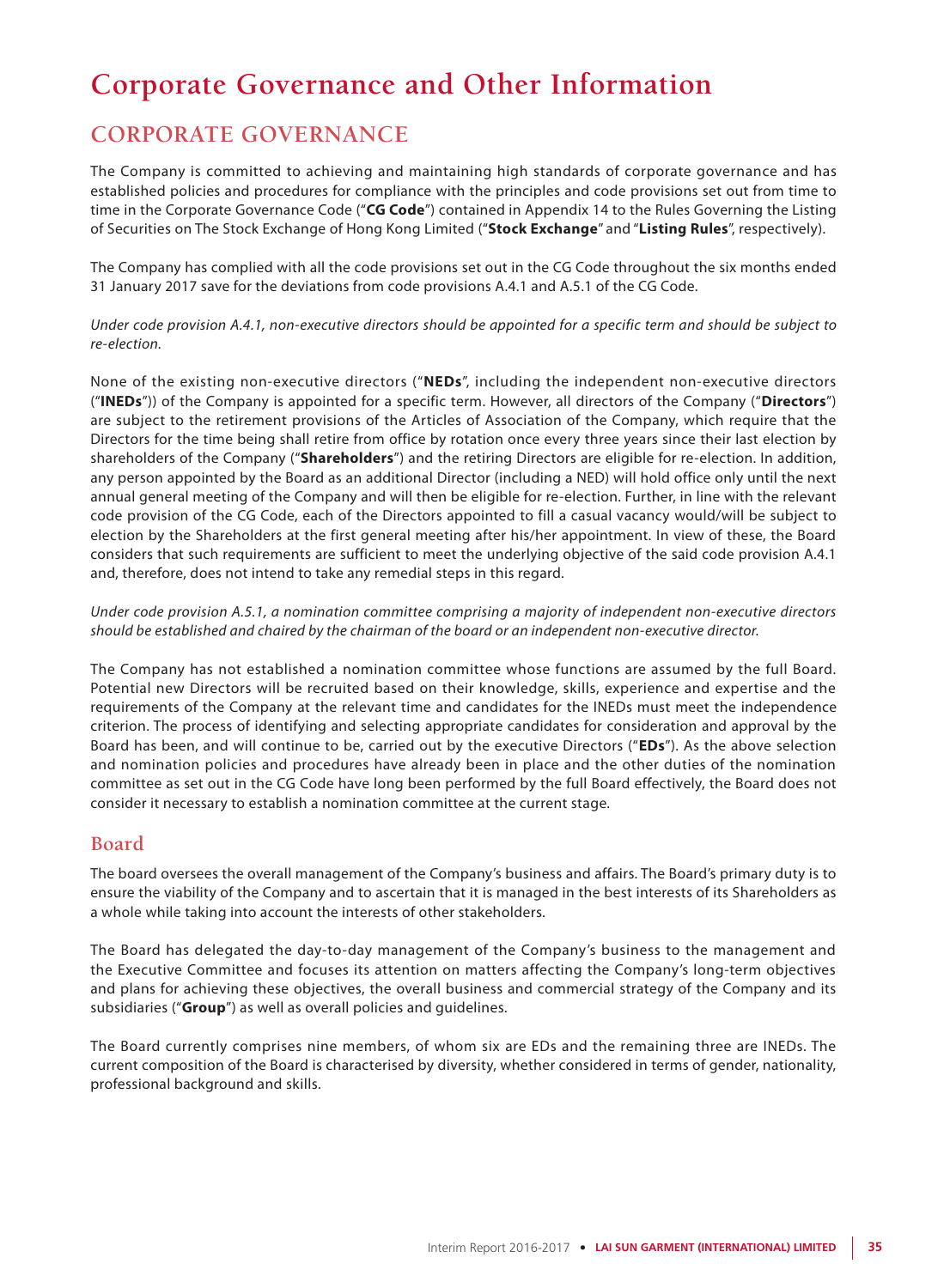## **CORPORATE GOVERNANCE** *(CONTINUED)*

### **Board** *(Continued)*

The Board meets at least four times a year with meeting dates scheduled prior to the beginning of the year. Additional board meetings will be held when warranted. Directors also participate in the consideration and approval of matters of the Company by way of written resolutions circulated to Directors together with supporting explanatory materials as and when required.

All Directors have been provided, on a monthly basis, with the Group's management information updates, giving a balanced and understandable assessment of the Group's performance, position, recent developments and prospects in sufficient detail to keep them abreast of the Group's affairs and facilitate them to discharge their duties under the relevant requirements of the Listing Rules.

### **Chairman and Chief Executive Officer**

During the six months ended 31 January 2017 and up to the date of this Report, Dr. Lam Kin Ming was the Chairman of the Company while Dr. Lam Kin Ngok, Peter and Mr. Chew Fook Aun were both the Deputy Chairman of the Company and Mr. Yip Chai Tuck was the Chief Executive Officer of the Company. The segregation ensures a clear distinction between the Chairman's responsibilities to manage the Board and the Chief Executive Officer's responsibilities to manage the Company's business. The division of responsibilities between the Chairman and the Chief Executive Officer is defined.

## **SECURITIES TRANSACTIONS BY DIRECTORS AND DESIGNATED EMPLOYEES**

The Company has adopted a Code of Practice for Securities Transactions by Directors and Designated Employees ("**Securities Code**") on terms no less exacting than the required standard set out in the Model Code for Securities Transactions by Directors of Listed Issuers contained in Appendix 10 to the Listing Rules. The Company has made specific enquiry of all Directors and they have confirmed in writing their compliance with the required standard set out in the Securities Code during the six months ended 31 January 2017.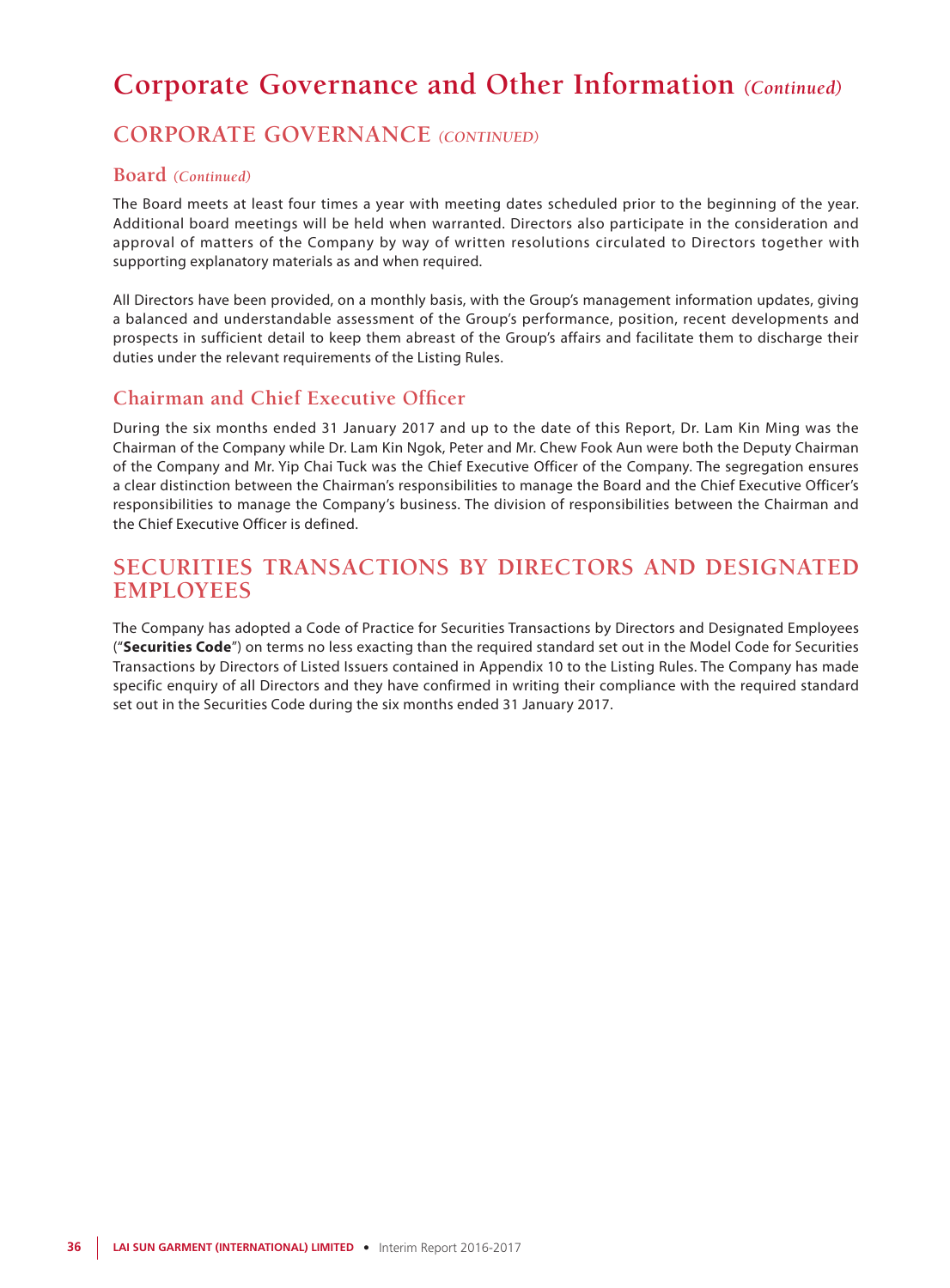## **DIRECTORS' INTERESTS**

The following Directors and the chief executive of the Company who held office on 31 January 2017 and their respective close associates (as defined in the Listing Rules) were interested, or were deemed to be interested in the following interests or short positions in the shares, underlying shares and debentures of the Company or any of its associated corporations (within the meaning of the Securities and Futures Ordinance, Chapter 571 of the Laws of Hong Kong ("**SFO**")) on that date (a) as required to be notified to the Company and the Stock Exchange pursuant to Divisions 7 and 8 of Part XV of the SFO (including interests and short positions, if any, which they were taken or deemed to have under such provisions of the SFO); or (b) as recorded in the register required to be kept by the Company pursuant to Section 352 of the SFO ("**Register of Directors and Chief Executive**"); or (c) as otherwise notified to the Company and the Stock Exchange pursuant to the Securities Code; or (d) as known by the Directors:

### **(a) The Company**

| <b>Name of Director</b> | <b>Capacity</b>                                                | Personal<br>interests | <b>Family</b><br>interests | Corporate<br>interests  | <b>Other</b><br><i>interests</i>     | <b>Total</b><br><i>interests</i> | Approximate<br>% of total<br>interests to<br>total issued<br><b>Shares</b> |
|-------------------------|----------------------------------------------------------------|-----------------------|----------------------------|-------------------------|--------------------------------------|----------------------------------|----------------------------------------------------------------------------|
| Lam Kin Ngok, Peter     | Beneficial<br>owner/<br>Owner of<br>controlled<br>corporations | 239,286,305           | Nil                        | 562,590,430<br>(Note 1) | 1,876,211<br>(Notes 3 and 6)         | 803,752,946                      | 42.07%                                                                     |
| Lam Kin Ming            | Beneficial<br>owner                                            | 5,008,263             | Nil                        | Nil                     | Nil                                  | 5,008,263                        | 0.26%                                                                      |
| Chew Fook Aun           | Beneficial<br>owner/<br>Owner of<br>controlled<br>corporations | Nil                   | Nil                        | 1,012,111               | Nil<br>$(Note 8)$ (Notes 4, 6 and 7) | 1,012,111                        | 0.05%                                                                      |
| U Po Chu                | Beneficial<br>owner                                            | 4,127,625             | Nil                        | Nil                     | Nil                                  | 4,127,625                        | 0.22%                                                                      |
| Lam Hau Yin, Lester     | Beneficial<br>owner                                            | 61,088,946            | Nil                        | Nil                     | 18,762,111<br>(Notes 5 and $6$ )     | 79,851,057                       | 4.18%                                                                      |

### **Long positions in the ordinary shares of the Company ("Shares") and the underlying Shares**

*Notes:*

- *1. Dr. Lam Kin Ngok, Peter was deemed to be interested in 562,590,430 Shares (representing approximately 29.45% of the Company's issued share capital) by virtue of his 100% interest in the issued share capital of Wisdoman Limited which directly owned 562,590,430 Shares in the Company.*
- *2. At the annual general meeting of the Company held on 11 December 2015, the shareholders of the Company approved the adoption of a new share option scheme ("2015 Share Option Scheme") and termination of the share option scheme adopted by the Company on 22 December 2006 ("2006 Share Option Scheme"). Upon the termination of the 2006 Share Option Scheme, no further options can be granted thereunder but the subsisting options granted prior to the termination will continue to be valid and exercisable in accordance with the terms of the 2006 Share Option Scheme.*
- *3. A share option comprising a total of 1,617,423 underlying Shares in the Company had been granted to Dr. Lam Kin Ngok, Peter under 2006 Share Option Scheme at an exercise price of HK\$1.41 per Share on 18 January 2013 and is exercisable during the period from 18 January 2013 to 17 January 2023.*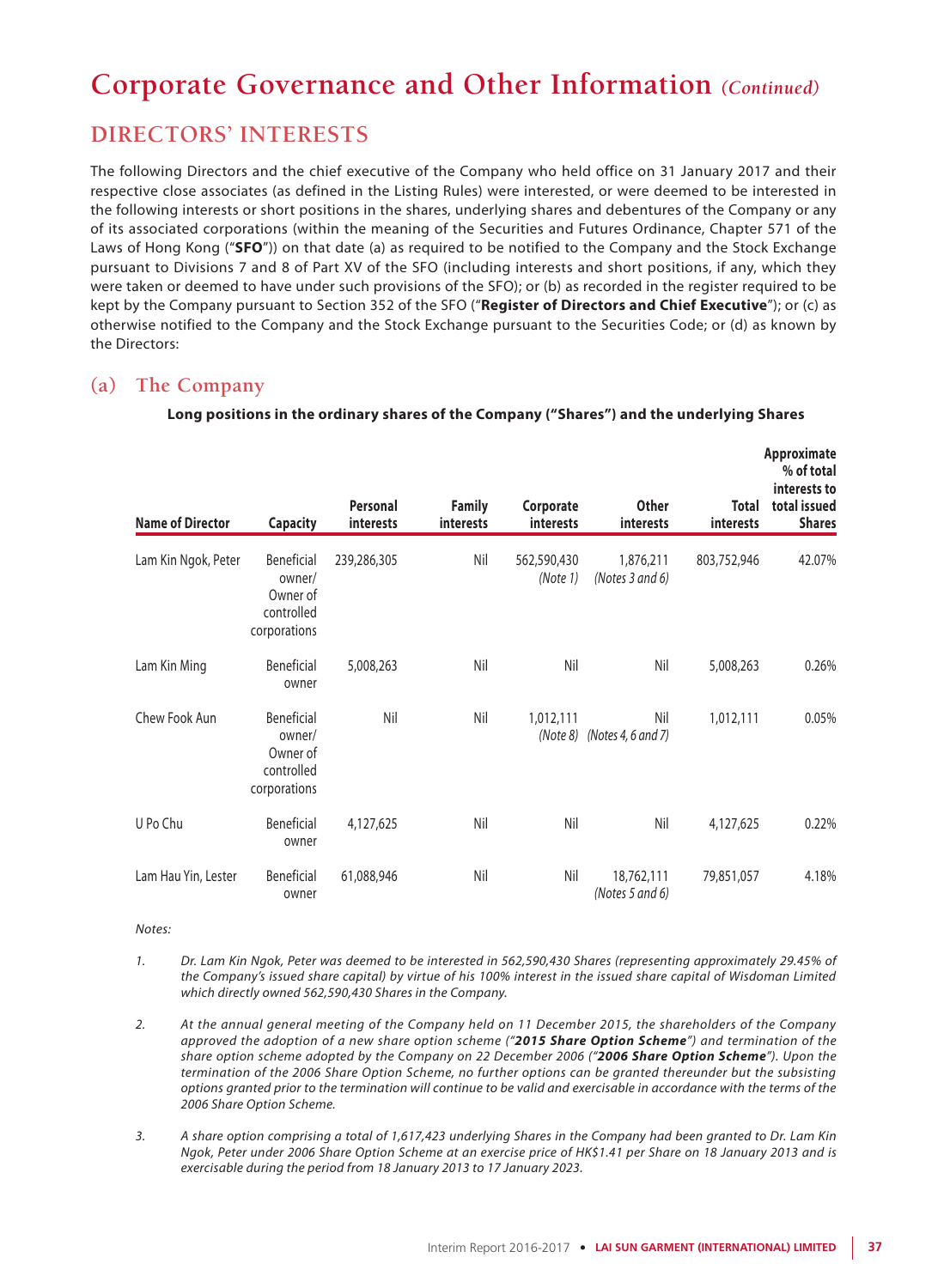## **DIRECTORS' INTERESTS** *(CONTINUED)*

### **(a) The Company** *(Continued)*

*Notes: (Continued)*

- *4. A share option comprising a total of 16,174,234 underlying Shares in the Company had been granted to Mr. Chew Fook Aun under 2006 Share Option Scheme at an exercise price of HK\$0.582 per Share on 5 June 2012 and is exercisable during the period from 5 June 2012 to 4 June 2022.*
- *5. A share option comprising a total of 16,174,234 underlying Shares in the Company had been granted to Mr. Lam Hau Yin, Lester under 2006 Share Option Scheme at an exercise price of HK\$1.41 per Share on 18 January 2013 and is exercisable during the period from 18 January 2013 to 17 January 2023.*
- *6. On 7 February 2014, the exercise price of and the number of Shares entitled to be subscribed for under the outstanding share options have been adjusted in the following manner following the completion of rights issue of the Company.*

| <b>Name of Director</b> | Number of<br>underlying shares<br>comprised<br>in share<br>options before | <b>Exercise price</b><br>per Share<br>prior to<br>the rights issue the rights issue<br>HK\$ | <b>Adjusted</b><br>number of<br>underlying<br>shares<br>comprised<br>in share<br>options after<br>the rights issue | <b>Adjusted price</b><br>per Share<br>after the<br>rights issue<br>HK\$ |
|-------------------------|---------------------------------------------------------------------------|---------------------------------------------------------------------------------------------|--------------------------------------------------------------------------------------------------------------------|-------------------------------------------------------------------------|
| Lam Kin Ngok, Peter     | 1,617,423                                                                 | 1.41                                                                                        | 1,876,211                                                                                                          | 1.21                                                                    |
| Chew Fook Aun           | 16,174,234                                                                | 0.582                                                                                       | 18,762,111                                                                                                         | 0.501                                                                   |
| Lam Hau Yin, Lester     | 16,174,234                                                                | 1.41                                                                                        | 18,762,111                                                                                                         | 1.21                                                                    |

- *7. A share option comprising a total of 10,750,000 underlying shares and a share option comprising a total of 8,012,111 underlying shares in the Company had been exercised by Mr. Chew Fook Aun under the 2006 Share Option Scheme in May 2015 and November 2016, respectively. Accordingly, Mr. Chew Fook Aun does not hold any share options in the Company as at 31 January 2017.*
- *8. Mr. Chew Fook Aun disposed of 7,000,000 Shares on 9 December 2016, accordingly, Mr. Chew holds 1,012,111 Shares in the Company (representing approximately 0.05% of the Company's issued share capital). Mr. Chew Fook Aun was deemed to be interested in 1,012,111 Shares (representing approximately 0.05% of the Company's issued share capital) by virtue of his 100% interest in the issued share capital of The Orchid Growers Association Limited which directly owned 1,012,111 Shares in the Company.*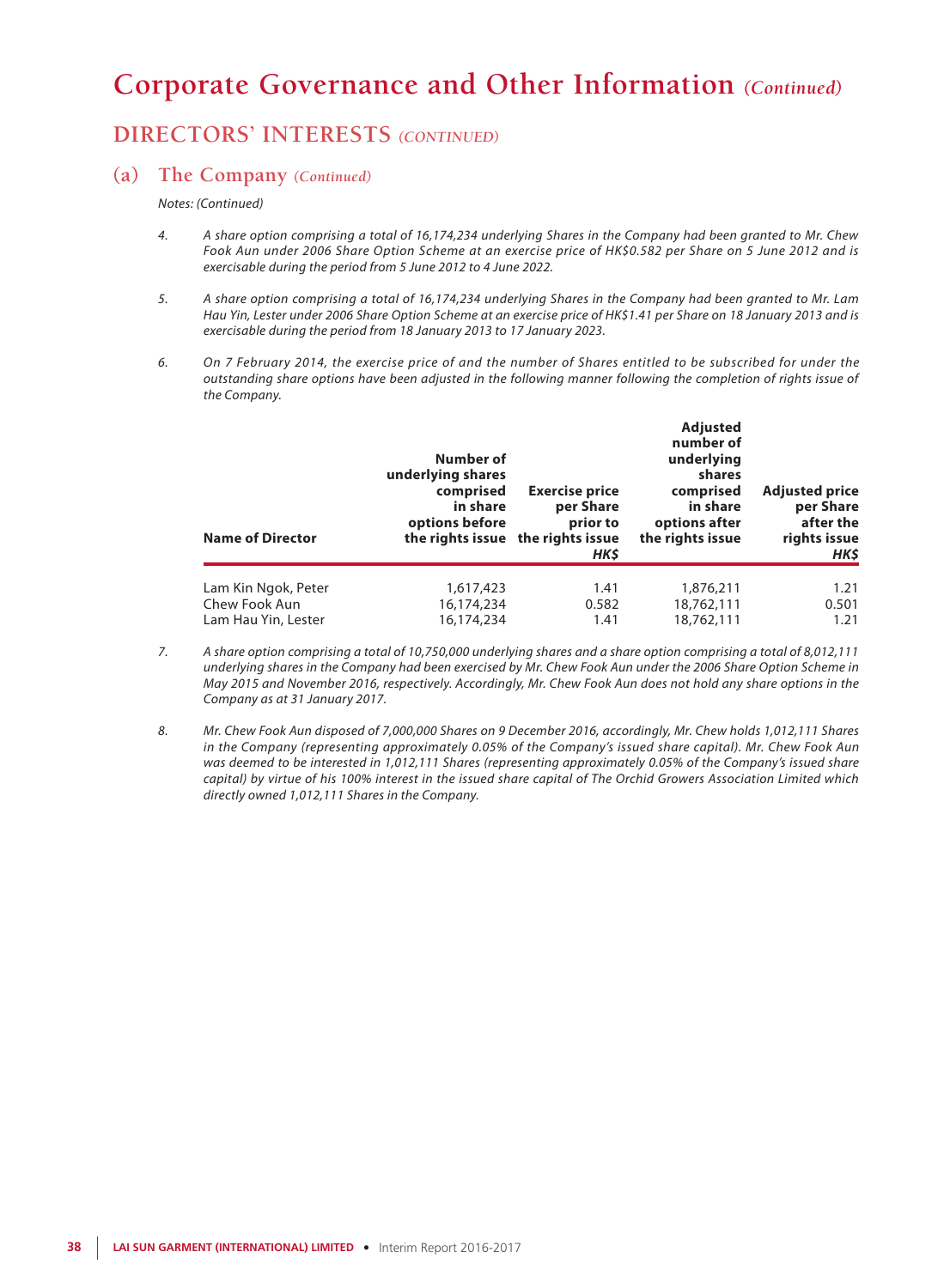### **DIRECTORS' INTERESTS** *(CONTINUED)*

### **(b) Associated Corporations**

**(i) Lai Sun Development Company Limited ("LSD") — a subsidiary of the Company**

| <b>Name of Director</b> | <b>Capacity</b>                                                | Personal<br>interests  | <b>Family</b><br>interests | Corporate<br>interests     | <b>Other</b><br>interests                   | Total<br>interests | Approximate<br>% of total<br>interests to<br>total issued<br>shares |
|-------------------------|----------------------------------------------------------------|------------------------|----------------------------|----------------------------|---------------------------------------------|--------------------|---------------------------------------------------------------------|
| Lam Kin Ngok, Peter     | Beneficial<br>owner/<br>Owner of<br>controlled<br>corporations | 21,461,617<br>(Note 1) | Nil                        | 18,676,828,782<br>(Note 1) | 20,865,408<br>(Note 3 and 7)                | 18,719,155,807     | 61.89%                                                              |
| Chew Fook Aun           | Beneficial<br>owner/<br>Owner of<br>controlled<br>corporations | Nil                    | Nil                        | 20,000,000                 | 188,654,089<br>$(Note 9)$ (Note 4, 7 and 8) | 208,654,089        | 0.69%                                                               |
| U Po Chu<br>(Note 6)    | Beneficial<br>owner                                            | 1,345,974              | Nil                        | Nil                        | Nil                                         | 1,345,974          | 0.01%                                                               |
| Lam Hau Yin, Lester     | <b>Beneficial</b><br>owner                                     | Nil                    | Nil                        | Nil                        | 208,654,089<br>(Note 5 and 7)               | 208,654,089        | 0.69%                                                               |

### **Long positions in the ordinary shares and the underlying shares in LSD**

#### *Notes:*

*1. The Company and two of its wholly-owned subsidiaries, namely Joy Mind Limited and Zimba International Limited, beneficially owned in aggregate 18,676,828,782 shares in LSD, representing approximately 61.75% of the issued share capital of LSD. As such, Dr. Lam Kin Ngok, Peter was deemed to be interested in the same 18,676,828,782 shares in LSD (representing approximately 61.75% of LSD's issued share capital) by virtue of, in aggregate, his personal and deemed interests of approximately 42.07% in the issued share capital of the Company.*

*Out of 18,676,828,782 shares in LSD held by the Company, 10,425,699,353 shares in LSD were pledged as security by the Company pursuant to its 7.70% secured guaranteed notes due 2018 under a share charge dated 24 July 2014.*

- *2. A share option scheme was adopted by LSD on 22 December 2006 and commenced with effect from 29 December 2006 ("LSD 2006 Share Option Scheme"). The share options granted under the LSD 2006 Share Option Scheme remained valid and exercisable though the LSD 2006 Share Option Scheme was terminated on 23 December 2015 when a new share option scheme became effective after adoption by the shareholders of LSD at its annual general meeting held on 11 December 2015.*
- *3. A share option comprising a total of 20,062,893 underlying shares in LSD had been granted to Dr. Lam Kin Ngok, Peter under the LSD 2006 Share Option Scheme at an exercise price of HK\$0.335 per share on 18 January 2013 and is exercisable during the period from 18 January 2013 to 17 January 2023.*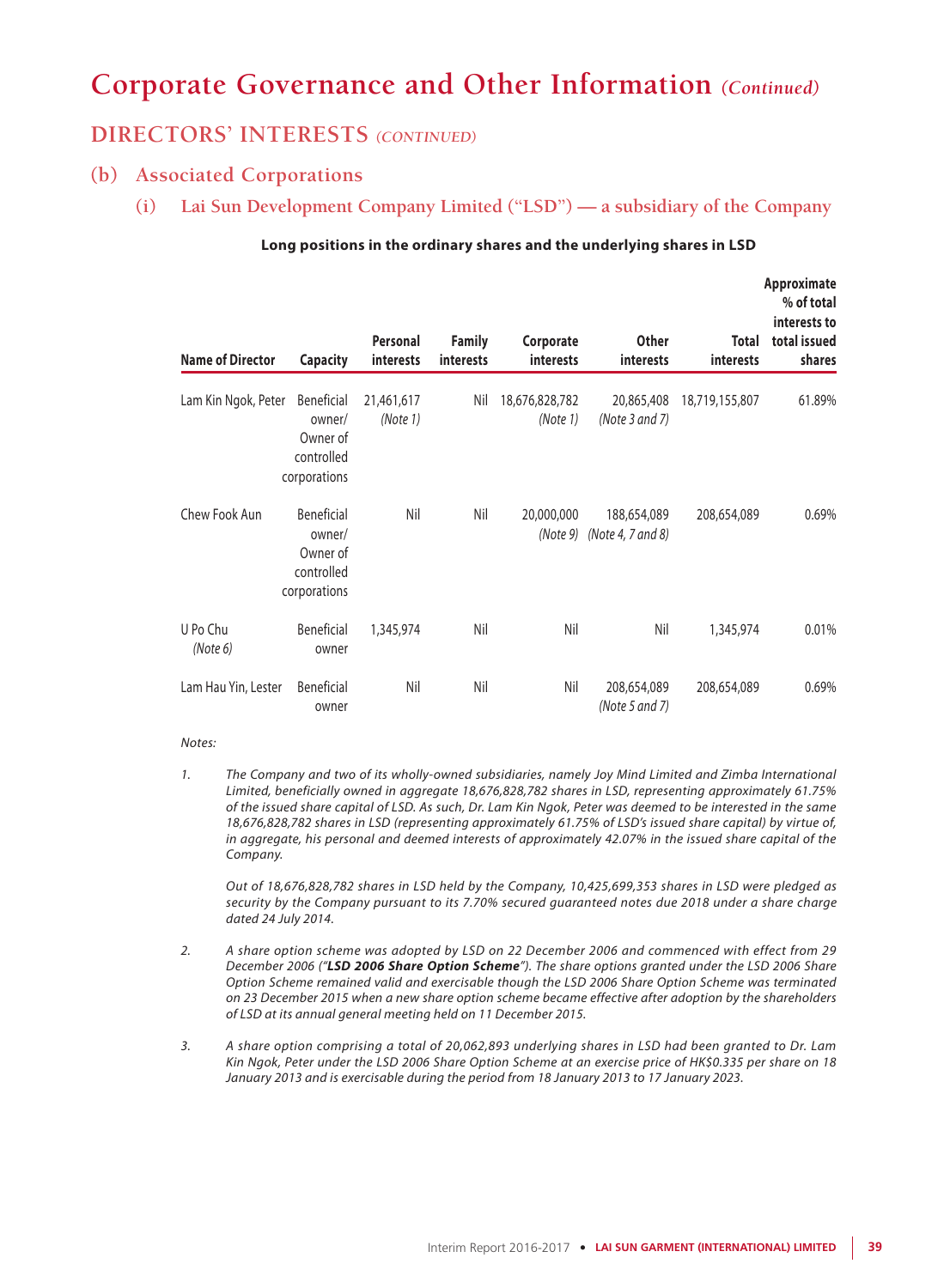### **DIRECTORS' INTERESTS** *(CONTINUED)*

### **(b) Associated Corporations** *(Continued)*

**(i) Lai Sun Development Company Limited ("LSD") — a subsidiary of the Company** *(Continued)*

#### *Notes: (Continued)*

- *4. A share option comprising a total of 200,628,932 underlying shares in LSD had been granted to Mr. Chew Fook Aun under the LSD 2006 Share Option Scheme at an exercise price of HK\$0.112 per share on 5 June 2012 and is exercisable during the period from 5 June 2012 to 4 June 2022.*
- *5. A share option comprising a total of 200,628,932 underlying shares in LSD had been granted to Mr. Lam Hau Yin, Lester under the LSD 2006 Share Option Scheme at an exercise price of HK\$0.335 per share on 18 January 2013 and is exercisable during the period from 18 January 2013 to 17 January 2023.*
- *6. Madam U Po Chu is the widow of the late Mr. Lim Por Yen whose estate includes an interest of 197,859,550 shares in LSD, representing approximately 0.65% of the issued share capital of LSD.*
- *7. On 17 February 2016, the exercise price of and the number of shares entitled to be subscribed for under the outstanding share options have been adjusted in the following manner following the completion of the rights issue of LSD.*

| Number of<br>underlying shares<br>comprised in<br>share options<br>before the | <b>Exercise price</b><br>per share<br>prior to the<br>HK\$ | number of<br>underlying shares<br>comprised in<br>share options<br>after the | <b>Adjusted price</b><br>per share<br>after the<br>LSD rights issue LSD rights issue<br>HK\$ |
|-------------------------------------------------------------------------------|------------------------------------------------------------|------------------------------------------------------------------------------|----------------------------------------------------------------------------------------------|
|                                                                               |                                                            |                                                                              | 0.322                                                                                        |
| 200,628,932<br>200.628.932                                                    | 0.112<br>0.335                                             | 208,654,089<br>208,654,089                                                   | 0.107<br>0.322                                                                               |
|                                                                               | 20,062,893                                                 | LSD rights issue LSD rights issue<br>0.335                                   | <b>Adjusted</b><br>20,865,408                                                                |

- *8. A share option comprising a total of 20,000,000 underlying shares in LSD had been exercised by Mr. Chew Fook Aun under LSD 2006 Share Option Scheme on 13 December 2016, thus, the total number of share options of Mr. Chew Fook Aun in LSD has been decreased to 188,654,089 underlying shares as of 31 January 2017.*
- *9. Mr. Chew Fook Aun was deemed to be interested in 20,000,000 shares in LSD (representing approximately 0.07% of LSD's issued share capital) by virtue of his 100% interest in the issued share capital of The Orchid Growers Association Limited which directly owned 20,000,000 shares in LSD.*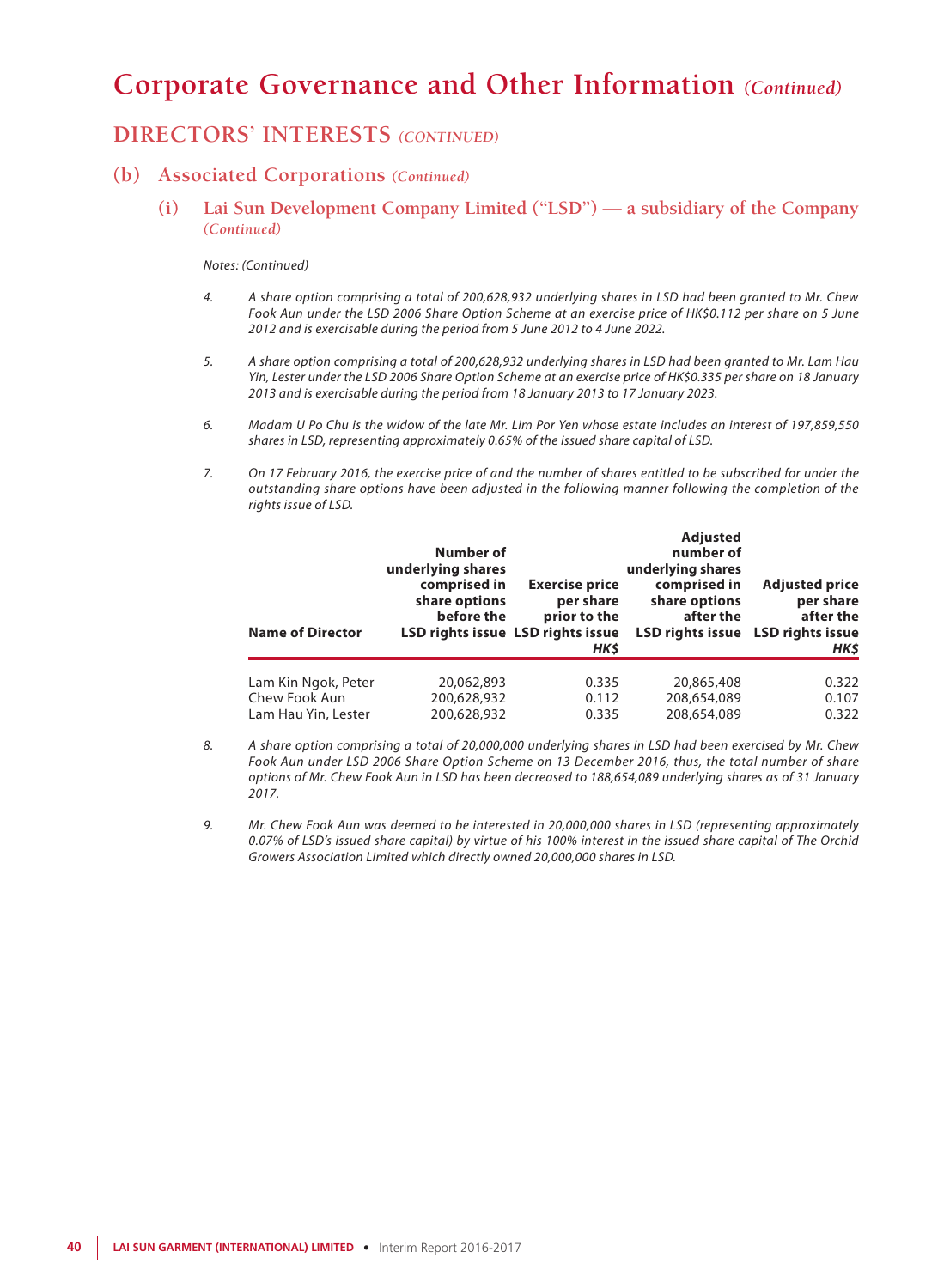### **DIRECTORS' INTERESTS** *(CONTINUED)*

### **(b) Associated Corporations** *(Continued)*

**(ii) eSun Holdings Limited ("eSun") — an associate of LSD**

### **Long positions in the ordinary shares of HK\$0.50 each and the underlying shares in eSun**

| <b>Name of Director</b>         | <b>Capacity</b>                                                       | Personal<br>interests | <b>Family</b><br>interests | Corporate<br>interests  | <b>Other</b><br>interests | Total<br>interests | Approximate<br>% of total<br>interests to<br>total issued<br>shares |
|---------------------------------|-----------------------------------------------------------------------|-----------------------|----------------------------|-------------------------|---------------------------|--------------------|---------------------------------------------------------------------|
| Lam Kin Ngok, Peter<br>(Note 6) | <b>Beneficial</b><br>owner/<br>Owner of<br>controlled<br>corporations | 2,794,443             | Nil                        | 521,204,186<br>(Note 1) | 1,243,212<br>(Note3)      | 525,241,841        | 42.25%                                                              |
| Chew Fook Aun                   | Beneficial<br>owner                                                   | Nil                   | Nil                        | Nil                     | 6,216,060<br>(Note 4)     | 6,216,060          | 0.50%                                                               |
| Lam Hau Yin, Lester             | Beneficial<br>owner                                                   | 2,794,443             | Nil                        | Nil                     | 12,432,121<br>(Note 5)    | 15,226,564         | 1.22%                                                               |

#### *Notes:*

- *1. The Company was interested in 18,676,828,782 shares in LSD, representing approximately 61.75% of the issued share capital of LSD. Transtrend Holdings Limited, a wholly-owned subsidiary of LSD, was interested in 521,204,186 shares in eSun, representing approximately 41.92% of the issued share capital of eSun. As such, Dr. Lam Kin Ngok, Peter was deemed to be interested in the same 521,204,186 shares in eSun (representing approximately 41.92% of eSun's issued share capital) by virtue of, in aggregate, his personal and deemed interests of approximately 42.07% and 61.89% in the issued share capital of the Company and LSD, respectively.*
- *2. A share option scheme was adopted by eSun on 23 December 2005 and commenced with effect from 5 January 2006 ("eSun Old Share Option Scheme"). The share options granted under the eSun Old Share Option Scheme remained valid and exercisable though the eSun Old Share Option Scheme was terminated on 23 December 2015 when a new share option scheme became effective after adoption by the shareholders of eSun at its annual general meeting held on 11 December 2015.*
- *3. A share option comprising a total of 1,243,212 underlying shares in eSun had been granted to Dr. Lam Kin Ngok, Peter under the eSun Old Share Option Scheme at an exercise price of HK\$1.612 per share on 18 January 2013 and is exercisable during the period from 18 January 2013 to 17 January 2023.*
- *4. A share option comprising a total of 6,216,060 underlying shares in eSun had been granted to Mr. Chew Fook Aun under the eSun Old Share Option Scheme at an exercise price of HK\$0.92 per share on 5 June 2012 and is exercisable during the period from 5 June 2012 to 4 June 2022.*
- *5. A share option comprising a total of 12,432,121 underlying shares in eSun had been granted to Mr. Lam Hau Yin, Lester under the eSun Old Share Option Scheme at an exercise price of HK\$1.612 per share on 18 January 2013 and is exercisable during the period from 18 January 2013 to 17 January 2023.*
- *6. Dr. Lam Kin Ngok, Peter resigned as an executive director of eSun with effect from 14 February 2014.*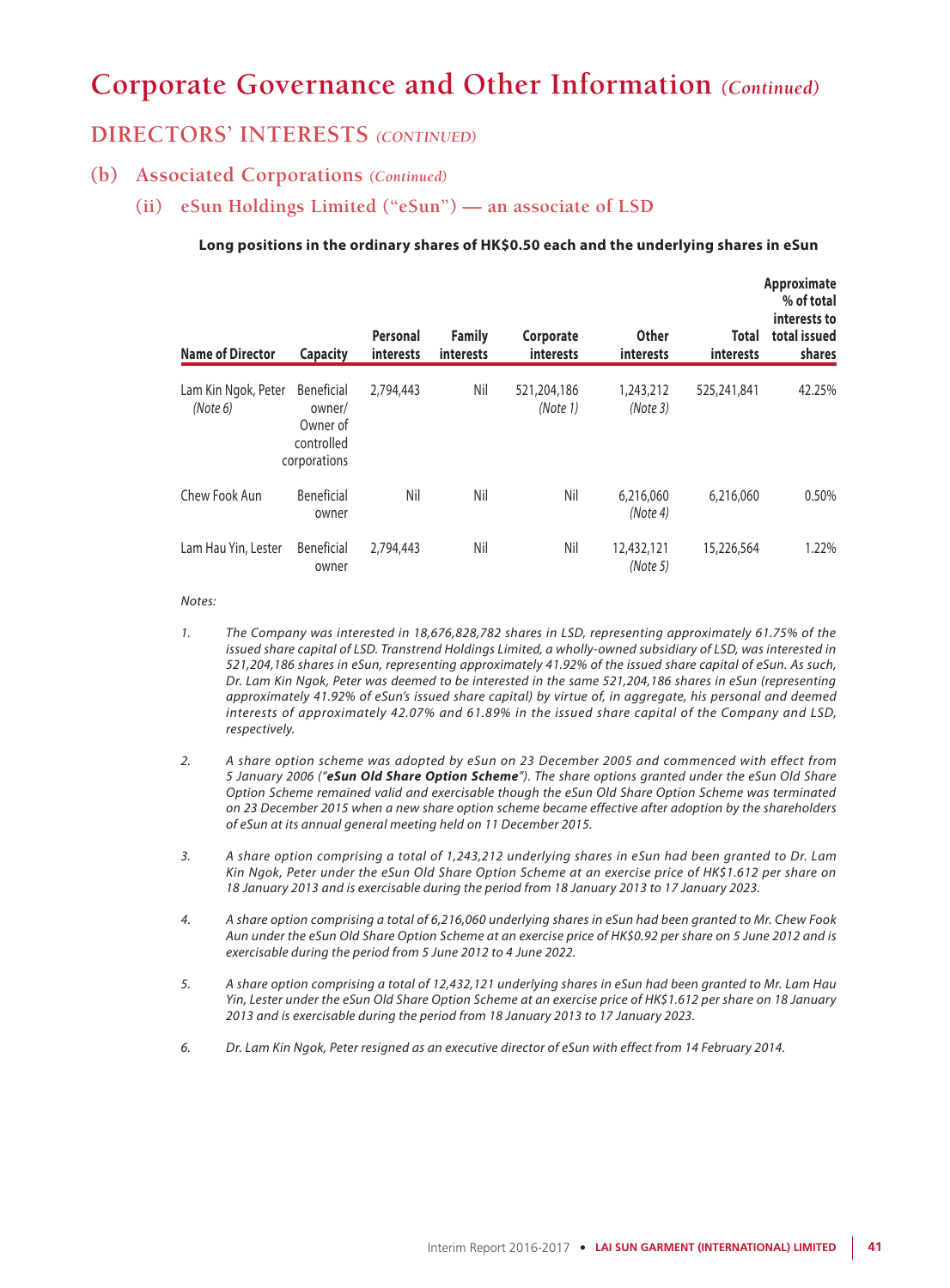### **DIRECTORS' INTERESTS** *(CONTINUED)*

### **(b) Associated Corporations** *(Continued)*

**(iii) Lai Fung Holdings Limited ("Lai Fung") — a subsidiary of eSun**

### **Long positions in the ordinary shares of HK\$0.10 each and the underlying shares in Lai Fung**

| <b>Name of Director</b>         | <b>Capacity</b>                                                | Personal<br><b>interests</b> | <b>Family</b><br><b>interests</b> | Corporate<br>interests    | <b>Other</b><br><b>interests</b> | Total<br><b>interests</b> | Approximate<br>% of total<br>interests to<br>total issued<br>shares |
|---------------------------------|----------------------------------------------------------------|------------------------------|-----------------------------------|---------------------------|----------------------------------|---------------------------|---------------------------------------------------------------------|
| Lam Kin Ngok, Peter<br>(Note 8) | Beneficial<br>owner/<br>Owner of<br>controlled<br>corporations | Nil                          | Nil                               | 8,274,270,422<br>(Note 1) | 16,095,912<br>(Note 3)           | 8,290,366,334             | 50.91%                                                              |
| Chew Fook Aun                   | Beneficial<br>owner/<br>Owner of<br>controlled<br>corporations | Nil                          | Nil                               | 30,000,000<br>(Note 7)    | 50,479,564<br>(Note 4 & 6)       | 80,479,564                | 0.49%                                                               |
| Lam Hau Yin, Lester             | <b>Beneficial</b><br>owner                                     | Nil                          | Nil                               | Nil                       | 160,959,129<br>(Note 5)          | 160,959,129               | 0.99%                                                               |

#### *Notes:*

- *1. These interests in Lai Fung were the shares beneficially owned by Merit Worth Limited (4,385,231,724 shares) and Silver Glory Securities Limited (3,889,038,698 shares), the latter two companies being whollyowned subsidiaries of eSun, representing approximately 50.81% of the issued share capital of Lai Fung. eSun is owned as to approximately 41.92% by LSD which in turn is owned as to approximately 61.75% by the Company. As such, Dr. Lam Kin Ngok, Peter was deemed to be interested in the same 8,274,270,422 shares in Lai Fung (representing approximately 50.81% of Lai Fung's issued share capital) by virtue of, in aggregate, his personal and deemed interests of approximately 42.25% in eSun.*
- *2. A share option scheme was adopted by Lai Fung on 21 August 2003 and commenced with effect from 28 August 2003 and remains in force for a period of 10 years ("Lai Fung Old Share Option Scheme"). A new share option scheme was adopted by Lai Fung on 18 December 2012 and commenced with effect from 20 December 2012 and remains in force for a period of 10 years ("Lai Fung New Share Option Scheme").*
- *3. A share option comprising a total of 16,095,912 underlying shares in Lai Fung had been granted to Dr. Lam Kin Ngok, Peter under the Lai Fung New Share Option Scheme at an exercise price of HK\$0.228 per share on 18 January 2013 and is exercisable during the period from 18 January 2013 to 17 January 2023.*
- *4. A share option comprising a total of 80,479,564 underlying shares in Lai Fung had been granted to Mr. Chew Fook Aun under the Lai Fung Old Share Option Scheme at an exercise price of HK\$0.133 per share on 12 June 2012 and is exercisable during the period from 12 June 2012 to 11 June 2020.*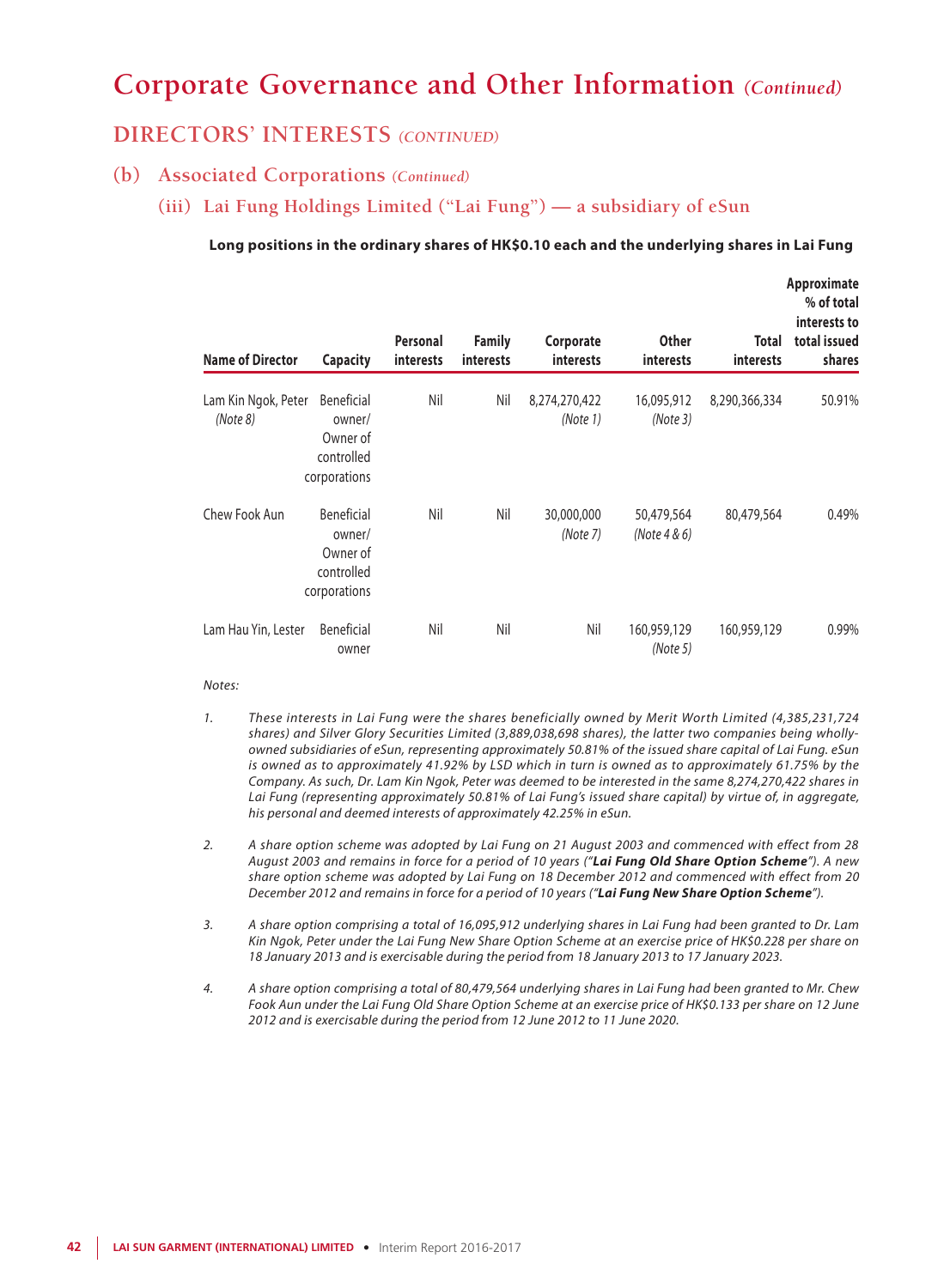## **DIRECTORS' INTERESTS** *(CONTINUED)*

### **(b) Associated Corporations** *(Continued)*

### **(iii) Lai Fung Holdings Limited ("Lai Fung") — a subsidiary of eSun** *(Continued)*

#### *Notes: (Continued)*

- *5. A share option comprising a total of 160,959,129 underlying shares in Lai Fung had been granted to Mr. Lam Hau Yin, Lester under the Lai Fung New Share Option Scheme at an exercise price of HK\$0.228 per share on 18 January 2013 and is exercisable during the period from 18 January 2013 to 17 January 2023.*
- *6. A share option comprising a total of 10,000,000 underlying shares and a share option comprising a total of 20,000,000 underlying shares in Lai Fung had been exercised by Mr. Chew Fook Aun under the Lai Fung Old Share Option Scheme on 1 November 2016 and 13 December 2016, respectively, thus, the total number of share options of Mr. Chew Fook Aun in Lai Fung has been decreased to 50,479,564 underlying shares as of 31 January 2017.*
- *7. Mr. Chew Fook Aun was deemed to be interested in 30,000,000 shares in Lai Fung (representing approximately 0.18% of Lai Fung's issued share capital) by virtue of his 100% interest in the issued share capital of The Orchid Growers Association Limited which directly owned 30,000,000 shares in Lai Fung.*
- *8. Dr. Lam Kin Ngok, Peter stepped down as the chairman of the board of directors and an executive director of Lai Fung with effect from 1 November 2012.*

#### **Long positions in the 6.875% Senior Notes due 2018 issued by Lai Fung ("6.875% Senior Notes")**

| <b>Name of Director</b> | <b>Capacity</b>                     | Nature of<br><b>Interests</b> | <b>Principal Amount</b> |
|-------------------------|-------------------------------------|-------------------------------|-------------------------|
| Lam Kin Hong, Matthew   | Owner of controlled<br>corporations | Corporate<br>(Note)           | CNY23,600,000           |

#### *Note:*

*The 6.875% Senior Notes are held by Tai Fu Holdings Limited, the entire issued share capital of which is beneficially owned by Mr. Lam Kin Hong, Matthew and his spouse.*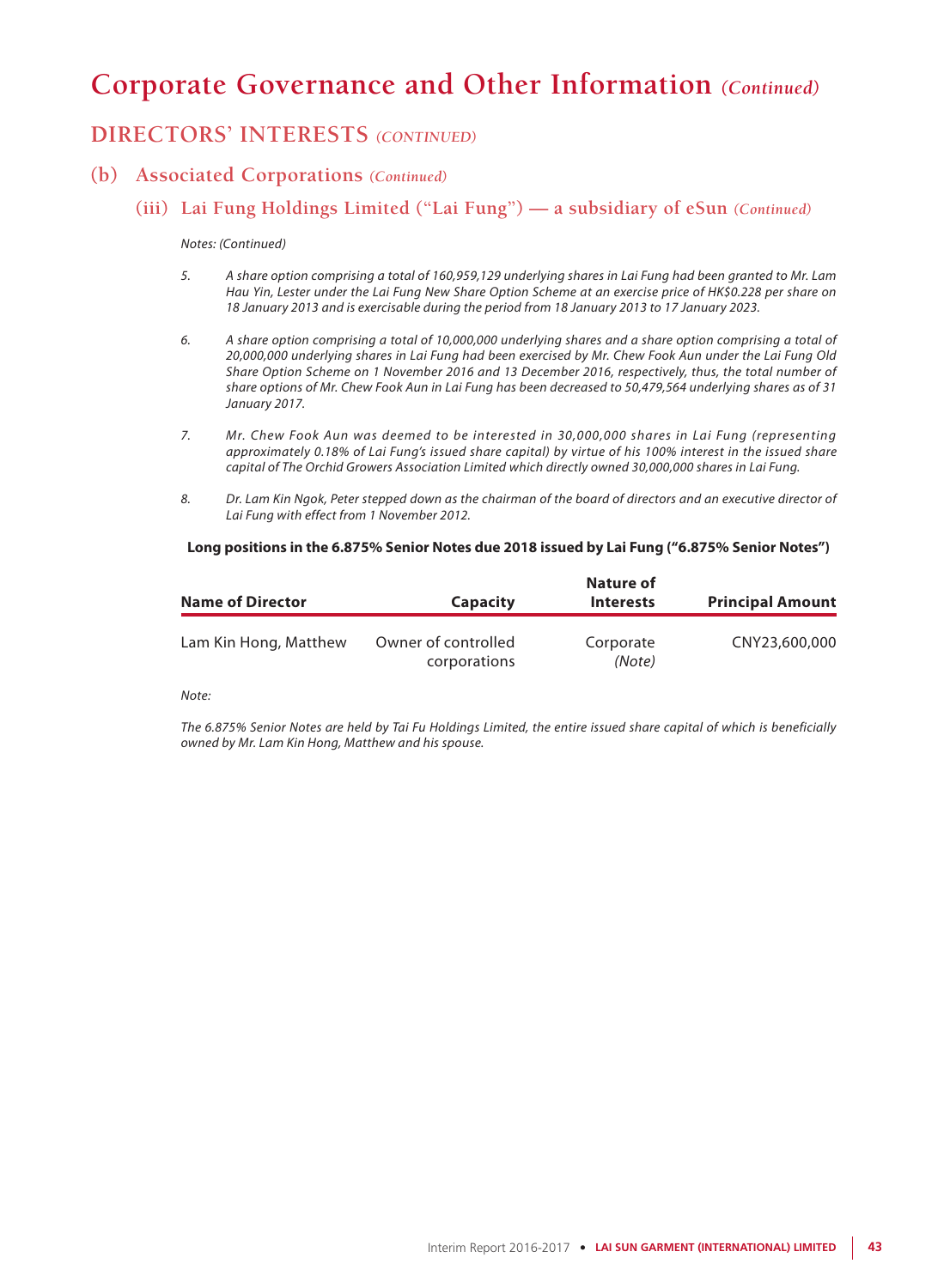### **DIRECTORS' INTERESTS** *(CONTINUED)*

### **(b) Associated Corporations** *(Continued)*

**(iv) Media Asia Group Holdings Limited ("MAGH") — a subsidiary of eSun**

### **Approximate Number of Number of Total number of % of total ordinary underlying issued shares and interests to total Name of Director Capacity shares held shares held underlying shares issued shares** Lam Kin Ngok, Peter Owner of 1,443,156,837 218,340,611 1,661,497,448 77.78% controlled *(Note 1) (Note 2)* corporations

### **Long position in the ordinary shares of HK\$0.01 each and underlying shares in MAGH**

#### *Notes:*

- *1. As at 31 January 2017, these interests in MAGH represented the shares beneficially owned by Perfect Sky Holdings Limited ("Perfect Sky"), a wholly-owned subsidiary of eSun, representing approximately 67.56% of the issued share capital of MAGH. eSun is owned as to approximately 41.92% by LSD which in turn is owned as to approximately 61.75% by the Company. As the Company is approximately 12.62% owned by Dr. Lam Kin Ngok, Peter and approximately 29.45% owned by Wisdoman Limited which is in turn 100% beneficially owned by Dr. Lam Kin Ngok, Peter, he was deemed to be interested in the said 1,443,156,837 shares in MAGH.*
- *2. By virtue of Dr. Lam Kin Ngok, Peter's interests through the controlled corporations described in Note (1) above, he was also deemed to be interested in the 218,340,611 underlying shares of MAGH comprised in the convertible notes issued to Perfect Sky by MAGH pursuant to a subscription agreement dated 17 April 2015.*

Save as disclosed above, as at 31 January 2017, none of the Directors and chief executive of the Company and their respective close associates was interested, or was deemed to be interested in the long and short positions in the shares, underlying shares and/or debentures of the Company or any of its associated corporations, which were required to be notified to the Company and the Stock Exchange under the SFO, recorded in the Register of Directors and Chief Executive, or notified under the Securities Code or otherwise known by the Directors.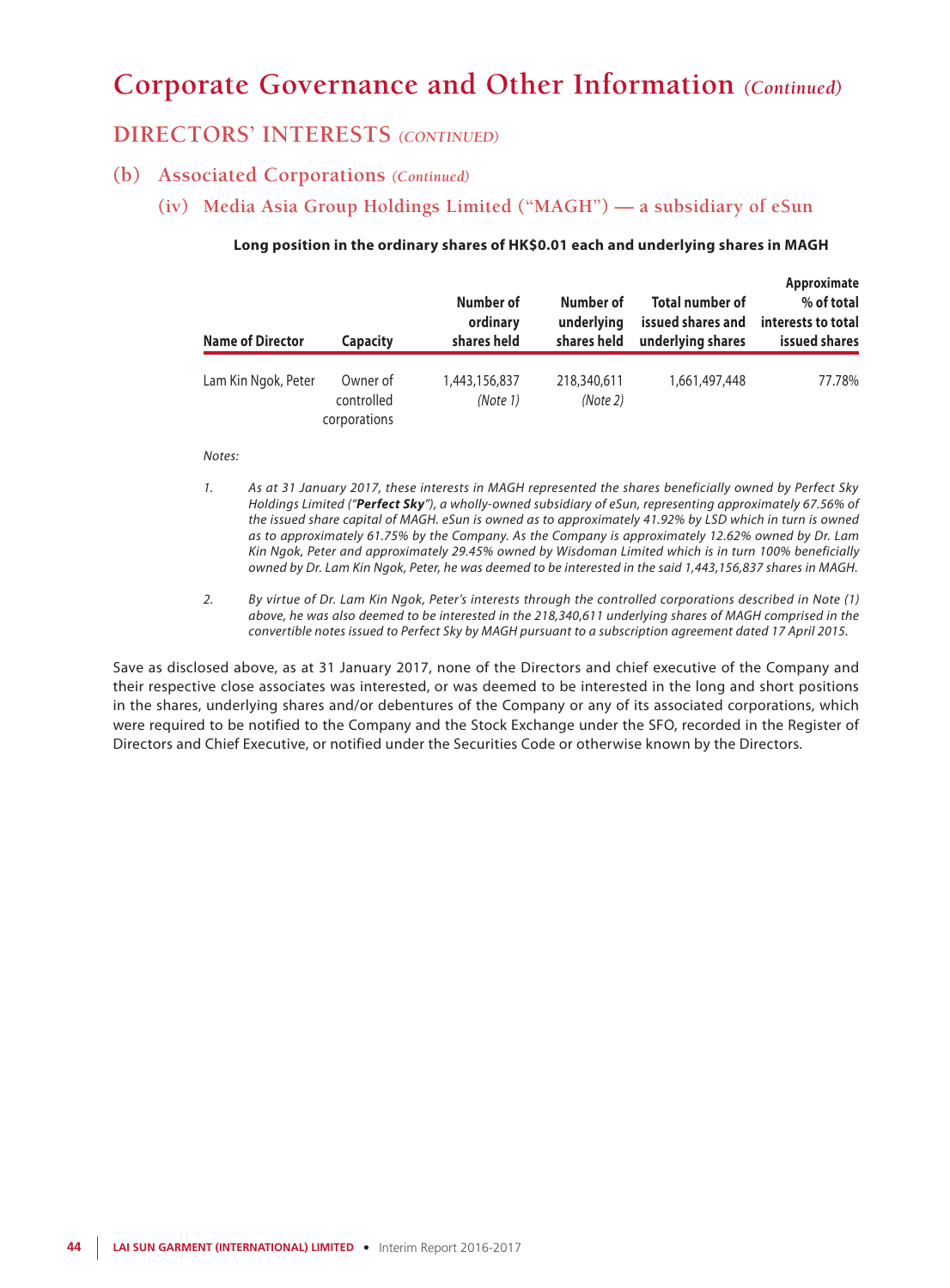## **SUBSTANTIAL SHAREHOLDERS' AND OTHER PERSONS' INTERESTS**

As at 31 January 2017, so far as it is known by or otherwise notified by any Director or the chief executive of the Company, the particulars of the corporations or individuals (are being a Director) who had 5% or more interests in the following long positions in the Shares and underlying Shares of the Company which would fall to be disclosed to the Company under the provisions of Divisions 2 and 3 of Part XV of the SFO, as recorded in the register required to be kept under section 336 of the SFO ("**Register of Shareholders**") or were entitled to exercise, or control the exercise of, 10% or more of the voting power at any general meeting of the Company ("**Voting Entitlements**") (i.e. within the meaning of substantial shareholders of the Listing Rules) were as follows:

| <b>Name</b>                     | <b>Capacity</b>                                             | Nature of<br>interests    | Number of<br><b>Shares</b>   | Approximate<br>% of Shares<br>in issue |
|---------------------------------|-------------------------------------------------------------|---------------------------|------------------------------|----------------------------------------|
| Lam Kin Ngok, Peter<br>(Note 1) | Beneficial owner/<br>Owner of<br>controlled<br>corporations | Personal and<br>corporate | 803,752,946<br>(Note 2)      | 42.07%                                 |
| Wisdoman Limited<br>(Note 1)    | Beneficial owner                                            | Corporate                 | 562,590,430<br>(Notes 1 & 2) | 29.45%                                 |
| Yu Cheuk Yi                     | Beneficial owner                                            | Personal                  | 498,136,129<br>(Note3)       | 26.19%                                 |
| Yu Siu Yuk                      | Beneficial owner                                            | Personal                  | 498,136,129<br>(Note3)       | 26.19%                                 |

### **Long positions in the Shares and the underlying Shares of the Company**

*Notes:*

*1. Dr. Lam Kin Ngok, Peter, Director of the Company, is also director of Wisdoman Limited.*

- *2. Dr. Lam Kin Ngok, Peter was deemed to be interested in 562,590,430 Shares owned by Wisdoman Limited by virtue of his 100% interests in the issued share capital of Wisdoman Limited.*
- *3. Mr. Yu Cheuk Yi and Ms. Yu Siu Yuk were both taken to be interested in the same 498,136,129 Shares, which were held jointly by them. Subsequent to 31 January 2017 and as at the date of this Report, the shareholding interest of Mr. Yu Cheuk Yi and Ms. Yu Siu Yuk has increased to 515,972,580 Shares (representing approximately 27.01% of the issued share capital of the Company).*

Save as disclosed above, the Directors are not aware of any other corporation or individual (other than a Director or the chief executive of the Company) who, as at 31 January 2017, had the Voting Entitlements or 5% or more interests or short positions in the Shares or underlying Shares of the Company as recorded in the Register of Shareholders.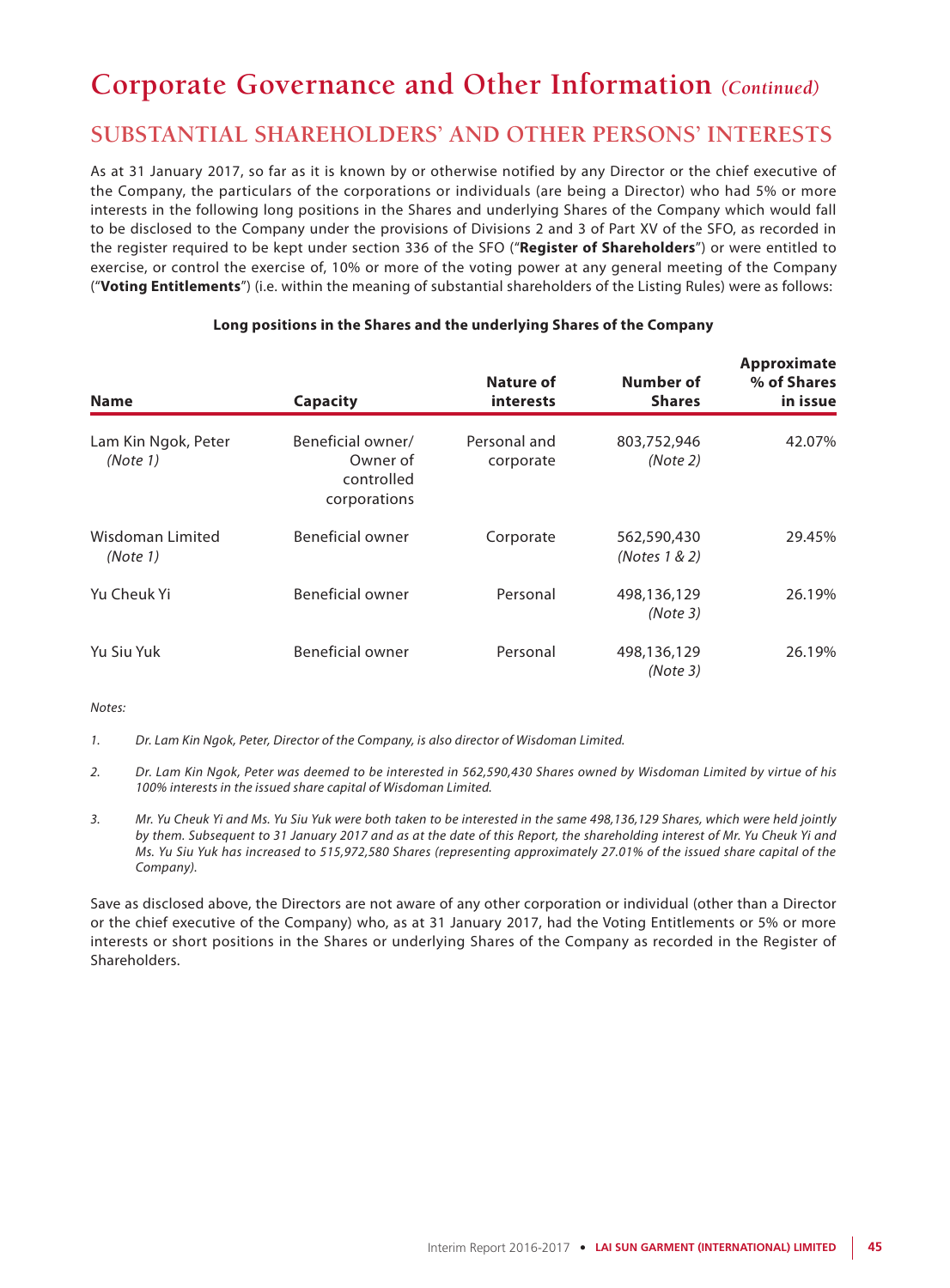## **SHARE OPTION SCHEME**

### **(1) The Company**

At the annual general meeting of the Company held on 11 December 2015, the shareholders of the Company approved the adoption of a new share option scheme ("**2015 Share Option Scheme**") which effective on 23 December 2015 ("**Commencement Date**") and the termination of the share option scheme adopted by the Company on 22 December 2006 ("**2006 Share Option Scheme**"). Upon the termination of the 2006 Share Option Scheme, no further options can be granted thereunder but the subsisting options granted prior to the termination will continue to be valid and exercisable in accordance with the terms of the 2006 Share Option Scheme.

The purpose of the 2015 Share Option Scheme is to recognize the contribution or future contribution of the Eligible Participant (as defined in the 2015 Share Option Scheme) including any employee, any director, officer or consultant and any other group or classes of participants for their contribution to the Group by granting Options to them as incentives or rewards and to attract, retain or motivate Eligible Participants in line with the performance goals of the Relevant Companies (as defined in the 2015 Share Option Scheme) including any member of the Group or of an affiliated group with the Company. Unless otherwise cancelled or amended, the 2015 Share Option Scheme will remain in force for 10 years from the Commencement Date.

Information on movements of share options under the 2006 Share Option Scheme and 2015 Share Option Scheme during the six months ended 31 January 2017 is set out below:

|                                         |                                                  |                           | באוויכ פוועכוויזיווי וט ואט<br>comprised in share options |                                          |                                |                             |                                               |                                                                                  |
|-----------------------------------------|--------------------------------------------------|---------------------------|-----------------------------------------------------------|------------------------------------------|--------------------------------|-----------------------------|-----------------------------------------------|----------------------------------------------------------------------------------|
| Name and<br>category of<br>participant  | Date of<br>grant of<br>share options<br>(Note 1) | As at<br>1 August<br>2016 | Granted<br>during<br>the period                           | <b>Exercised</b><br>during<br>the period | Lapsed<br>during<br>the period | As at<br>31 January<br>2017 | <b>Exercise</b><br>Period of<br>share options | <b>Exercise</b><br>price<br>of share<br>options<br>HK\$<br>per share<br>(Note 2) |
| <b>Directors</b><br>Lam Kin Ngok, Peter | 18/01/2013                                       | 1,876,211<br>(Note3)      |                                                           |                                          |                                | 1,876,211                   | 18/01/2013 to<br>17/01/2023                   | 1.21<br>(Note3)                                                                  |
| Chew Fook Aun                           | 05/06/2012                                       | 8,012,111<br>(Note 3)     |                                                           | 8,012,111<br>(Note 4)                    |                                | (Note 4)                    | 05/06/2012 to<br>04/06/2022                   | 0.501<br>(Note3)                                                                 |
| Lam Hau Yin, Lester                     | 18/01/2013                                       | 18,762,111<br>(Note3)     |                                                           |                                          |                                | 18,762,111                  | 18/01/2013 to<br>17/01/2023                   | 1.21<br>(Note3)                                                                  |
| <b>Subtotal</b>                         |                                                  | 28,650,433                |                                                           | 8,012,111                                |                                | 20,638,322                  |                                               |                                                                                  |
| Other employees,<br>in aggregate        | 18/01/2013                                       | 12,397,056<br>(Note3)     |                                                           |                                          |                                | 12,397,056                  | 18/01/2013 to<br>17/01/2023                   | 1.21<br>(Note3)                                                                  |
| Other employees,<br>in aggregate        | 26/07/2013                                       | 580,000<br>(Note3)        |                                                           |                                          |                                | 580,000                     | 26/07/2013 to<br>25/07/2023                   | 1.28<br>(Note3)                                                                  |
| Other employees,<br>in aggregate        | 21/01/2015                                       | 600,000                   |                                                           |                                          |                                | 600,000                     | 21/01/2015 to<br>20/01/2025                   | 1.05                                                                             |
| <b>Subtotal</b>                         |                                                  | 13,577,056                |                                                           |                                          |                                | 13,577,056                  |                                               |                                                                                  |
| <b>Total</b>                            |                                                  | 42,227,489                |                                                           | 8,012,111                                |                                | 34,215,378                  |                                               |                                                                                  |

# **Number of underlying Shares**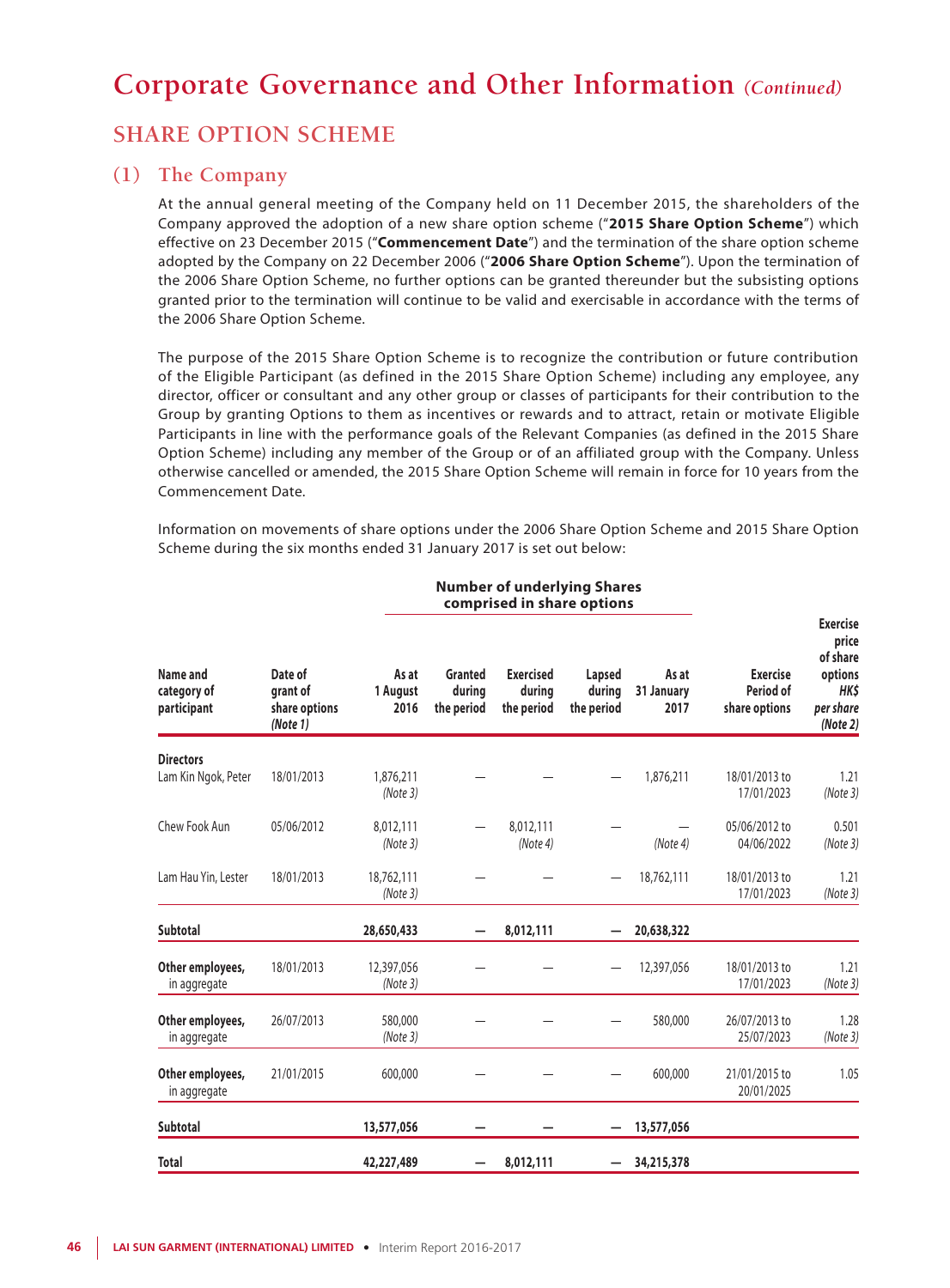## **SHARE OPTION SCHEME** *(CONTINUED)*

### **(1) The Company** *(Continued)*

*Notes:*

- *1. The share options were vested on the date of grant.*
- *2. The exercise price of the share options is subject to adjustment in the case of rights or bonus issues, or other specific changes in the Company's share capital.*
- *3. On 7 February 2014, the exercise price of and the number of Shares entitled to be subscribed for under the outstanding share options have been adjusted in the following manner following the completion of Rights Issue of the Company:*

| <b>Name and Category</b><br>of participant | <b>Number of</b><br>underlying<br>shares<br>comprised in<br>share options<br>before the<br>rights issue | <b>Exercise price of</b><br>share options<br>prior to the<br>rights issue<br><b>HK\$</b> per Share | <b>Adjusted</b><br>number of<br>underlying<br>shares<br>comprised in<br>share options<br>after the<br>rights issue | Adjusted<br>exercise price<br>of share<br>options<br>after the<br>rights issue<br><b>HK\$</b> per Share |
|--------------------------------------------|---------------------------------------------------------------------------------------------------------|----------------------------------------------------------------------------------------------------|--------------------------------------------------------------------------------------------------------------------|---------------------------------------------------------------------------------------------------------|
| <b>Directors</b>                           |                                                                                                         |                                                                                                    |                                                                                                                    |                                                                                                         |
| Lam Kin Ngok, Peter                        | 1,617,423                                                                                               | 1.41                                                                                               | 1,876,211                                                                                                          | 1.21                                                                                                    |
| Chew Fook Aun                              | 16,174,234                                                                                              | 0.582                                                                                              | 18,762,111                                                                                                         | 0.501                                                                                                   |
| Lam Hau Yin, Lester                        | 16,174,234                                                                                              | 1.41                                                                                               | 18,762,111                                                                                                         | 1.21                                                                                                    |
| <b>Other employees, in aggregate</b>       | 10,687,117                                                                                              | 1.41                                                                                               | 12,397,056                                                                                                         | 1.21                                                                                                    |
| Other employees, in aggregate              | 500,000                                                                                                 | 1.49                                                                                               | 580,000                                                                                                            | 1.28                                                                                                    |
| <b>Total</b>                               | 45,153,008                                                                                              |                                                                                                    | 52,377,489                                                                                                         |                                                                                                         |

*4. A share option comprising a total of 10,750,000 underlying Shares and a total of 8,012,111 underlying Shares in the Company had been exercised by Mr. Chew Fook Aun under 2006 Share Option Scheme in May 2015 and November 2016, respectively. Accordingly, Mr. Chew Fook Aun does not hold any share options in the Company as at 31 January 2017.*

Save as disclosed above, during the period under review, no share options were granted, exercised, cancelled or lapsed in accordance with the terms of the 2006 Share Option Scheme and the 2015 Share Option Scheme.

At 31 January 2017 and the date of this Report, share options comprising a total of 34,215,378 underlying Shares were outstanding granted under the 2006 Share Option Scheme, which represented approximately 1.79% of the Company's shares in issue as at those dates.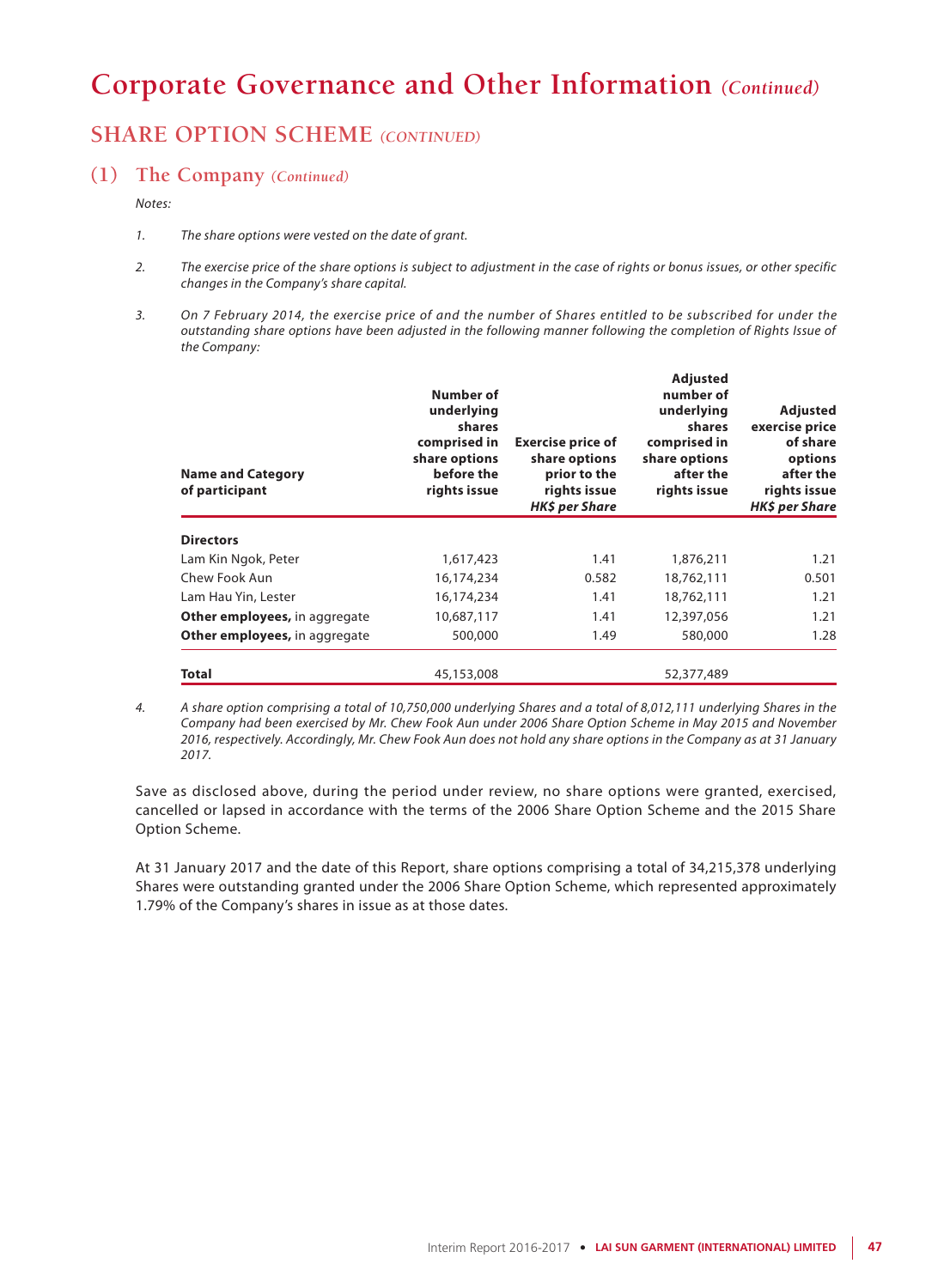### **SHARE OPTION SCHEME** *(CONTINUED)*

### **(2) LSD**

At the annual general meeting of LSD held on 11 December 2015, the shareholders of LSD approved the adoption of a new share option scheme ("**LSD 2015 Share Option Scheme**") which effective on 23 December 2015 ("**Commencement Date**") and the termination of the share option scheme adopted by LSD on 22 December 2006 ("**LSD 2006 Share Option Scheme**"). Upon the termination of the LSD 2006 Share Option Scheme, no further options can be granted thereunder but the subsisting options granted prior to the termination will continue to be valid and exercisable in accordance with the terms of the LSD 2006 Share Option Scheme.

The purpose of the LSD 2015 Share Option Scheme is to recognize the contribution or future contribution of the Eligible Participant (as defined in the LSD 2015 Share Option Scheme) including any employee, any director, officer or consultant and any other group or classes of participants for their contribution to the Group by granting Options to them as incentives or rewards and to attract, retain or motivate Eligible Participants in line with the performance goals of the Relevant Companies (as defined in the LSD 2015 Share Option Scheme) including any member of the Group or of an affiliated group with LSD. Unless otherwise cancelled or amended, the LSD 2015 Share Option Scheme will remain force for 10 years from the Commencement Date.

Information on movements of share options under LSD 2006 Share Option Scheme and LSD 2015 Share Option Scheme during the six months ended 31 January 2017 is set out below:

#### **Number of underlying shares comprised in LSD Share Options**

| Name and<br>category of<br>participant | Date of<br>grant of<br><b>LSD Share Options</b><br>(Note 1) | As at<br>1 August<br>2016 | Granted<br>during the<br>period | <b>Exercised</b><br>during the<br>period | Lapsed<br>during the<br>period | As at<br>31 January<br>2017 | <b>Exercise</b><br>period of<br><b>LSD Share Options</b> | Exercise<br>price<br>of LSD Share<br><b>Options</b><br><b>HKS</b><br>per share<br>(Note 2) |
|----------------------------------------|-------------------------------------------------------------|---------------------------|---------------------------------|------------------------------------------|--------------------------------|-----------------------------|----------------------------------------------------------|--------------------------------------------------------------------------------------------|
| <b>Director</b><br>Lam Kin Ngok, Peter | 18/01/2013                                                  | 20,865,408<br>(Note3)     |                                 |                                          |                                | 20,865,408                  | 18/01/2013 to<br>17/01/2023                              | 0.322<br>(Note3)                                                                           |
| Chew Fook Aun                          | 05/06/2012                                                  | 208,654,089<br>(Note 3)   |                                 | 20,000,000<br>(Note 4)                   |                                | 188,654,089                 | 05/06/2012 to<br>04/06/2022                              | 0.107<br>(Note3)                                                                           |
| Lam Hau Yin, Lester                    | 18/01/2013                                                  | 208,654,089<br>(Note 3)   |                                 |                                          |                                | 208,654,089                 | 18/01/2013 to<br>17/01/2023                              | 0.322<br>(Note3)                                                                           |
| Lau Shu Yan, Julius                    | 18/01/2013                                                  | 104,327,044<br>(Note3)    |                                 |                                          |                                | 104,327,044                 | 18/01/2013 to<br>17/01/2023                              | 0.322<br>(Note3)                                                                           |
| <b>Subtotal</b>                        |                                                             | 542,500,630               | -                               | 20,000,000                               | -                              | 522,500,630                 |                                                          |                                                                                            |
| Other employees,<br>in aggregate       | 18/01/2013                                                  | 184,276,227<br>(Note 3)   |                                 |                                          |                                | 184,276,227                 | 18/01/2013 to<br>17/01/2023                              | 0.322<br>(Note3)                                                                           |
| Other employees,<br>in aggregate       | 26/07/2013                                                  | 4,160,000<br>(Note3)      |                                 |                                          |                                | 4,160,000                   | 26/07/2013 to<br>25/07/2023                              | 0.225<br>(Note3)                                                                           |
| Other employees,<br>in aggregate       | 21/01/2015                                                  | 11,440,000<br>(Note3)     |                                 |                                          |                                | 11,440,000                  | 21/01/2015 to<br>20/01/2025                              | 0.167<br>(Note3)                                                                           |
| Other employees,<br>in aggregate       | 22/01/2016                                                  | 12,000,000                |                                 |                                          |                                | 12,000,000                  | 22/01/2016<br>to 21/01/2026                              | 0.094                                                                                      |
| Other employees,<br>in aggregate       | 20/01/2017                                                  |                           | 3,000,000                       |                                          |                                | 3,000,000                   | 20/01/2017<br>to 19/01/2027                              | 0.163                                                                                      |
| Subtotal                               |                                                             | 211,876,227               | 3,000,000                       |                                          |                                | $-214,876,227$              |                                                          |                                                                                            |
| <b>Total</b>                           |                                                             | 754,376,857               | 3,000,000                       | 20,000,000                               |                                | $-737,376,857$              |                                                          |                                                                                            |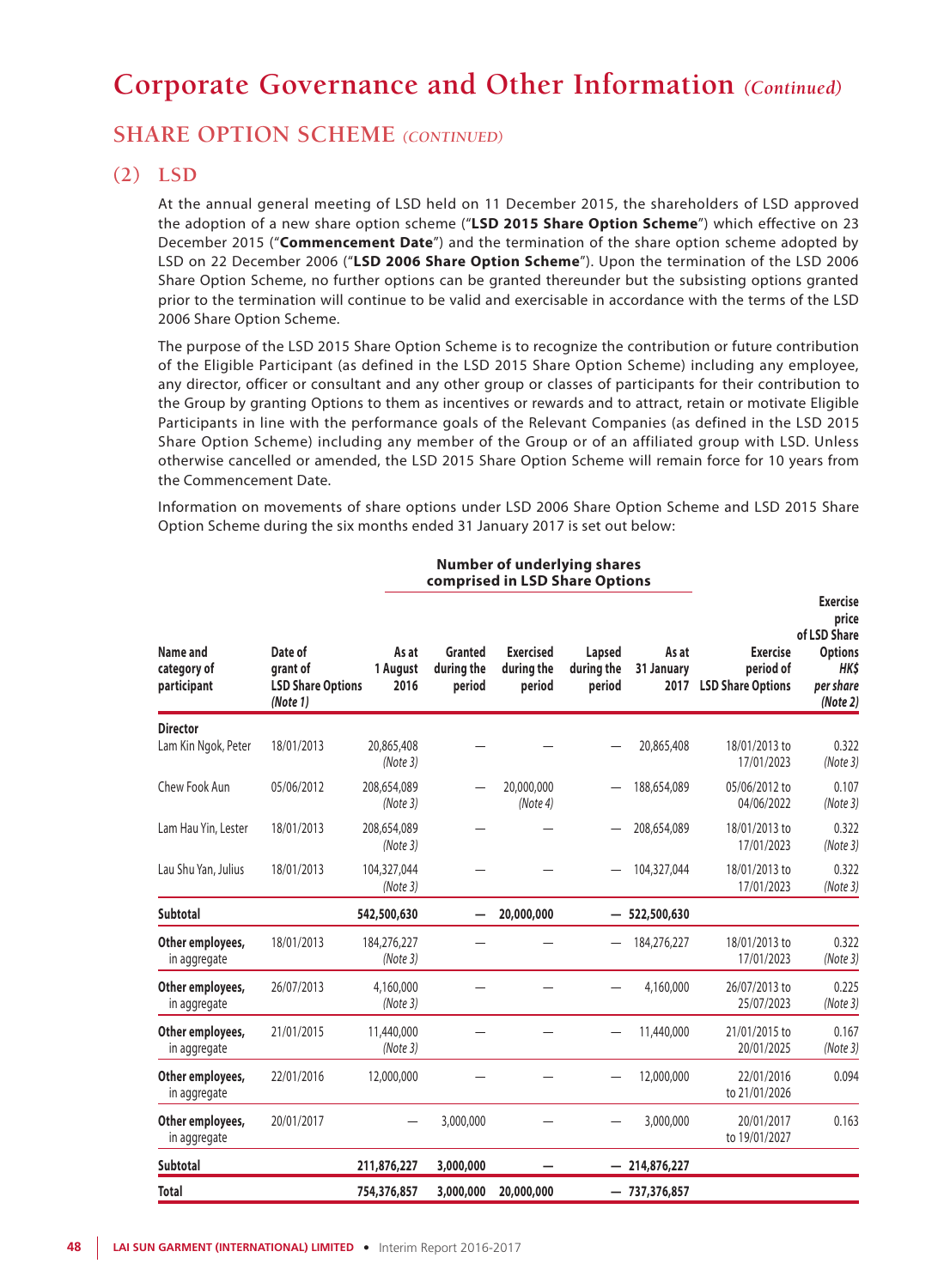## **SHARE OPTION SCHEME** *(CONTINUED)*

### **(2) LSD** *(Continued)*

#### *Notes:*

- *1. The share options were rested on the date of grant.*
- *2. The exercise price of the share options is subject to adjustment in the case of rights or bonus issues, or other specific changes in LSD's share capital.*
- *3. On 17 February 2016, the exercise price of and the number of shares entitled to be subscribed for under the outstanding share options of LSD have been adjusted in the following manner following the completion of Rights Issue of LSD:*

| <b>Name and Category</b><br>of participant | Number of<br>underlying<br>shares<br>comprised in<br>share options<br>before the<br><b>LSD rights issue</b> | <b>Exercise price</b><br>of LSD share<br>options prior to<br>the LSD<br>rights issue<br>HK\$ per share | <b>Adjusted</b><br>number of<br>underlying<br>shares<br>comprised in<br>share options<br>after the LSD<br>rights issue | <b>Adjusted</b><br>exercise price<br>of LSD share<br>options<br>after the LSD<br>rights issue<br>HK\$ per share |
|--------------------------------------------|-------------------------------------------------------------------------------------------------------------|--------------------------------------------------------------------------------------------------------|------------------------------------------------------------------------------------------------------------------------|-----------------------------------------------------------------------------------------------------------------|
| <b>Directors</b>                           |                                                                                                             |                                                                                                        |                                                                                                                        |                                                                                                                 |
| Lam Kin Ngok, Peter                        | 20,062,893                                                                                                  | 0.335                                                                                                  | 20,865,408                                                                                                             | 0.322                                                                                                           |
| Chew Fook Aun                              | 200,628,932                                                                                                 | 0.112                                                                                                  | 208,654,089                                                                                                            | 0.107                                                                                                           |
| Lam Hau Yin, Lester                        | 200,628,932                                                                                                 | 0.335                                                                                                  | 208,654,089                                                                                                            | 0.322                                                                                                           |
| Lau Shu Yan, Julius                        | 100,314,466                                                                                                 | 0.335                                                                                                  | 104,327,044                                                                                                            | 0.322                                                                                                           |
| Other employees, in aggregate              | 177,188,680                                                                                                 | 0.335                                                                                                  | 184,276,227                                                                                                            | 0.322                                                                                                           |
| Other employees, in aggregate              | 4,000,000                                                                                                   | 0.235                                                                                                  | 4,160,000                                                                                                              | 0.225                                                                                                           |
| Other employees, in aggregate              | 11,000,000                                                                                                  | 0.174                                                                                                  | 11,440,000                                                                                                             | 0.167                                                                                                           |
| Total                                      | 713,823,903                                                                                                 |                                                                                                        | 742,376,857                                                                                                            |                                                                                                                 |

*4. A Share Option comprising a total of 20,000,000 underlying shares in LSD had been exercised by Mr. Chew Fook Aun under LSD 2006 Share Option Scheme on 13 December 2016.*

Save as disclosed above, during the period under review, no LSD share options were granted, exercised, cancelled or lapsed in accordance with the terms of the LSD 2006 Share Option Scheme and LSD 2015 Share Option Scheme.

At 31 January 2017 and the date of this report, LSD had 737,376,857 share options outstanding under the LSD 2006 Share Option Scheme and LSD 2015 Share Option Scheme, which represented approximately 2.44% of LSD's shares in issue as at those dates.

## **PURCHASE, SALE OR REDEMPTION OF LISTED SECURITIES**

During the six months ended 31 January 2017, the Company did not redeem any of its Shares listed and traded on the Stock Exchange nor did the Company or any of its subsidiaries purchase or sell any of such Shares.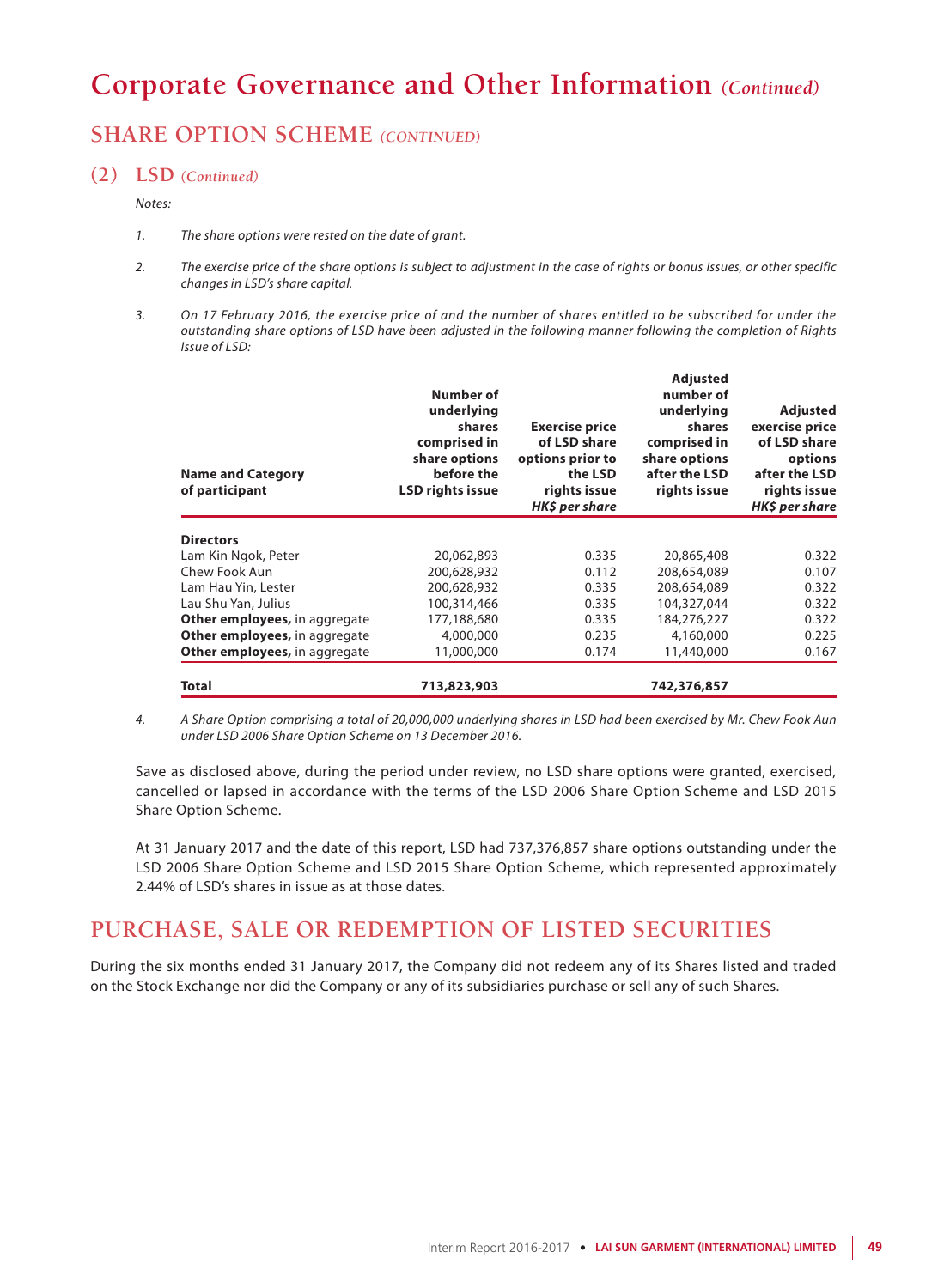## **UPDATE OF DIRECTORS' AND CHIEF EXECUTIVE OFFICER'S INFORMATION**

Pursuant to Rule 13.51B(1) of the Listing Rules, changes in Directors' and Chief Executive Officer's information since the disclosure made in the Company's annual report 2015-2016 are set out as follows:

(1) The Group usually makes annual adjustment to basic salaries and pays discretionary bonuses in January. The basic salaries of Dr. Lam Kin Ngok, Peter, Mr. Chew Fook Aun and Mr. Lam Hau Yin, Lester were adjusted upward with effect from 1 January 2017 (within the range from 3% to 4%). Directors' remuneration for the six months ended 31 January 2017 and 2016 are as follows:

|                                                                           |                 | Salaries,<br>allowances, | <b>Pension</b>  |                 |
|---------------------------------------------------------------------------|-----------------|--------------------------|-----------------|-----------------|
|                                                                           |                 | and benefits             | scheme          | <b>Total</b>    |
|                                                                           | <b>Fees</b>     | in kind                  | contributions   | remuneration    |
|                                                                           | <b>HK\$'000</b> | <b>HK\$'000</b>          | <b>HK\$'000</b> | <b>HK\$'000</b> |
| For the six months ended 31 January 2017                                  |                 |                          |                 |                 |
| ED <sub>s:</sub>                                                          |                 |                          |                 |                 |
| Lam Kin Ming (Chairman) (note a)<br>Lam Kin Ngok, Peter (Deputy Chairman) | 149             | 405                      |                 | 554             |
| (note b)                                                                  | 24              | 9,588                    | 18              | 9,630           |
| Chew Fook Aun (Deputy Chairman)                                           |                 |                          |                 |                 |
| (note c)                                                                  |                 | 5,593                    | 18              | 5,611           |
| Lam Hau Yin, Lester                                                       |                 |                          |                 |                 |
| (also alternate to U Po Chu) (note d)                                     |                 | 937                      | 9               | 946             |
| Lam Kin Hong, Matthew                                                     | 24              | 192                      | 9               | 225             |
| U Po Chu (note a)                                                         | 149             | 1,800                    |                 | 1,949           |
|                                                                           | 346             | 18,515                   | 54              | 18,915          |
| <b>INEDs:</b>                                                             |                 |                          |                 |                 |
| Chow Bing Chiu                                                            | 150             |                          |                 | 150             |
| Lam Bing Kwan (note e)                                                    | 300             |                          |                 | 300             |
| Leung Shu Yin, William (note e)                                           | 300             |                          |                 | 300             |
|                                                                           | 750             |                          |                 | 750             |
| Total                                                                     | 1,096           | 18,515                   | 54              | 19,665          |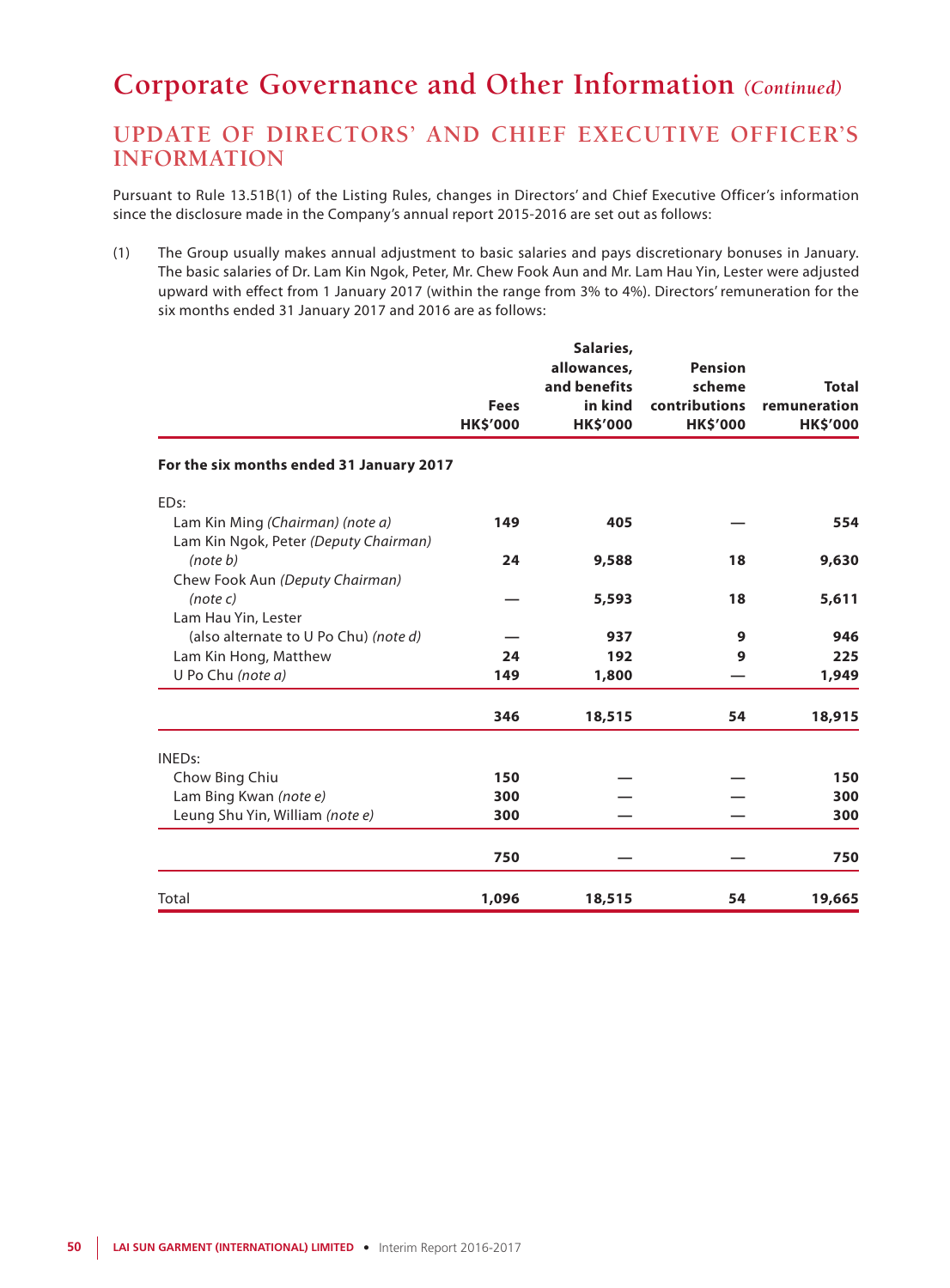### **UPDATE OF DIRECTORS' AND CHIEF EXECUTIVE OFFICER'S INFORMATION** *(CONTINUED)*

#### (1) *(Continued)*

|                                                                           | Fees<br>HK\$'000 | Salaries,<br>allowances,<br>and benefits<br>in kind<br>HK\$'000 | Pension<br>scheme<br>contributions<br>HK\$'000 | Total<br>remuneration<br>HK\$'000 |
|---------------------------------------------------------------------------|------------------|-----------------------------------------------------------------|------------------------------------------------|-----------------------------------|
| For the six months ended 31 January 2016                                  |                  |                                                                 |                                                |                                   |
| ED <sub>s:</sub>                                                          |                  |                                                                 |                                                |                                   |
| Lam Kin Ming (Chairman) (note a)<br>Lam Kin Ngok, Peter (Deputy Chairman) | 149              | 405                                                             |                                                | 554                               |
| (note b)<br>Chew Fook Aun (Deputy Chairman)                               | 24               | 11,655                                                          | 18                                             | 11,697                            |
| (note c)<br>Lam Hau Yin, Lester                                           |                  | 5,023                                                           | 18                                             | 5,041                             |
| (also alternate to U Po Chu) (note d)                                     |                  | 966                                                             | 9                                              | 975                               |
| Lam Kin Hong, Matthew                                                     | 24               | 192                                                             | 9                                              | 225                               |
| U Po Chu (note a)                                                         | 149              | 1,800                                                           |                                                | 1,949                             |
|                                                                           | 346              | 20,041                                                          | 54                                             | 20,441                            |
| <b>INEDs:</b>                                                             |                  |                                                                 |                                                |                                   |
| Chow Bing Chiu                                                            | 125              |                                                                 |                                                | 125                               |
| Lam Bing Kwan (note e)                                                    | 250              |                                                                 |                                                | 250                               |
| Leung Shu Yin, William (note e)                                           | 250              |                                                                 |                                                | 250                               |
|                                                                           | 625              |                                                                 |                                                | 625                               |
| Total                                                                     | 971              | 20,041                                                          | 54                                             | 21,066                            |

*Notes:*

*(a) The amounts for each of these directors included fees paid by LSD of HK\$125,000 (Six months ended 31 January 2016: HK\$125,000).*

*(b) The amounts included salaries and pension scheme contributions paid by LSD of HK\$7,859,000 (Six months ended 31 January 2016: HK\$9,550,000).*

*(c) The amounts included salaries and pension scheme contributions paid by LSD of HK\$4,803,000 (Six months ended 31 January 2016: HK\$4,314,000).*

*(d) The amounts were paid by LSD.*

*(e) The amounts for each of these directors included fees paid by LSD of HK\$150,000 (Six months ended 31 January 2016: HK\$125,000).*

- (2) Dr. Lam Kin Ngok, Peter was appointed as the President of Hong Kong Association of Cultural Industries for a five-year term with effect from 7 July 2015.
- (3) The basic salary of Mr. Yip Chai Tuck, the Chief Executive Officer of the Company, was adjusted upward by 3% with effect from 1 January 2017. During the six months ended 31 January 2017, the salaries and pension scheme contributions of Mr. Yip paid by the Group amounted to HK\$3,908,000 (Six months ended 31 January 2016: HK\$3,543,000), of which HK\$2,606,000 (Six months ended 31 January 2016: HK\$2,363,000) was paid by LSD.